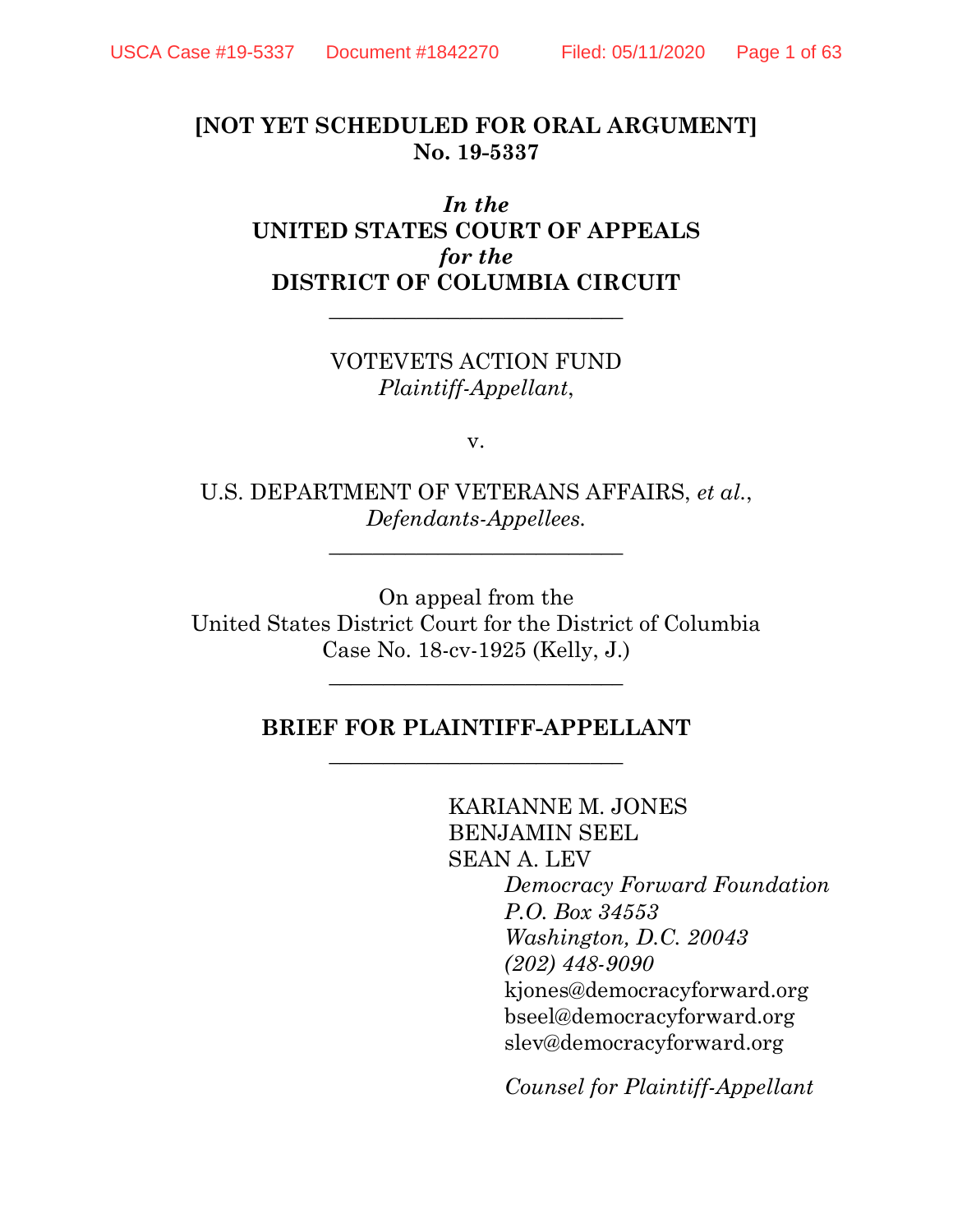# **CORPORATE DISCLOSURE STATEMENT**

Pursuant to Fed. R. App. P. 26.1 and D.C. Circuit Rule 26.1, Appellant VoteVets Action Fund ("VoteVets") makes the following disclosures:

VoteVets is a non-governmental, nonprofit corporation. VoteVets has no parent or subsidiary. VoteVets has never issued shares or debt securities to the public, and has no affiliates.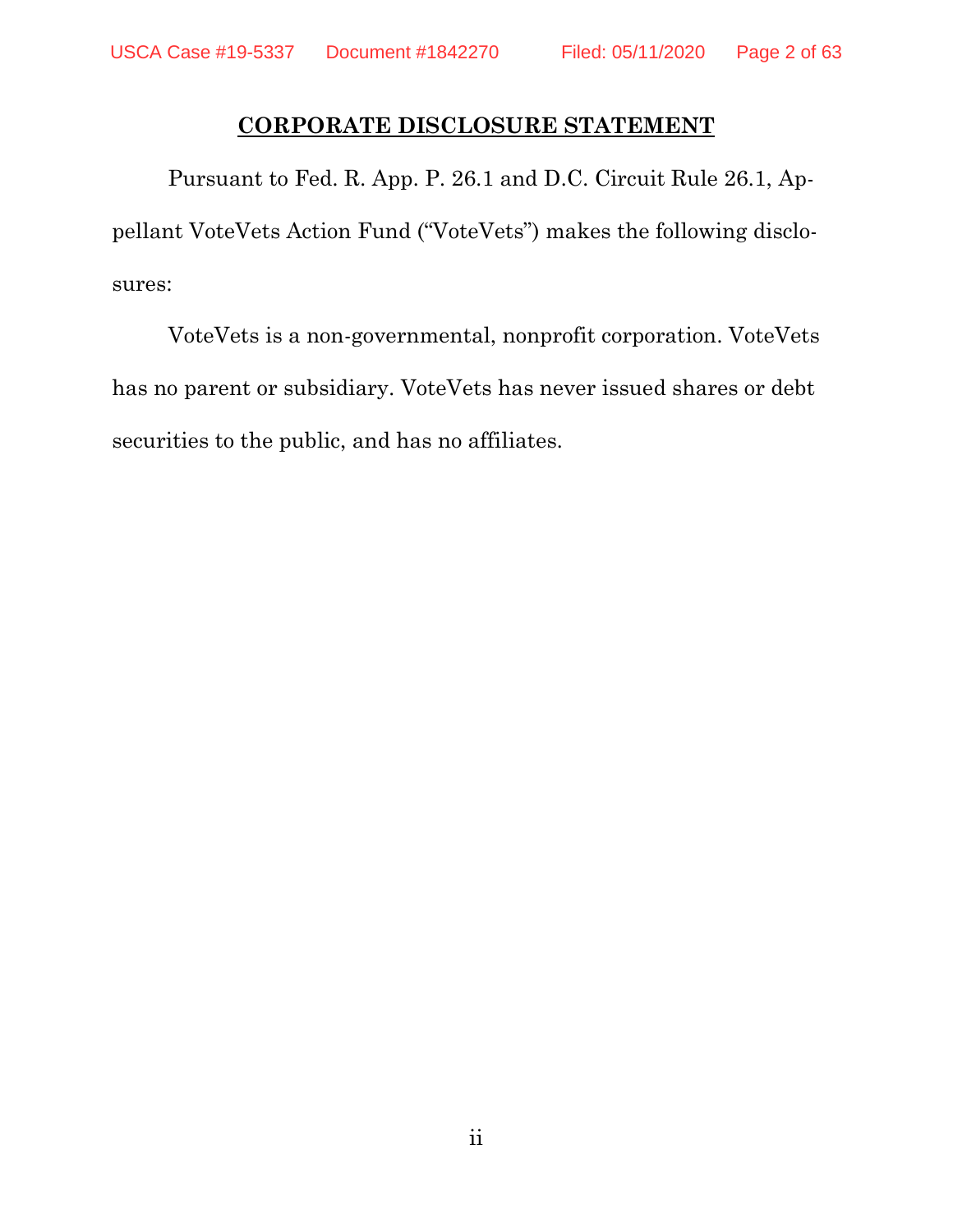### **CERTIFICATE AS TO PARTIES, RULINGS, & RELATED CASES**

Pursuant to D.C. Circuit Rule 28(a)(1), the undersigned counsel certifies as follows:

**A. Parties and** *Amici***.** Plaintiff-Appellant is the VoteVets Action Fund ("VoteVets"). Defendants-Appellees are the U.S. Department of Veterans Affairs ("VA" or the "Department"), and Robert Wilkie, in his official capacity as Secretary of the U.S. Department of Veterans Affairs. No entities participated as *amici* in the district court.

**B. Rulings Under Review.** The rulings under review are the September 30, 2019 order, *see* Order, D. Ct. Dkt. No. 18, Joint Appendix ("JA")\_\_, and memorandum opinion, *see* Mem. Op., D. Ct. Dkt. No. 19, JA<sub>n</sub>, of the United States District Court for the District of Columbia (Kelly, J.) in case number 18-1925. The district court's memorandum opinion is published at *VoteVets Action Fund v. U.S. Dep't of Veterans Affairs*, 414 F. Supp. 3d 61 (D.D.C. 2019).

**C. Related Cases.** This case has not previously been before this Court, and counsel is not aware of any related cases within the meaning of D.C. Circuit Rule  $28(a)(1)(C)$ .

Dated: May 11, 2020 */s/ Karianne M. Jones .* Karianne M. Jones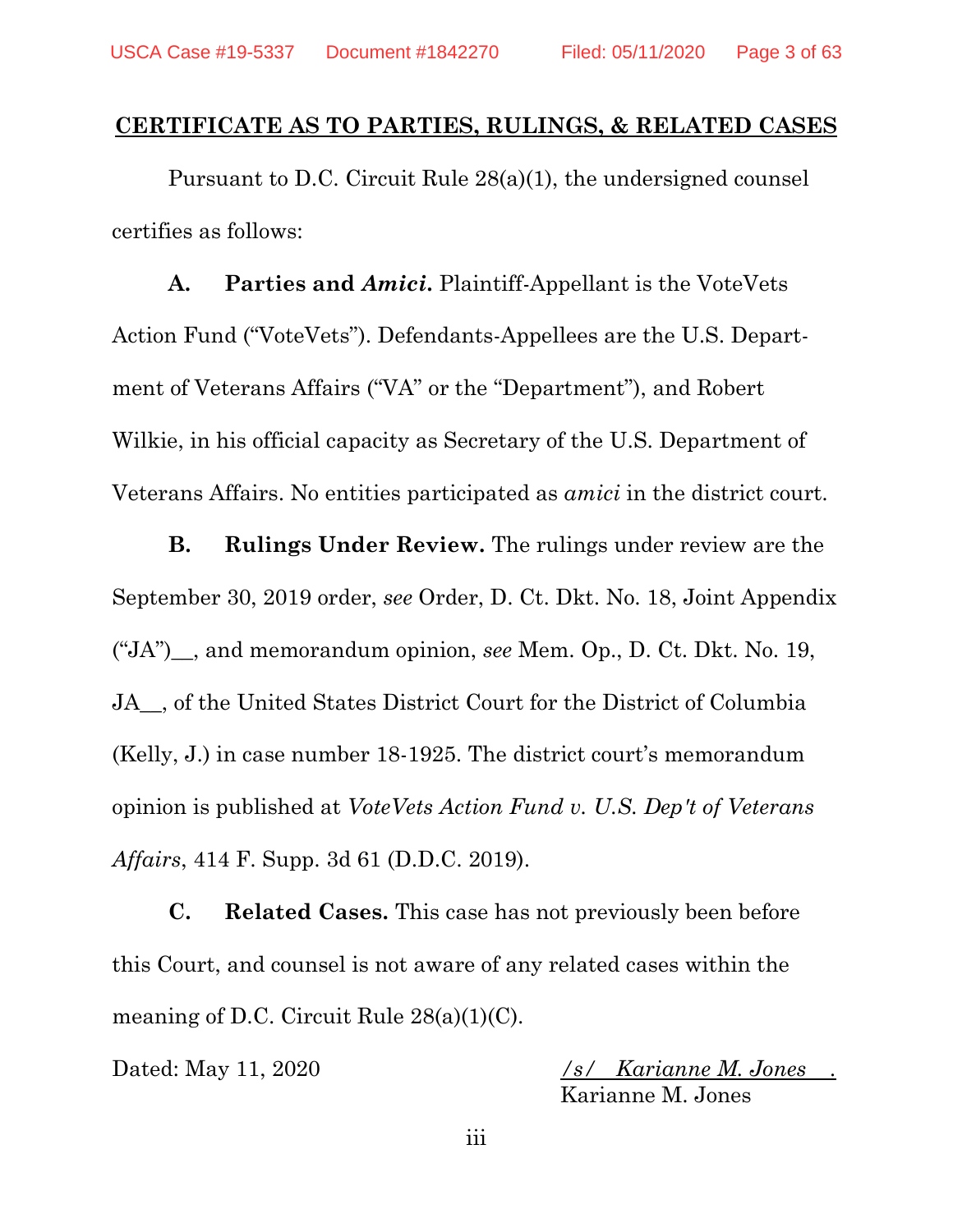## **STATEMENT REGARDING ORAL ARGUMENT**

This case involves questions of statutory interpretation relevant to determining when the Federal Advisory Committee Act, 5 U.S.C. App. 2, applies to a federal agency's solicitation, and use, of advice from private individuals. Given the importance of the issues raised and the extensive allegations of statutory violations, Plaintiff-Appellant VoteVets respectfully submits that oral argument may assist the Court's resolution of this matter.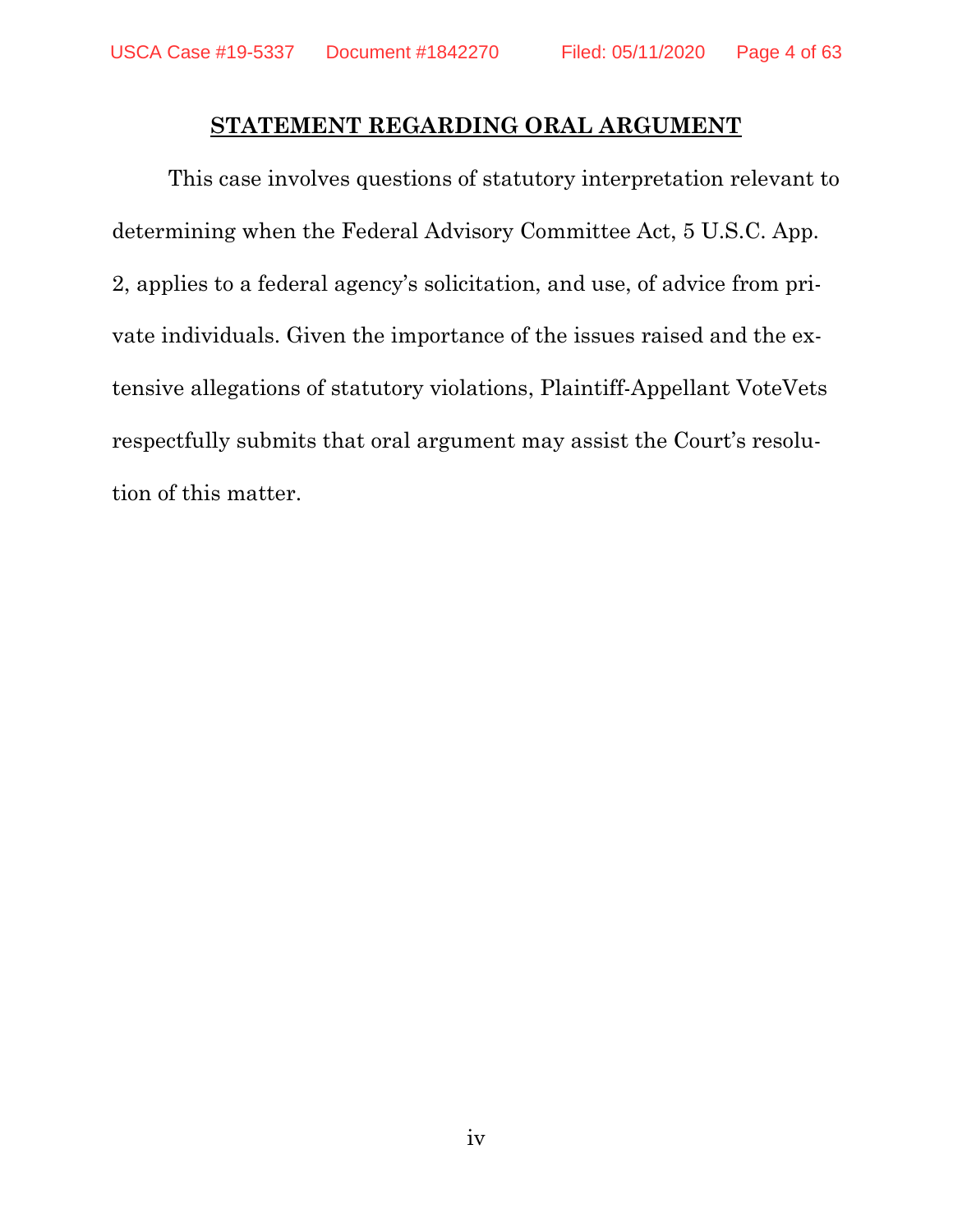# **TABLE OF CONTENTS**

<span id="page-4-0"></span>

|    |                                                            |    | STATEMENT OF ISSUES PRESENTED FOR REVIEW  4                                                            |  |  |  |  |
|----|------------------------------------------------------------|----|--------------------------------------------------------------------------------------------------------|--|--|--|--|
|    |                                                            |    |                                                                                                        |  |  |  |  |
|    |                                                            |    |                                                                                                        |  |  |  |  |
|    | Α.                                                         |    |                                                                                                        |  |  |  |  |
|    | <b>B.</b>                                                  |    |                                                                                                        |  |  |  |  |
|    |                                                            | 1. | President Trump and the Department establish                                                           |  |  |  |  |
|    |                                                            | 2. | The Mar-a-Lago Council advised the Department                                                          |  |  |  |  |
|    |                                                            | 3. | The Council's description of its work 14                                                               |  |  |  |  |
|    | $\mathcal{C}_{-}$                                          |    |                                                                                                        |  |  |  |  |
|    |                                                            |    |                                                                                                        |  |  |  |  |
|    |                                                            |    |                                                                                                        |  |  |  |  |
|    |                                                            |    |                                                                                                        |  |  |  |  |
| Ι. | VoteVets plausibly alleged that the Mar-a-Lago Council was |    |                                                                                                        |  |  |  |  |
|    | Α.                                                         |    | FACA incorporated a broad definition of an "advisory"                                                  |  |  |  |  |
|    | В.                                                         |    | VoteVets plausibly alleged that the Mar-a-Lago                                                         |  |  |  |  |
| П. |                                                            |    | VoteVets plausibly alleged that the Department<br>"established" or "utilized" the Mar-a-Lago Council33 |  |  |  |  |
|    | Α.                                                         |    | VoteVets plausibly alleged that the President and the<br>Department established the Council33          |  |  |  |  |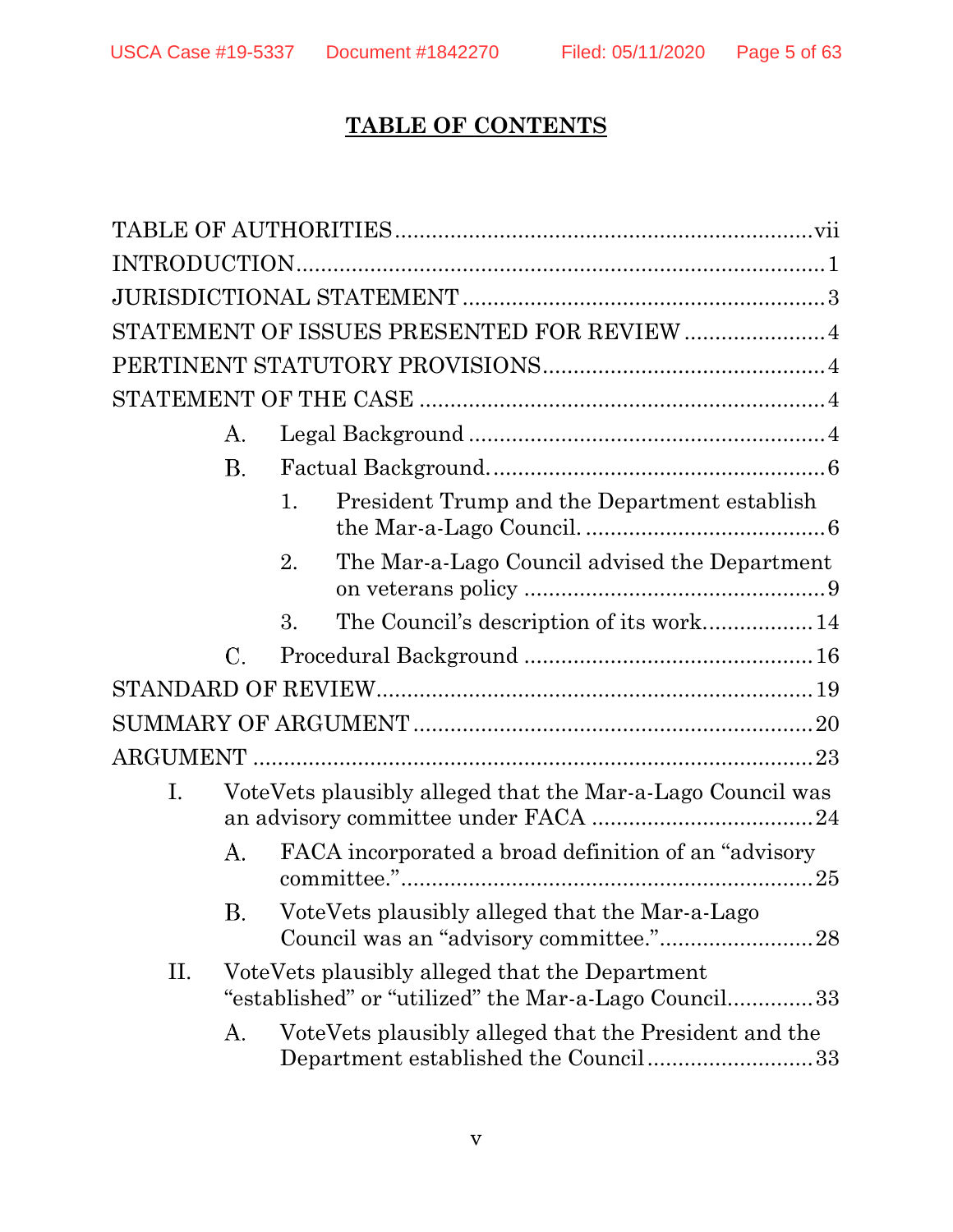| VoteVets plausibly alleged that the Department |  |
|------------------------------------------------|--|
|                                                |  |
|                                                |  |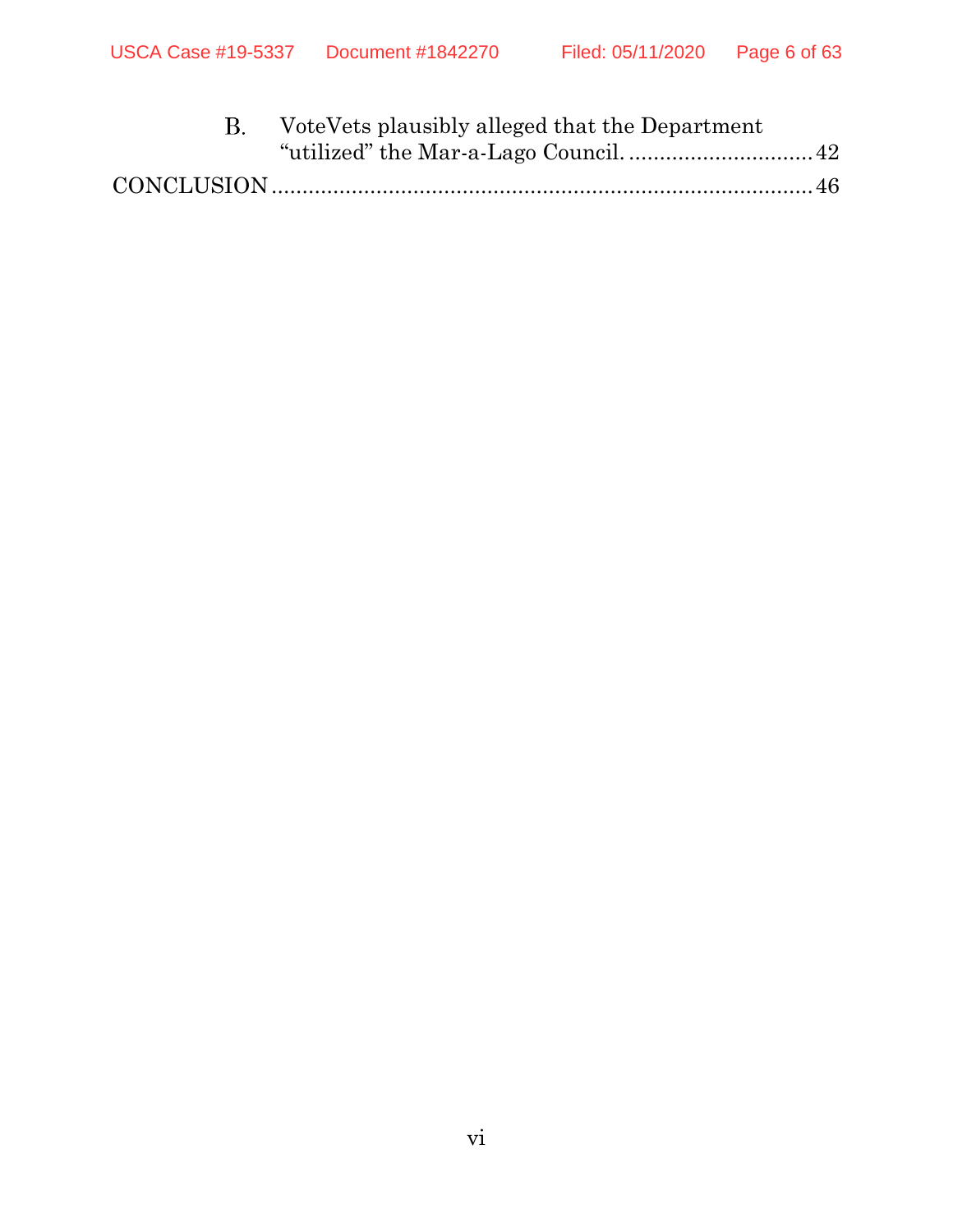# **TABLE OF AUTHORITIES**

# **Page(s)**

# **Cases**

| Ass'n of Am. Physicians & Surgeons, Inc. v. Clinton,                                       |
|--------------------------------------------------------------------------------------------|
|                                                                                            |
| Ashcroft v. Iqbal,                                                                         |
| Banneker Ventures, LLC v. Graham,                                                          |
| Bell Atl. Corp. v. Twombly,                                                                |
| Byrd v. U.S. E.P.A.,                                                                       |
| <i>Ctr.</i> for Biological Diversity v. Tidwell,                                           |
| Cummock v. Gore,                                                                           |
| Food Chem. News v. Young,<br>900 F.2d 328 (D.C. Cir. 1990) 22, 23, 24, 26, 33, 40, 43      |
| Freedom Watch, Inc. v. Obama,                                                              |
| Freedom Watch, Inc. v. Obama,<br>Complaint, Case No. 09-cv-2398 (D.D.C. Dec. 21, 2009)  28 |
| Harris v. D.C. Water & Sewer Auth.,                                                        |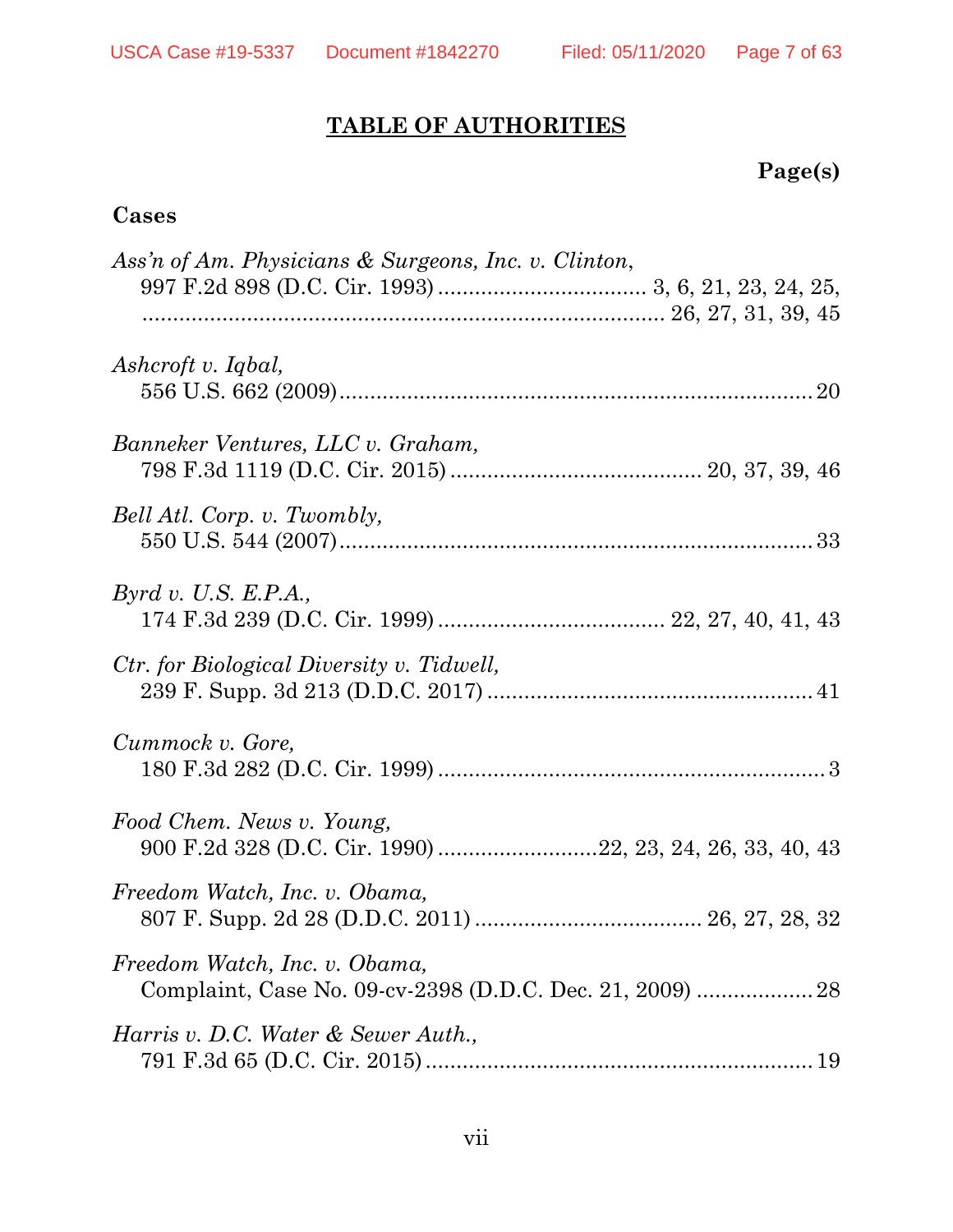| Nw. Forest Res. Council v. Espy,                                                                      |
|-------------------------------------------------------------------------------------------------------|
| Philipp v. Fed. Rep. of Germany,                                                                      |
| Public Citizen v. U.S. Dep't of Justice,                                                              |
| Wash. Legal Found. v. U.S. Sent'g Comm'n,                                                             |
| <b>Statutes</b>                                                                                       |
| Federal Advisory Committee Act, 5 U.S.C. App. 2                                                       |
|                                                                                                       |
|                                                                                                       |
|                                                                                                       |
|                                                                                                       |
|                                                                                                       |
|                                                                                                       |
|                                                                                                       |
| <b>Other Authorities</b>                                                                              |
|                                                                                                       |
| <i>Amenable,</i> Meriam-Webster Dictionary,<br>https://www.merriam-webster.com/dictionary/amenable 46 |
|                                                                                                       |
| 13 West's Encyclopedia of American Law,                                                               |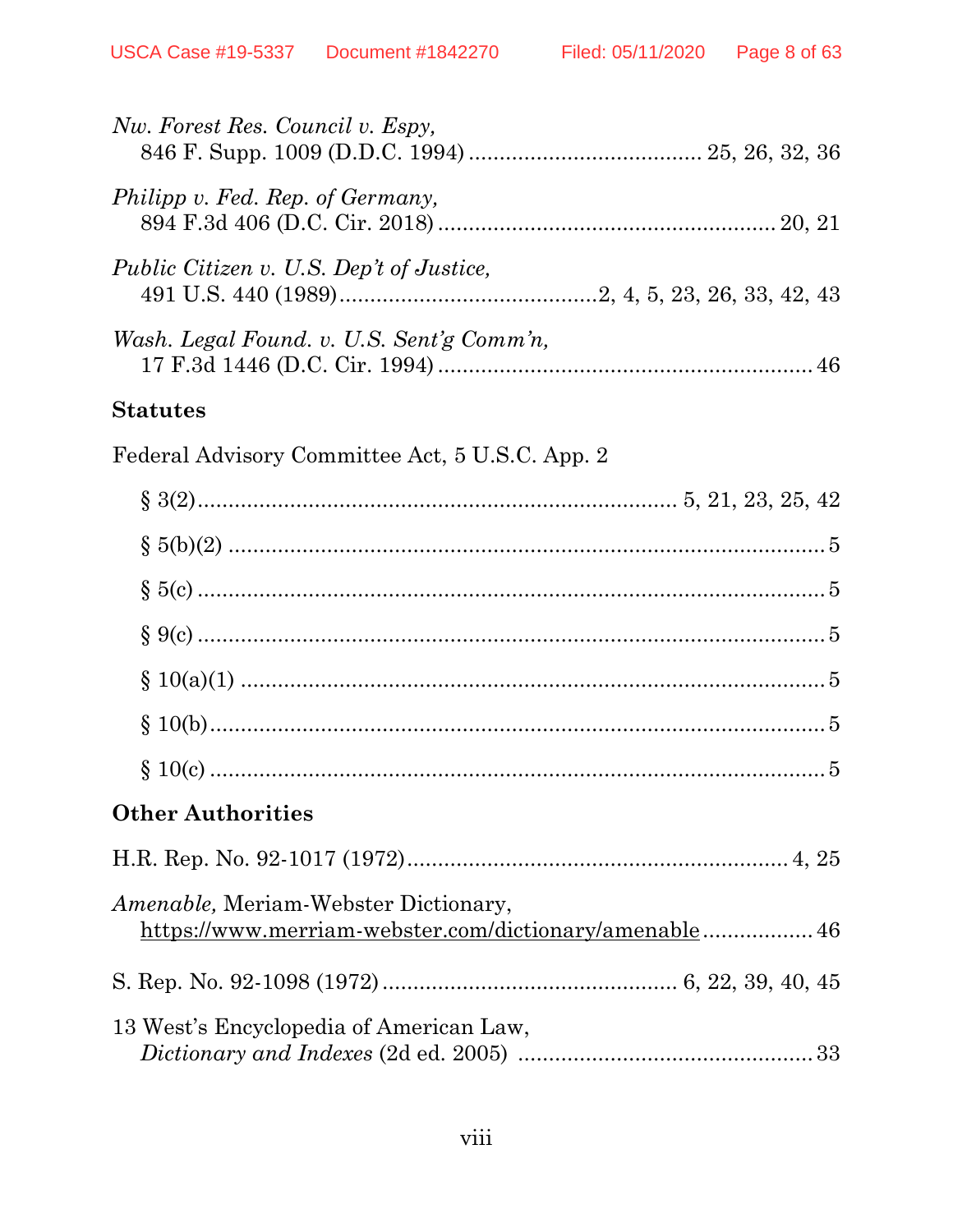### **INTRODUCTION**

<span id="page-8-0"></span>At the start of his Administration, President Trump solicited the assistance of three individuals—Mr. Isaac ("Ike") Perlmutter, Dr. Bruce Moskowitz, and Mr. Marc Sherman—to "help" the Secretary of Veterans Affairs "straighten out" the Department of Veterans Affairs (the "Department" or "VA"). Thereafter, those three individuals worked as a "team" (the "Mar-a-Lago Council" or the "Council") to advise the Department on a range of issues. Records released via the Freedom of Information Act ("FOIA") reveal that the Council advised Department officials over the course of at least fifteen months on a variety of projects, including negotiating a \$10 billion contract to digitize the Department's medical records and developing a mobile application to enable veterans to access medical records online. Yet, none of the Council's work was made public—as it should have been.

When the executive branch seeks to rely on groups of outside advisers, it must comply with the Federal Advisory Committee Act ("FACA"), 5 U.S.C. App. 2. FACA requires, among other things, that advisory committees be transparent and open to the public. As the Supreme Court has explained, "FACA's principal purpose was to enhance the public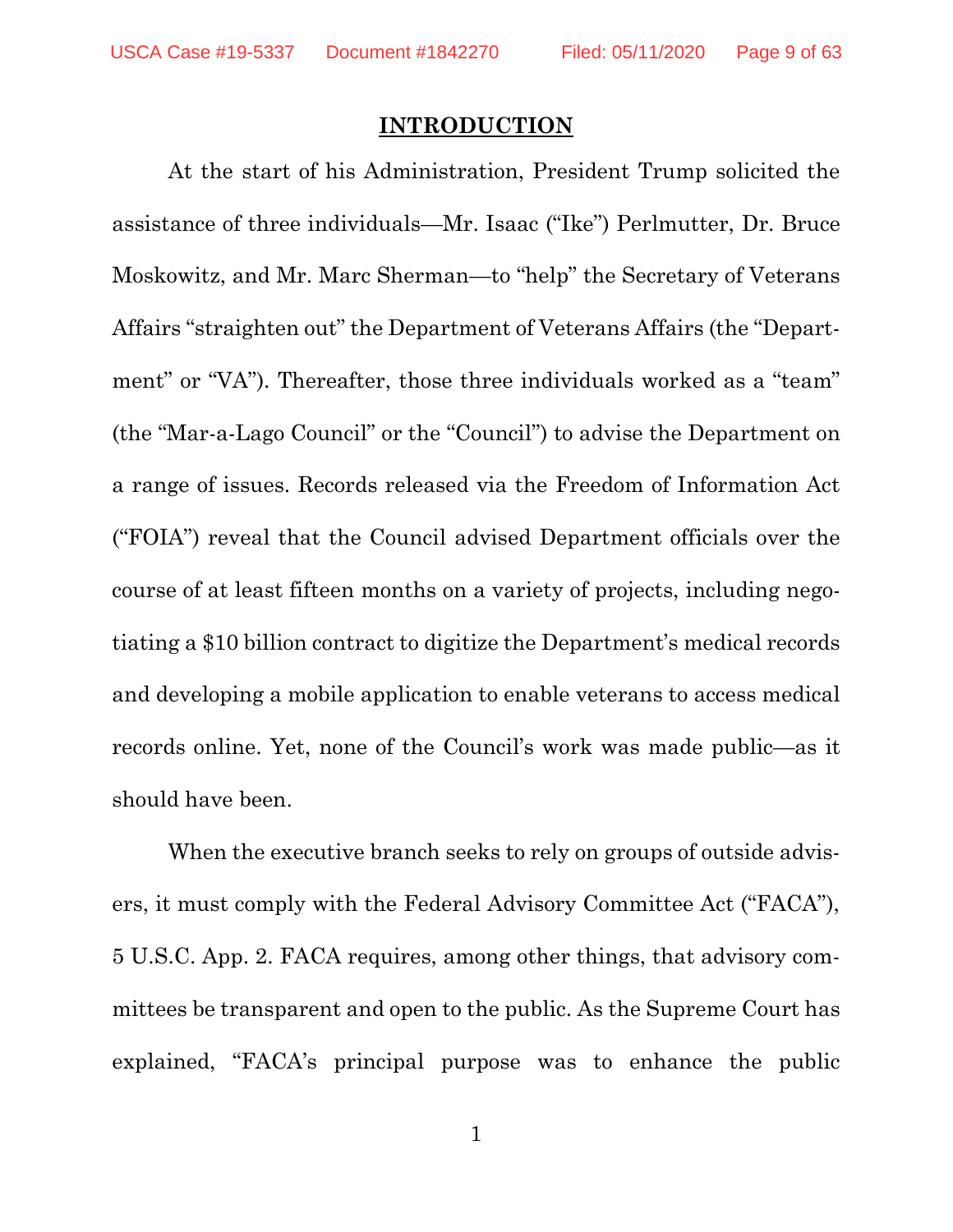accountability of advisory committees established by the Executive Branch." *Public Citizen v. U.S. Dep't of Justice*, 491 U.S. 440, 459 (1989).

Plaintiff-Appellant VoteVets, an advocate for America's veterans, filed suit in federal court seeking relief from these unlawful actions. In its Amended Complaint, VoteVets extensively detailed how the Department violated FACA by secretly convening a group consisting of three private citizens to advise the agency on projects and policies of tremendous importance to veterans. The district court dismissed VoteVets' Amended Complaint for failure to state a claim, reasoning that the Council was not an "advisory committee" within the meaning of FACA because the Department did not formally, and publicly, announce the creation of the Council, and because the Council exercised *too much* influence over the Department.

That decision was in error. Not only did the court fail to credit Vote-Vets' allegations and draw all reasonable inferences in its favor, but its ruling also effectively sanctioned precisely the kind of behavior Congress sought to prohibit: executive branch reliance on outside advisers, outside of public view, and without guardrails that would prevent such advisers from exercising too much influence on federal policymaking. *See*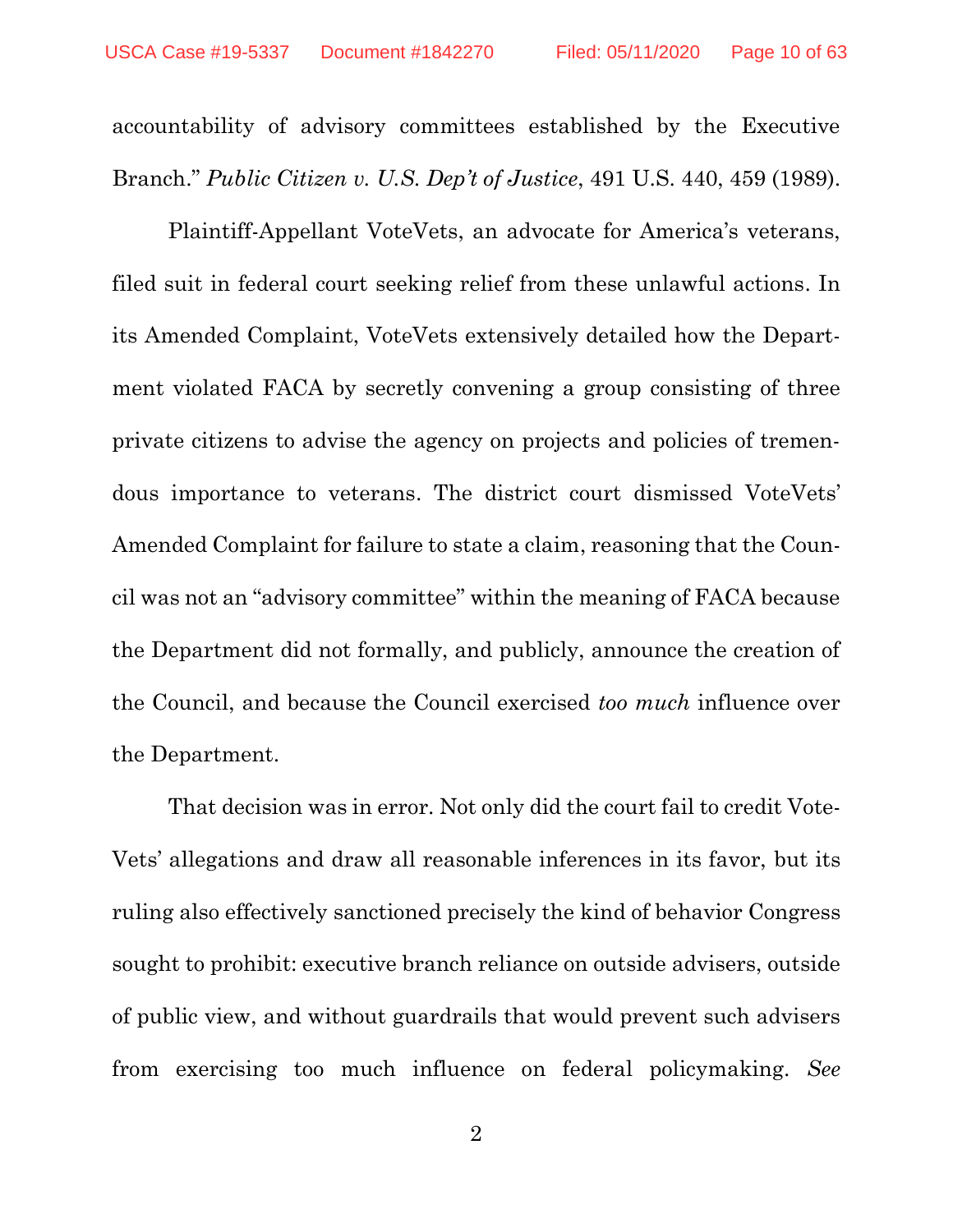*Cummock v. Gore*, 180 F.3d 282, 284-85 (D.C. Cir. 1999) ("One of the great dangers in the unregulated use of advisory committees is that special interest groups may use their membership on such bodies to promote their private concerns." (quoting H.R. Rep. No. 92-1017 (1972), *reprinted in* 1972 U.S.C.C.A.N. 3491, 3496)). At least as important, the district court's determination that, no matter the substance of a group's activities, plaintiffs cannot state a claim as long as the government does not formally announce the creation of an advisory committee would render FACA "easy to avoid"—a result this Court has admonished against. *Ass'n of Am. Physicians & Surgeons, Inc. v. Clinton*, 997 F.2d 898, 915 (D.C. Cir. 1993).

Accordingly, VoteVets respectfully requests this Court reverse the decision of the district court to dismiss its claims, and remand for further proceedings.

### **JURISDICTIONAL STATEMENT**

<span id="page-10-0"></span>The district court had jurisdiction over this action pursuant to 28 U.S.C § 1331 because it arises under federal law, specifically FACA, 5 U.S.C. App. 2, and the Administrative Procedure Act, 5 U.S.C. § 701, *et seq.* VoteVets timely appealed from the district court's final judgment.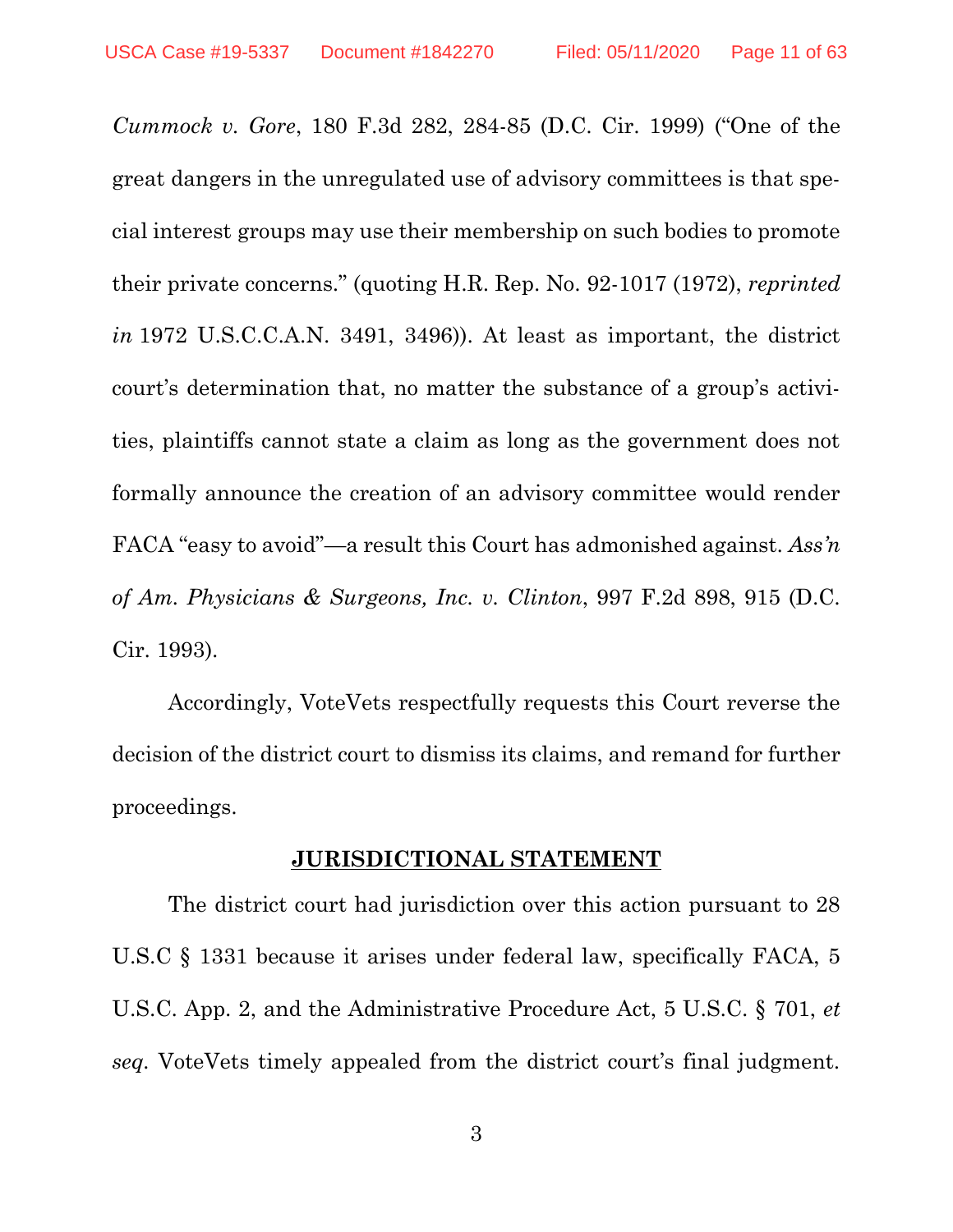*See* Order, D. Ct. Dkt. No. 18, JA\_\_. This Court has jurisdiction pursuant to 28 U.S.C. § 1291.

### **STATEMENT OF ISSUES PRESENTED FOR REVIEW**

<span id="page-11-0"></span>Whether the district court properly granted the Department's motion to dismiss where VoteVets had alleged that the Department violated FACA by establishing and utilizing a *de facto* advisory committee without adhering to the procedures set forth in the Act.

#### **PERTINENT STATUTORY PROVISIONS**

<span id="page-11-1"></span>Pertinent statutes and regulations are reproduced in an addendum to this brief.

### <span id="page-11-5"></span><span id="page-11-4"></span>**STATEMENT OF THE CASE**

#### <span id="page-11-2"></span> $\mathbf{A}$ . **Legal Background.**

<span id="page-11-3"></span>The Federal Advisory Committee Act ("FACA" or the "Act") is a sunshine law—"born of a desire to assess the need for the 'numerous committees, boards, commissions, councils, and similar groups' that have been established to advise officers and agencies in the executive branch of the Federal Government." *Public Citizen v. U.S. Dep't of Justice*, 491 U.S. 440, 445-46 (1989) (quoting 5 U.S.C. App. 2 § 2(a)); *see also* H.R. Rep. No. 92-1017, 3495 (1972) (Congress determined that there was a "need for tighter management" of advisory committees).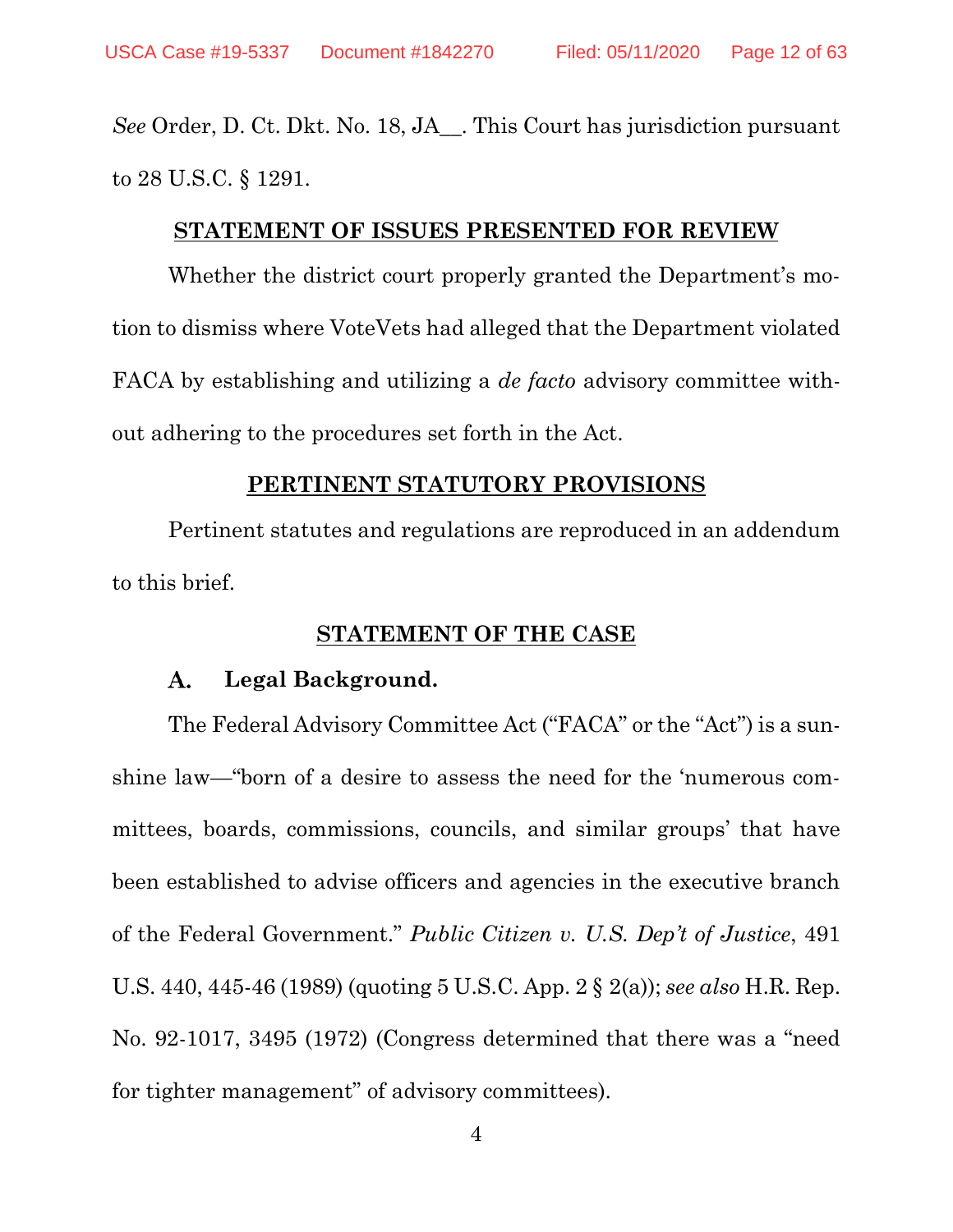As the Supreme Court has explained, Congress' purpose in passing FACA

was to ensure that new advisory committees be established only when essential and that their number be minimized; that they be terminated when they have outlived their usefulness; that their creation, operation, and duration be subject to uniform standards and procedures; that Congress and the public remain apprised of their existence, activities, and cost; and that their work be exclusively advisory in nature.

<span id="page-12-0"></span>*Public Citizen*, 491 U.S. at 446 (citing 5 U.S.C. App. 2 § 2(b)). To that end,

<span id="page-12-5"></span><span id="page-12-2"></span><span id="page-12-1"></span>FACA imposes a number of specific requirements on advisory committees, including that the committee (1) be "fairly balanced in terms of the points of view," 5 U.S.C. App. 2 §§ 5(b)(2), (c), (2) file a charter, *id.* § 9(c), (3) keep detailed minutes of its meetings, *id.* § 10(c), (4) open those meetings to the public, *id.* § 10(a)(1), and (5) release to the public all committee minutes, records, and reports, *id.* § 10(b).

<span id="page-12-4"></span><span id="page-12-3"></span>An advisory committee, as defined by FACA, is "any committee, board, commission, council, conference, panel, task force, or other similar group, or any subcommittee or other subgroup … which is … established or utilized by one or more agencies … in the interest of obtaining advice or recommendations for the President or one or more agencies or officers of the Federal Government." *Id.* § 3(2).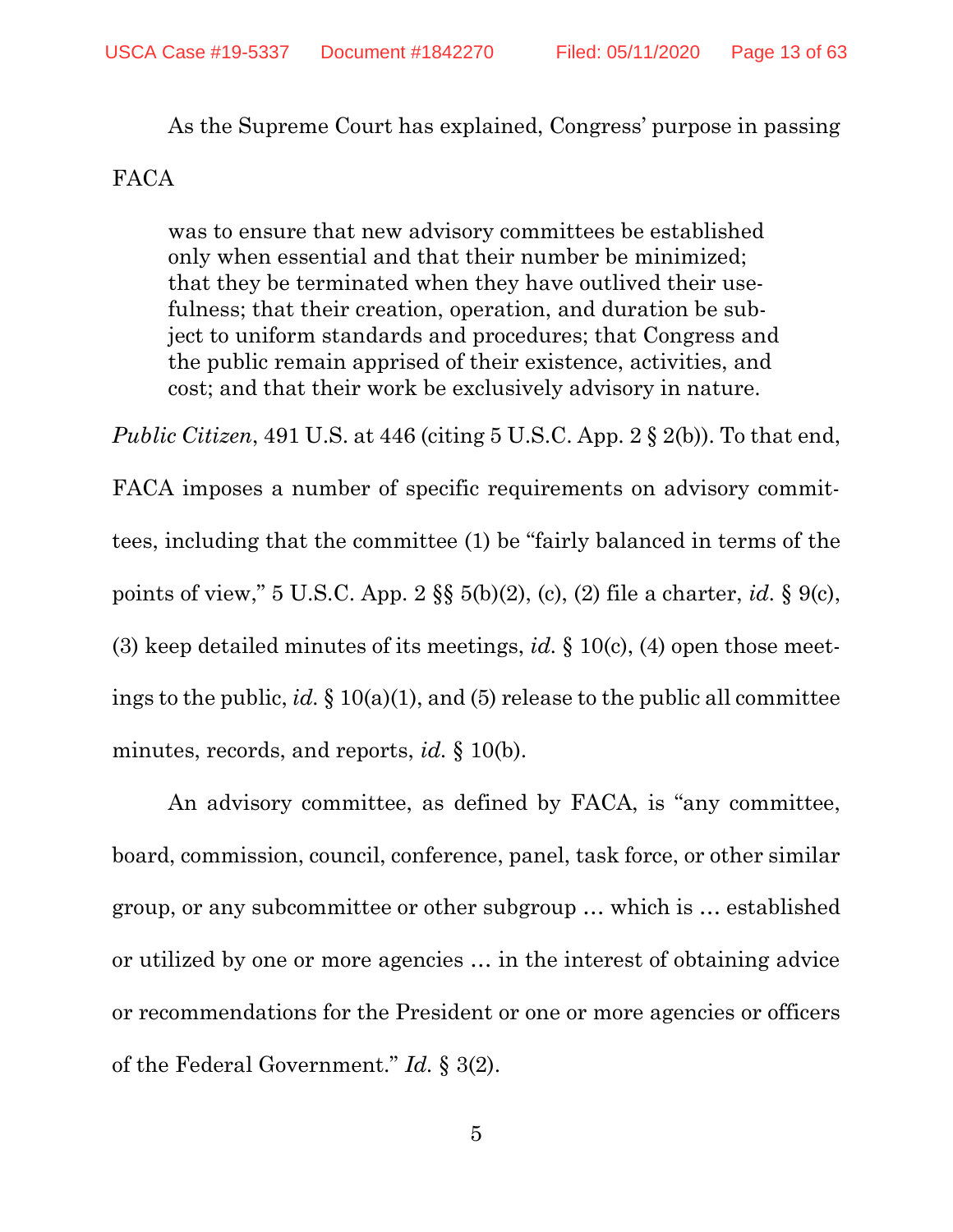Congress intended this definition to be interpreted in its "most liberal sense" to include any instance where "an officer brings together a group by formal or informal means … to obtain advice and information." S. Rep. No. 92-1098, at 8 (1972). As this Court has explained, FACA should be construed "in light of its purpose to regulate the growth and operation of advisory committees," and not in a way that makes it "easy to avoid." *AAPS*, 997 F.2d at 915; *see also id.* (rejecting argument that special government employees are not properly considered committee members under FACA because that would enable the executive branch to avoid FACA entirely).

<span id="page-13-2"></span><span id="page-13-1"></span><span id="page-13-0"></span>В. **Factual Background.**

# *1. President Trump and the Department establish the Mar-a-Lago Council.*

As alleged in the Amended Complaint, in January 2017, Presidentelect Donald Trump announced in a press conference his intention to create a "group" to "help" the Secretary of Veterans Affairs "straighten out the VA." Amended Complaint ("Am. Compl.") ¶ 28, D. Ct. Dkt. No. 10, JA . Shortly thereafter, President Trump and the Department established the "Mar-a-Lago Council"; named Mr. Isaac ("Ike") Perlmutter to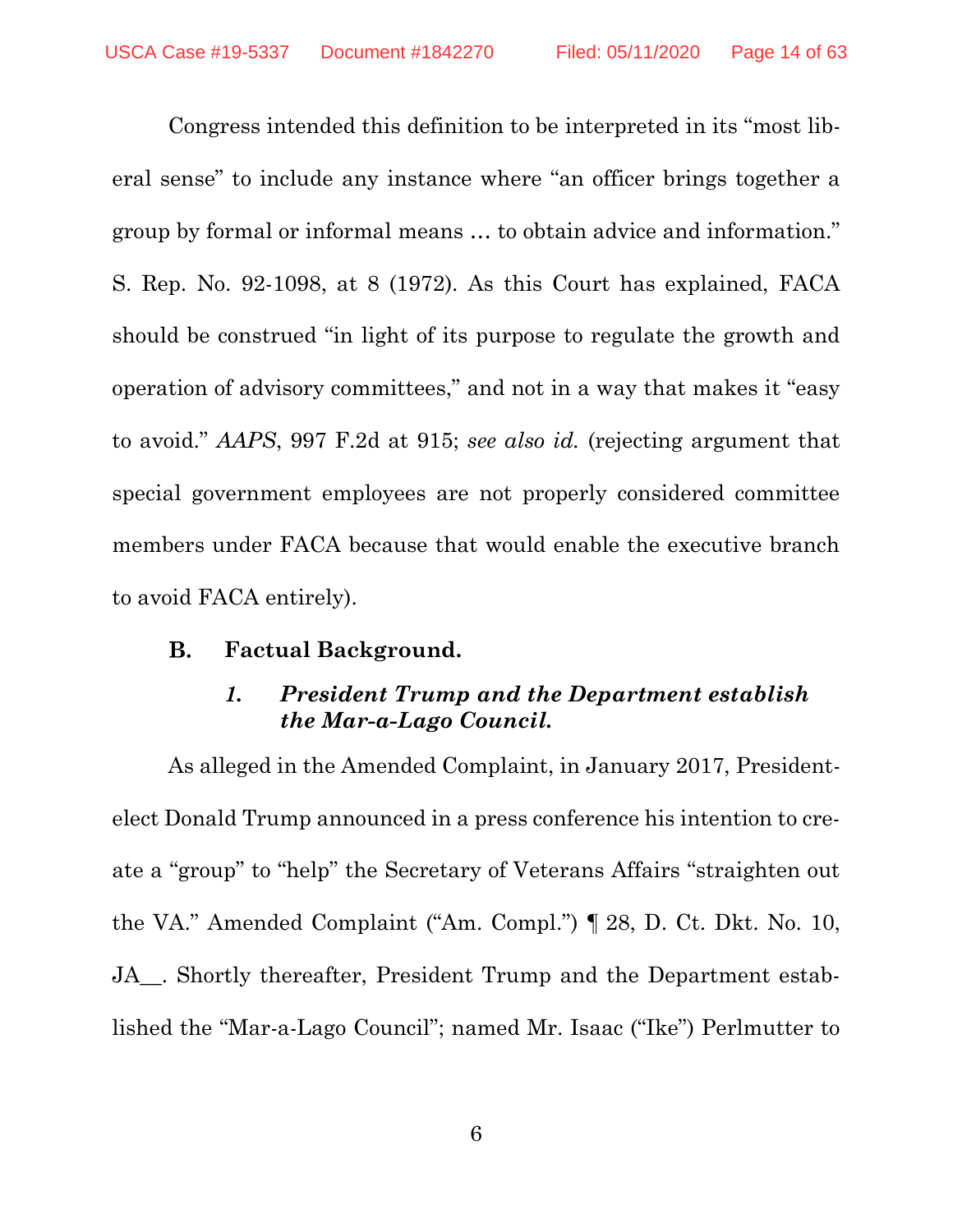lead the Council; and asked Dr. Bruce Moskowitz and Mr. Marc Sherman to serve on the Council. *Id.* ¶ 29, JA\_\_.

The Department sought the advice and recommendations of this group of three men seemingly on account of their connection to President Trump through his golf and social club in Palm Beach. *Id.* ¶ 31, JA\_\_. Mr. Perlmutter is the Chief Executive Officer for the entertainment and production company Marvel Entertainment. *Id.* ¶ 30, JA\_\_. Dr. Moskowitz is a doctor practicing in West Palm Beach, Florida, and the founder of the Biomedical Research and Education Foundation. *Id.* And Mr. Sherman is a managing director with the consulting firm Alvarez & Marsal, which specializes in financial fraud and white-collar investigations. *Id.*

Though the formation of the Council did not have the accoutrements of an official Department announcement, its establishment and operation as a fixed committee of individuals from whom the Department would consistently seek and receive advice is nevertheless clear from its regular and extensive communication with senior Department officials, which are described in detail in the Amended Complaint. *Id.* ¶ 36, JA\_\_. The Council met for the first time after President Trump took office in early February 2017, when Dr. David Shulkin, less than a month after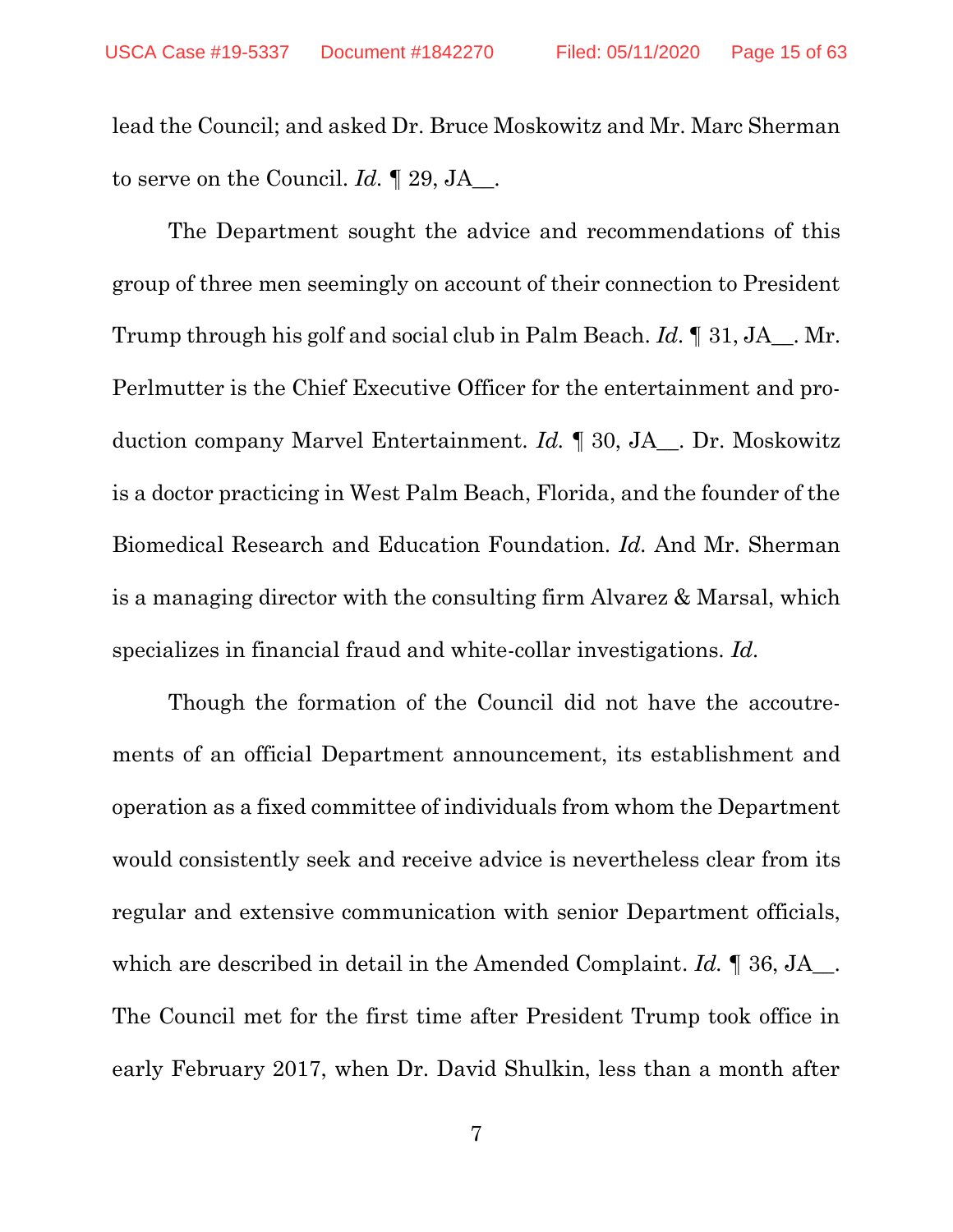his nomination by the President to lead the Department and shortly before his confirmation by the Senate, flew to Mar-a-Lago to meet with all three men.  $Id. \P 36(c)$ ,  $JA$ <sup>1</sup>. Following that meeting, under the subject line "Group meeting," Dr. Moskowitz emailed Dr. Shulkin to outline the pace at which the Council would update the Secretary and others at the Department on their recommendations and progress. Dr. Moskowitz stated that they would "not need to meet in person monthly, … meet face to face only when necessary," and hold "conference calls at a convenient time." *Id.* If 36(d), JA<sub>\_\_</sub>. Dr. Shulkin responded to "echo [Dr. Moskowitz's] comments and in particular thank" the trio. 2

Documents made available by the Department under FOIA, and cited by VoteVets in its Amended Complaint, show that the Council held more than twenty-five meetings, at least ten of which included participation by all three outside advisors. *Id.* ¶ 36, JA\_\_. If a Council member was unable to attend, another Council member would promise to fill him in

<sup>1</sup> Although Dr. Shulkin was confirmed a week after this meeting, as the documents cited in the Amended Complaint indicate, his schedule was nevertheless already being managed by Department officials at this point. *See* Am. Compl. ¶¶ 36(c)-(d) & nn. 17-19, JA\_\_ (and materials cited therein).

<sup>2</sup> Am. Compl. ¶ 36(d) & n.18, JA\_\_.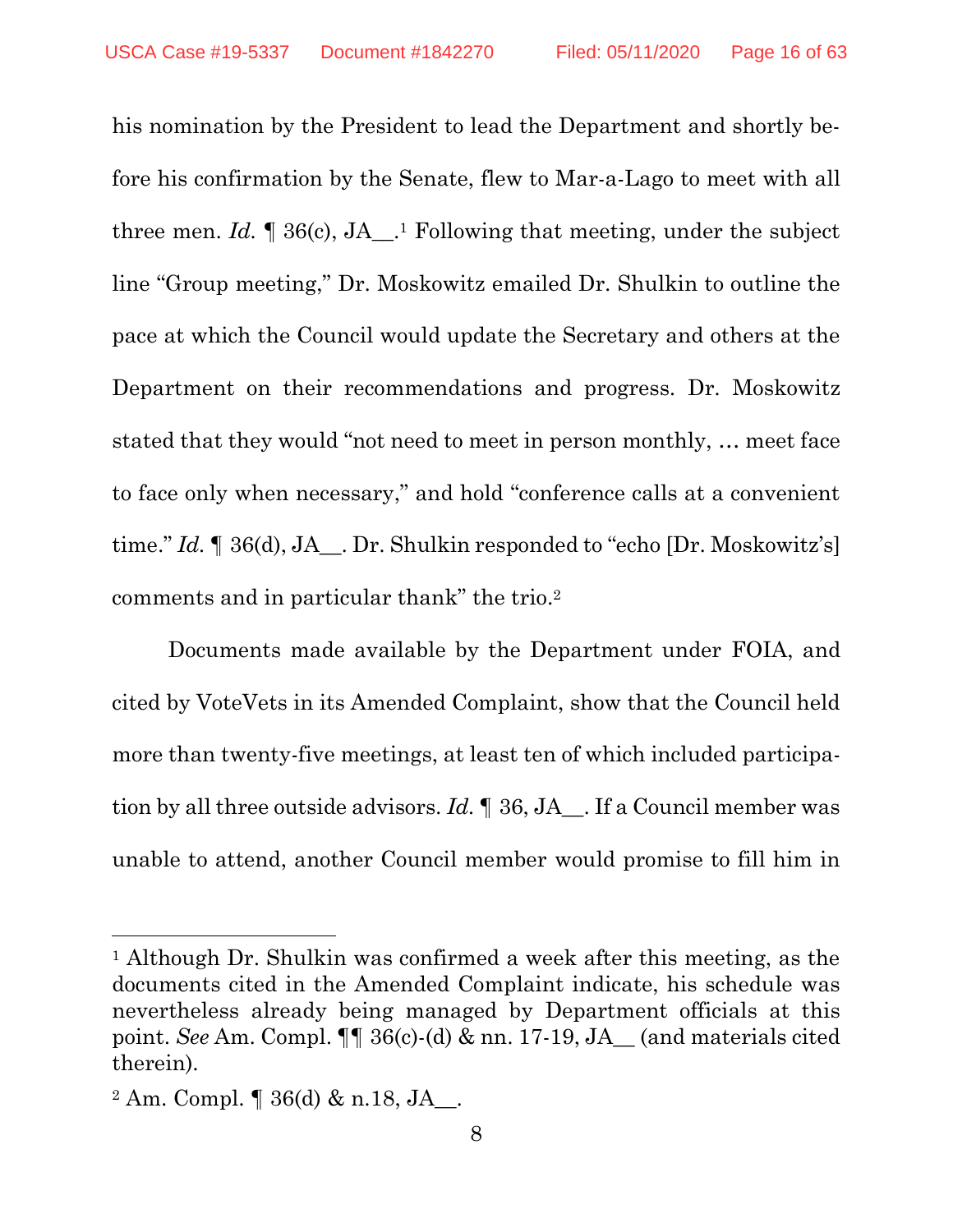after, meaning that at least some number of the meetings attended by fewer than all three Council members nevertheless evidence the Council's collective advisory purpose. *E.g.*, *id.* ¶ 36(f), JA\_\_.

These meetings frequently included high-level officials at the Department, including Secretary Shulkin, *e.g.*, *id.* ¶¶ 36(e)-(f), (h)-(k), (v)- (w), (dd), JA\_\_; senior advisors to the Secretary, *e.g.*, *id.* ¶¶ 36(p)-(r), JA\_\_; and other top agency officials, *e.g.*, *id.* ¶¶ 36(s)-(t), JA\_\_ (Under Secretary for Health),  $\P 36(x)$ , JA<sub>\_</sub> (White House and VA advisors), ¶ 36(dd), JA\_\_ (Chief of Staff and later Acting Secretary Peter O'Rourke). Indeed, when Robert Wilkie, named Acting Secretary by the President in late March 2018, arrived for his first day of work at the VA, Mr. Sherman was waiting for him in his office. *Id.*  $\parallel$  36(ff), JA . Less than a month later, reprising Dr. Shulkin's earlier trip, Acting Secretary Wilkie met with the Council at Mar-a-Lago. *Id.* ¶ 36(hh), JA\_\_.

## *2. The Mar-a-Lago Council advised the Department on veterans policy.*

<span id="page-16-0"></span>As alleged in the Amended Complaint, and confirmed with documentary proof in many cases, the Council provided advice and recommendations to the VA about issues that included some of the Department's most important priorities.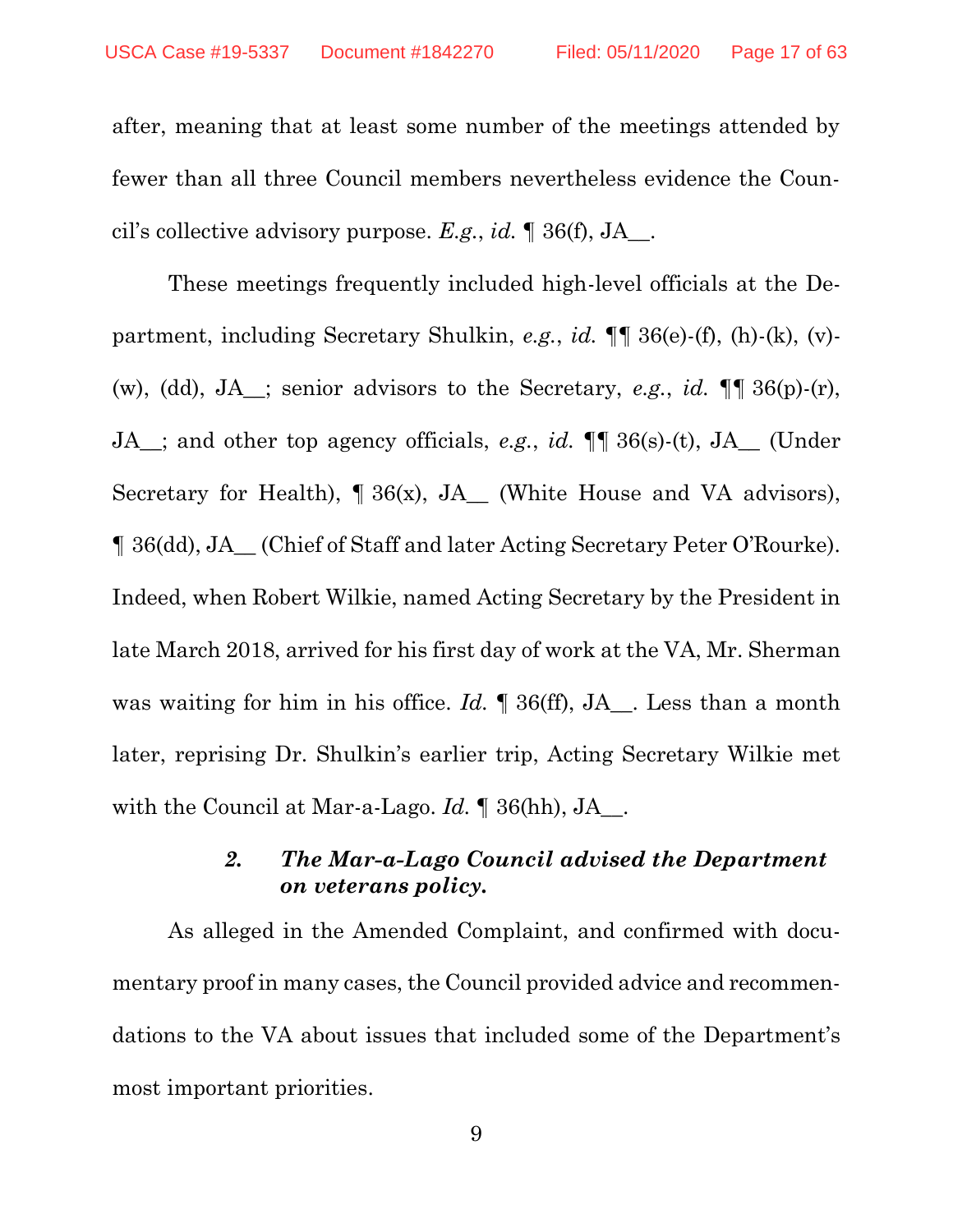**Development of mobile application.** The Council recommended that the Department work with Apple to develop a mobile application that would permit veterans to find nearby medical services and access health records. *Id.* ¶ 46, JA\_\_; *see id.* ¶¶ 47-60, JA\_\_; *see also id.* ¶ 36(v), JA\_\_. Darren Selnick, senior advisor to Secretary Shulkin and the Council's primary agency point of contact on the mobile app project, *id.* ¶¶ 36(q), 47, JA\_\_, referred to the Council—along with Secretary Shulkin—as the project's "top principles [sic]," *id.* ¶ 51, JA\_\_.

The mobile application was to be based, in part and at the Council's recommendation, on an existing application built by Dr. Moskowitz. *Id.* ¶ 50, JA\_\_. Although "[t]he process by which Mr. Moskowitz's proprietary application was selected has been obscured from public view," *id.* ¶ 54, JA\_\_, it is nevertheless clear that the application was selected because it met criteria the Council recommended and which the VA adopted, *id.* ¶ 50, JA\_\_. When the Council expressed frustration that the Department was not acting on the mobile app more quickly, then-Chief of Staff Peter O'Rourke was quick to ask what he could "do to salvage [the] group's work and expertise." *See id.* ¶ 60, JA\_\_.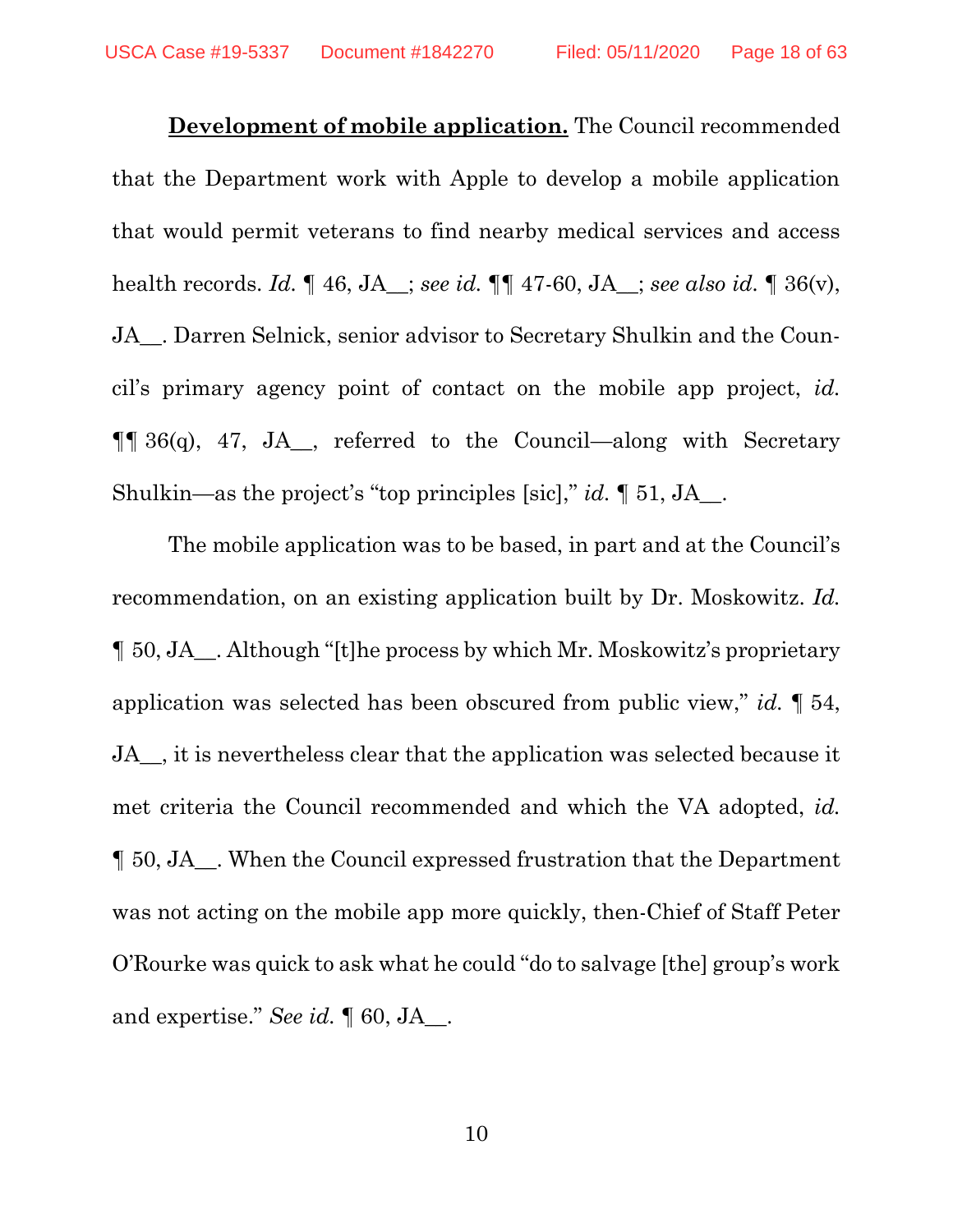Despite the Council's primary role in the development of the application, the Department nevertheless made clear to the group that it retained "responsibility to provide the overall … manage[ment] and [to] provide oversight for the VA/Apple/Ce[r]ner partnership." *Id.* ¶ 56, JA\_\_. And a senior Department official reminded the Council that its advice and recommendations needed to flow through the Department's designated project leads. *See id.*; *see also id.* ¶ 60, JA\_\_ (email from Chief of Staff O'Rourke to the Council addressing their frustration that aspects of their advice and recommendations had not been implemented by the Department).

**Medical device registry.** The Council also recommended that the Department organize—with their assistance—a summit of experts on medical device registries. *See id.* ¶ 61, JA\_\_. In preparation for the summit, Council members joined VA officials on more than a dozen weekly calls. They also attended the summit itself, where Acting Secretary O'Rourke thanked Dr. Moskowitz for being one of the "driving forces" behind the initiative. *Id.*

**Veteran suicide.** The Council also assisted the Department with an initiative to raise awareness about veteran suicide, including an event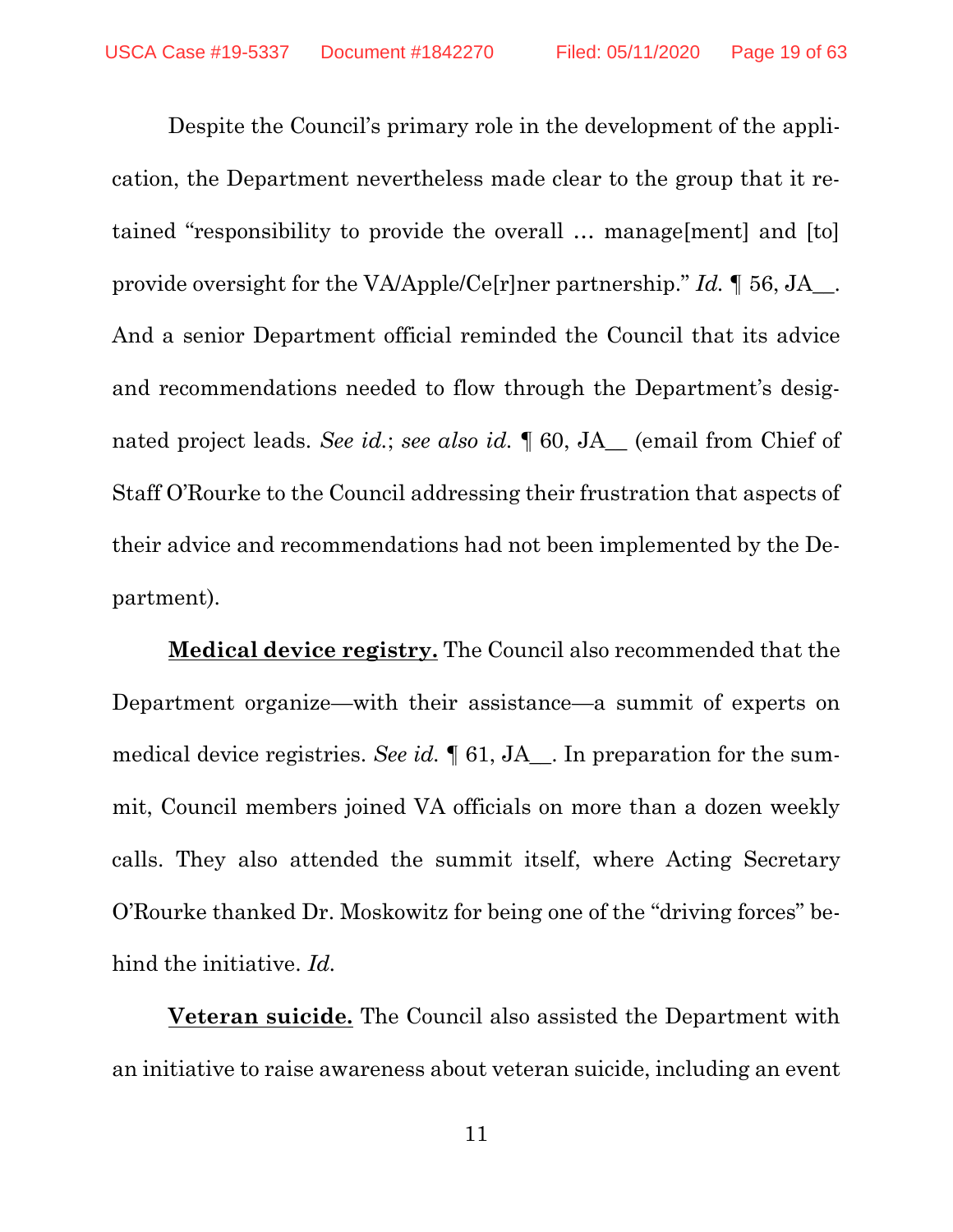where Secretary Shulkin rang the closing bell at the New York Stock Exchange, flanked onstage by Captain America and Spider-Man, two characters from Mr. Perlmutter's Marvel Entertainment. *Id.* ¶ 45, JA\_\_; *see also id.* ¶ 72, JA\_\_ (describing the Council's recommendations to the Department concerning an initiative around mental health).

**Personnel decisions.** The Council also played a significant role in the hiring and firing of key Department personnel. *See id.* ¶¶ 43-44, 73, JA\_\_. For example, the Mar-a-Lago Council recommended that President Trump nominate David Shulkin to serve as the Secretary of the VA. *Id.*  ¶ 43, JA\_\_. Almost a year later, however, the Council recommended that the President fire Secretary Shulkin—at least in part because of the friction between himself and the Council. *Id.* ¶ 73, JA\_\_. The Council was then consulted on Shulkin's replacement. *Id.*

**Digital records project and the Cerner contract.** The Council provided substantial input on the Department's ten-year plan to transform its digital records system, *id.* ¶ 41, JA\_\_. This effort initiated the largest health information technology overhaul yet undertaken, *id.* ¶ 64, JA\_\_, and ultimately led the Department to award a \$10 billion contract to the Cerner Corp, *id.* ¶ 64, JA\_\_. Secretary Shulkin specifically sought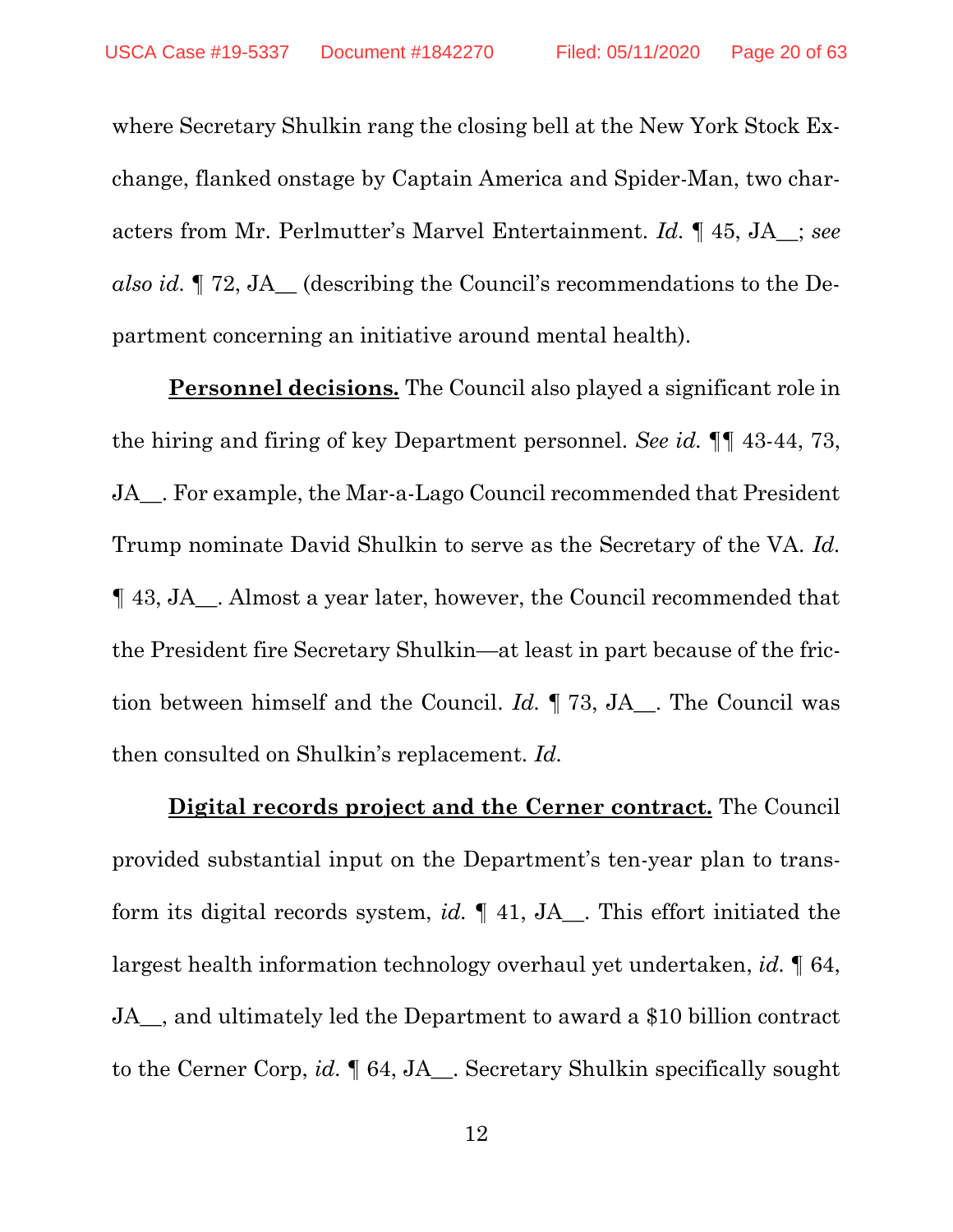the Council's advice on the contract, including by flying to Mar-a-Lago for the purpose of meeting with the Council to "close the deal on" it. *Id.* ¶ 66, JA\_\_. The Department's Chief Information Officer had Council members sign non-disclosure agreements in order to review the contract—agreements that the Council specifically modified to ensure that they would be able to consult with each other in providing recommendations to the agency. *Id.* ¶¶ 67, 74(j), JA\_\_. Indeed, the Council played a significant role in the process of revising the \$10 billion Cerner contract. *Id.* ¶ 67, JA\_\_.

In describing the Council's involvement, one Department official said, "We just had to make the Mar-a-Lago guys comfortable with the deal…. They have someone's ear. Power and influence are power and influence." *Id.* ¶ 41, JA\_\_. Another went further, saying "[e]verything needs to be run by [Mr. Perlmutter, Dr. Moskowitz, and Mr. Sherman]" because "[t]hey view themselves as making the decisions." *Id.*

**Healthcare privatization.** The Council also advised the Department about privatizing essential healthcare services. The Council spent months "talking to" Secretary Shulkin about the issue of privatization. Id.  $\parallel$  68, JA<sub>\_</sub>. As a result of those consultations, Secretary Shulkin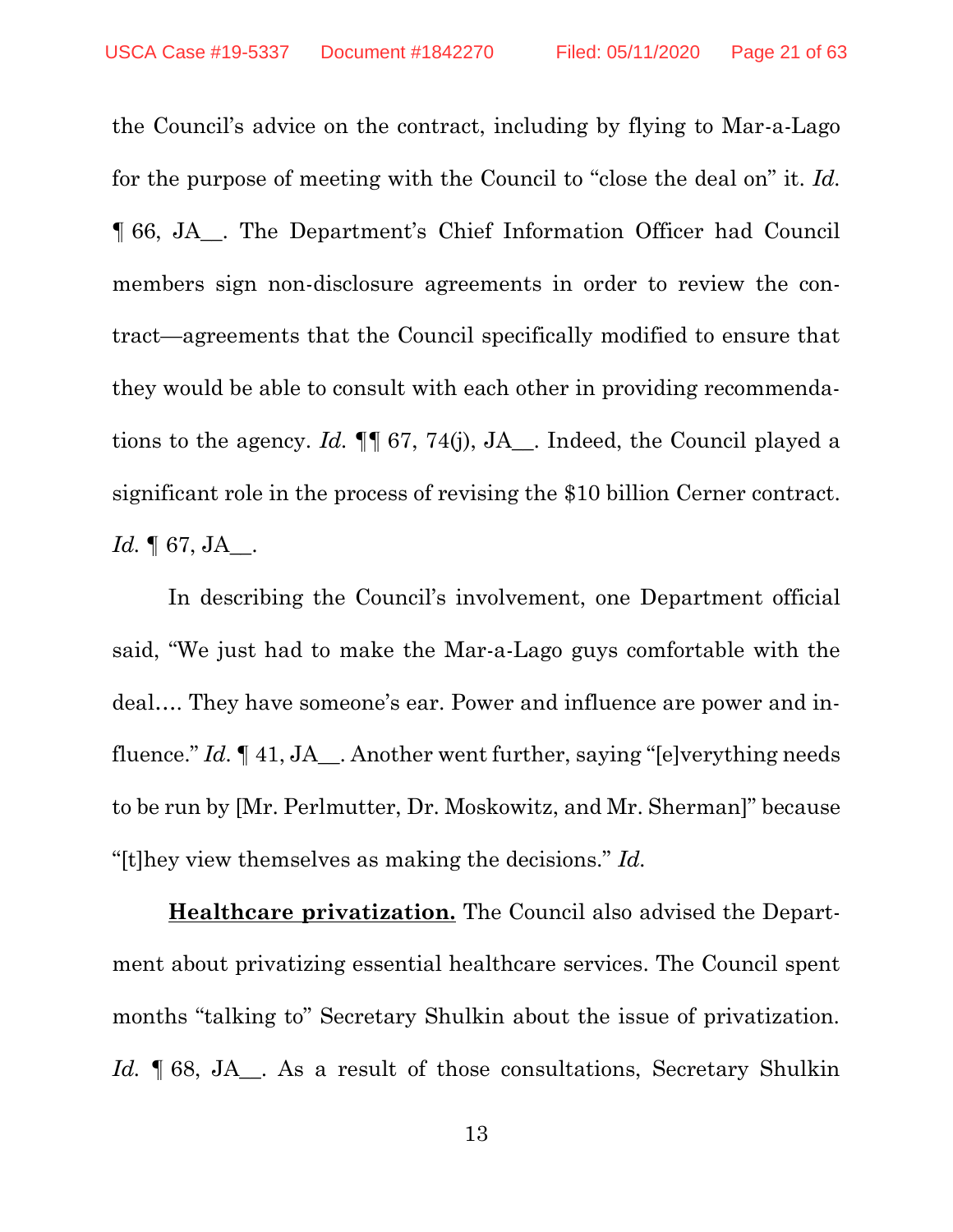announced that the Department had "developed" a tool to measure the performance of VA hospitals against private hospitals. *Id.* ¶ 69, JA\_\_.

Other examples of the Council's ability to make recommendations directly to decisionmakers at the Department abound. *See, e.g.*, *id.* ¶ 70, JA\_\_ (evaluation of the Department's surgery programs); *id.* ¶ 71, JA\_\_ (tracking human tissue devices); *id.* ¶ 72, JA\_\_ (development of mental health initiative).

### *3. The Council's description of its work.*

<span id="page-21-0"></span>Once news of their significant involvement in Department affairs became public, Mr. Perlmutter, Dr. Moskowitz, and Mr. Sherman jointly issued a statement ("Joint Statement") describing the origins and scope of their work on behalf of the Department. Their collective service began, in their words, when they "saw an opportunity to assist the Department of Veterans Affairs' leadership in addressing some of the most intractable problems of the VA." *Id.* ¶ 74(o), JA\_\_. Specifically, they sought to "share [their] expertise in organizational management and … personal relationships with healthcare experts around the country to assist the VA as it undertook an aggressive reform of its healthcare delivery and systems." Id. The three men "offered [their] counsel," as well as connections to "the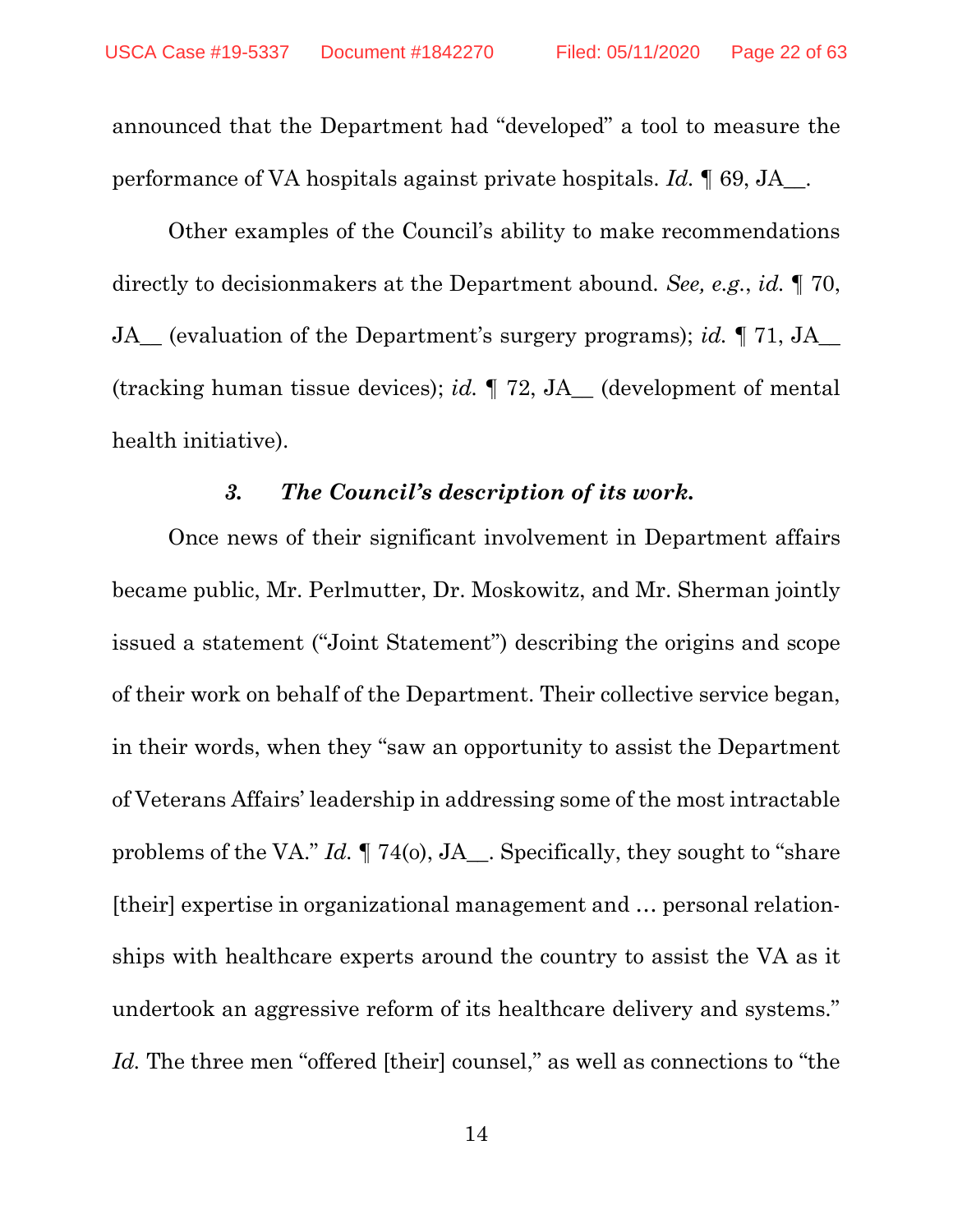advice of these healthcare experts, to assist the President, Secretary and VA leadership in their making the essential decisions—sometimes life or death—that affect our nation's veterans." *Id.*

Through "Mr. Perlmutter's personal relationship with the President," the Council began in "late 2016" to "share [their] views and perspectives on a number of occasions with the Agency leadership" primarily by "facilitat[ing] introductions to subject matter healthcare and technology experts with whom [they] had relationships, or to discuss healthcare delivery and healthcare quality challenges facing the agency and therefore affecting our veterans." *Id.*

Importantly, while the Council enjoyed uncommon access to top officials at the VA—they "were on emails and conference calls with senior staff, and Secretary Shulkin referred on numerous occasions to his discussions with outside experts"—they stated that their role remained that of subservient advisors. *Id.* While they "were always willing to share [their] thoughts," they "did not make or implement any type of policy, possess any authority over agency decisions, or direct government officials to take any actions" and understood "[t]hat was not [their] role." *Id.* Rather, the Council "provided [their] advice and suggestions so that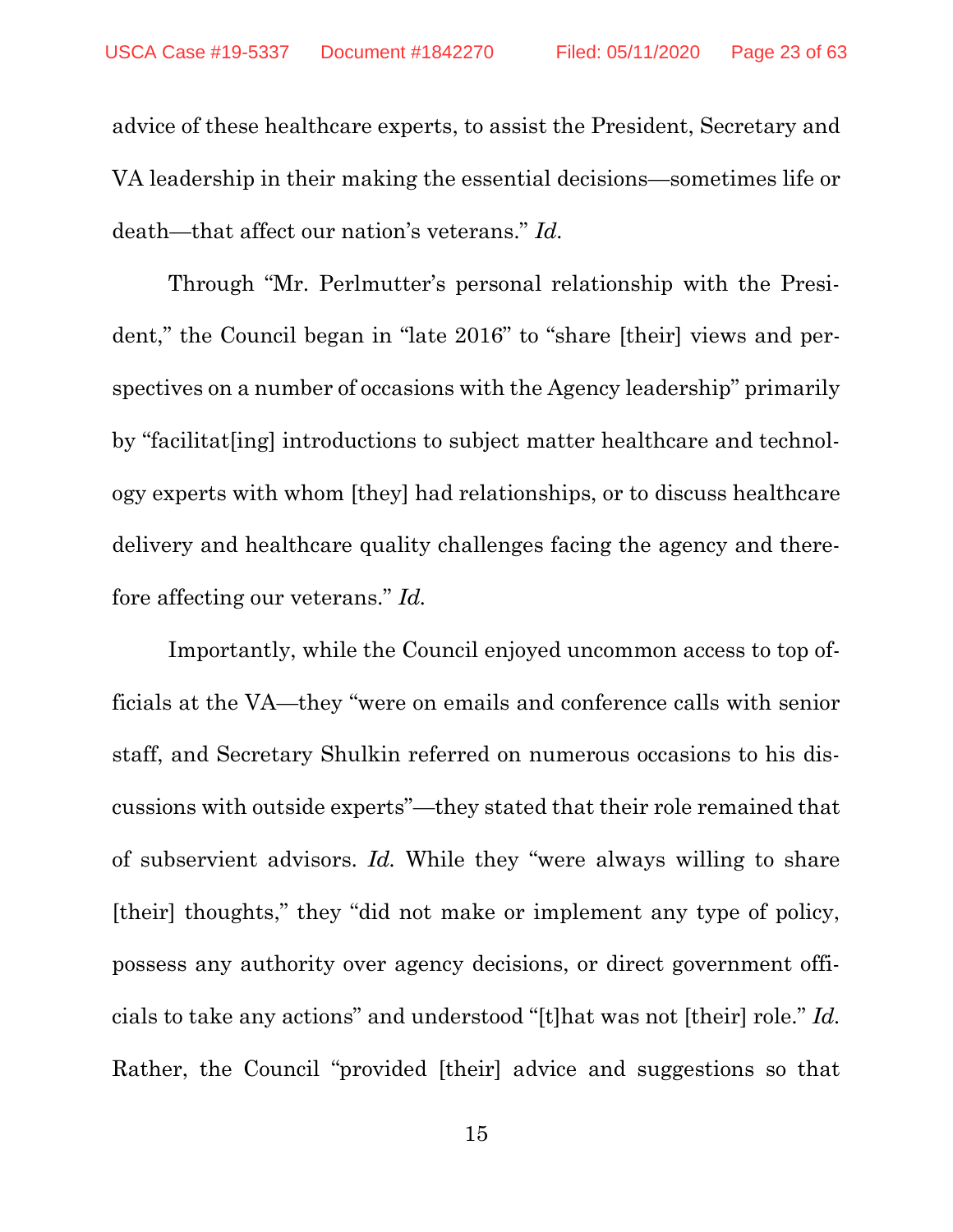members of the Administration could consider them as they wished to make their own decisions on actions to be taken." *Id.* 

\* \* \*

Notwithstanding the steady stream of advice and recommendations that the Council provided to the Department at its behest, its meetings were not noticed in the Federal Register; there is no evidence that any minutes of the meetings were kept; and none of the material that the Council generated or received was disclosed by the Department. *See id.*  $\P\P$  37, 76, JA\_.

#### **Procedural Background.**  $\mathbf{C}$ .

<span id="page-23-0"></span>VoteVets sued the Department alleging it had created and operated the Council in violation of FACA. The Department moved to dismiss, arguing that VoteVets lacked standing and that the Amended Complaint failed to state a claim. *See* Defendants' Motion to Dismiss Amended Complaint ("Defs.' Mot."), D. Ct. Dkt. No. 11, JA\_\_.

The district court granted that motion, *see* Order, JA\_\_, finding that VoteVets had standing but had "fail[ed] to state a claim for a violation of FACA," Mem. Op. 17, JA . The court acknowledged that the Amended Complaint detailed "many instances in which Defendants *'ma[de] use of'*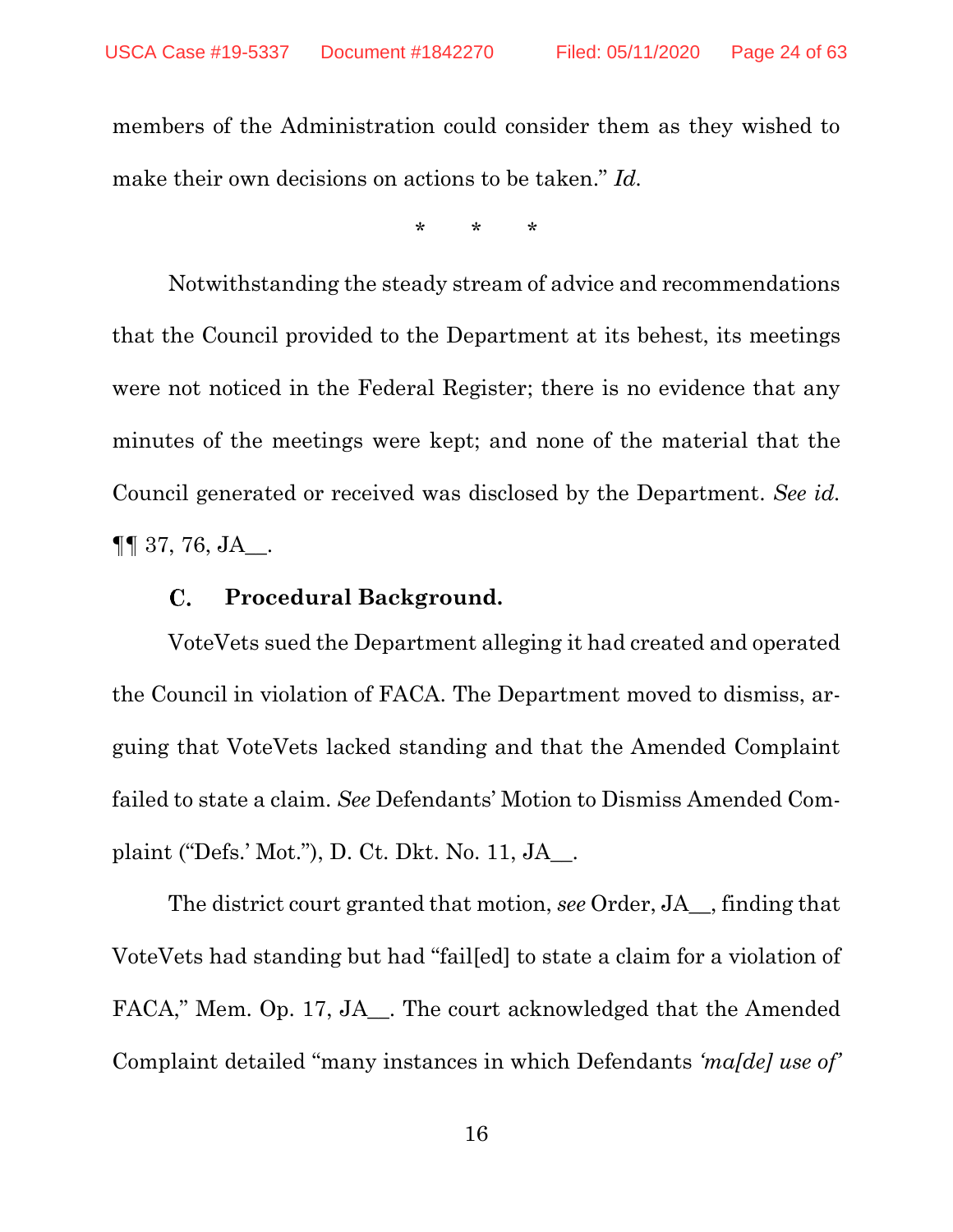*advice provided by the three men*," but nevertheless reasoned that "more is required to plead a cause of action under FACA." *Id.* (emphasis added). Specifically, the court held that VoteVets had not plausibly alleged the Council had "the structure required to be an advisory committee under FACA," *id.* 12, JA<sub>, or</sub> that the Council "was actually formed by the government or was 'so closely tied to an agency as to be amenable to strict management by agency officials." *Id.* 17, JA<sub>\_</sub> (citations omitted) (quoting *Byrd v. U.S. E.P.A.*, 174 F.3d 239, 246 (D.C. Cir. 1999)).

The district court's doubt "that the 'group' referenced would have the structure required to be an advisory committee under FACA," *id.* 11- 12, JA\_\_ (citing *AAPS*, 997 F.2d at 914), was principally grounded in its evaluation of a press conference President Trump held during his transition into office at which he introduced Mr. Perlmutter as an advisor to the transition team on veterans issues. *Id.* 10-11, JA\_\_. VoteVets had described the press conference, and contemporaneous reports that President-elect Trump intended for Mr. Perlmutter to "take on an informal, though 'significant,' advisory role" on veterans affairs issues, Am. Compl. ¶ 36(b), JA\_\_, to demonstrate that, even before formally taking office,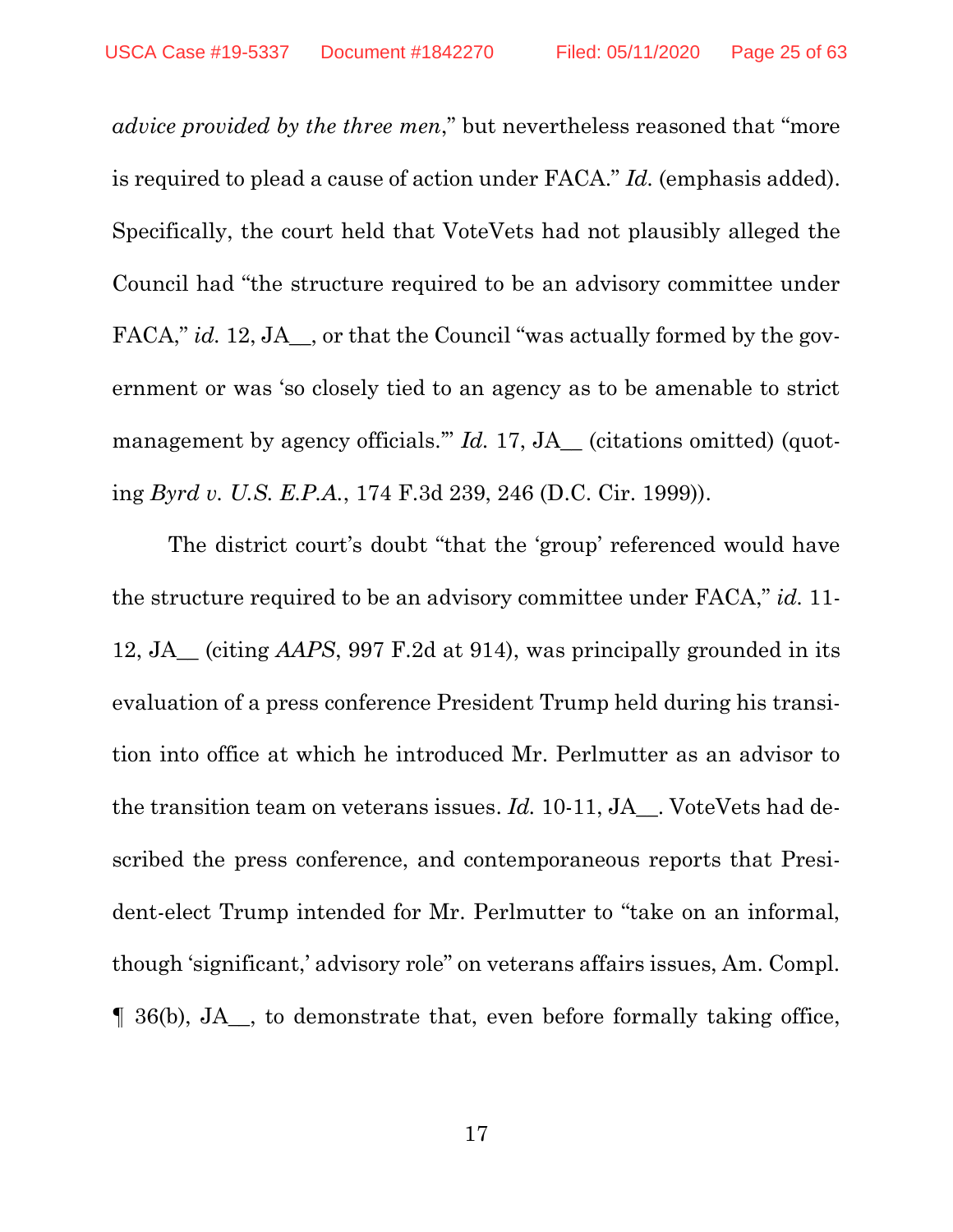President Trump had openly forecasted his intention for the VA to rely heavily on input from outside advisors, like Mr. Perlmutter.

The district court dismissed the form and forum in which this preview arose as "off-the-cuff comments at a press conference" that "hardly reflect the kind of formal, affirmative steps required to establish an advisory committee." Mem. Op. 11, JA\_\_. For the district court, "formal steps" akin to an "announce [ment] via an 'initiation letter'" are necessary to "plausibly allege the establishment of an advisory committee." *Id.* 12, JA\_\_ (quoting *Ctr. for Biological Diversity v. Tidwell*, 239 F. Supp. 3d 213, 218, 228 (D.D.C. 2017)).

In addition to its view that the Mar-a-Lago Council lacked the requisite form to constitute an advisory committee, the court also found that the Department had not "established" the Council. *Id.* The court reasoned that the Amended Complaint did not include allegations suggesting "that anyone at the Department took any affirmative step to establish the Council," and found insufficient VoteVets' allegations "that the Department's 'establishment of the Council was *confirmed* countless times.'" *Id.* 12, JA\_\_ (quoting Plaintiff's Opposition to Defendants' Motion to Dismiss ("Pl.'s Opp'n") 14, D. Ct. Dkt. No. 13, JA<sub>nd</sub>). The court found allegations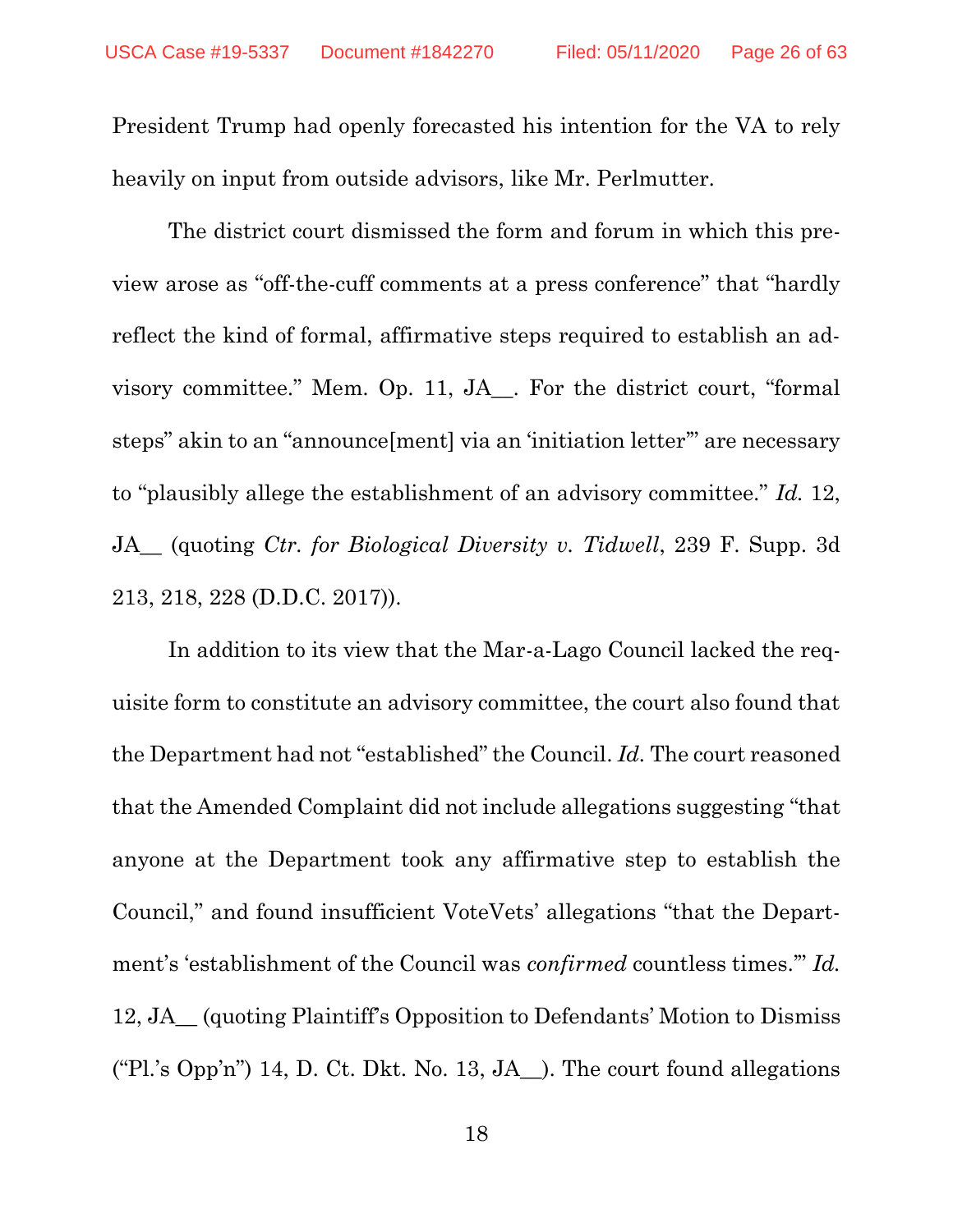tending to show that the Mar-a-Lago Council had taken some initiative to interact with each other and Department officials as dispositively "undercut[ting] any reasonable inference that Defendants established the three men as an advisory committee." *Id.* 13, JA\_\_.

Finally, the court concluded that VoteVets had not sufficiently alleged that the Department "utilized" the Council. *Id.* 15, JA\_\_. The court reasoned that "[t]he allegations in the amended complaint suggest that the alleged *advisory committee* exercised influence … over the *agency*," whereas FACA governs only instances where "the *agency* exercises [influence] over the *advisory committee*." *Id.* The court found unavailing allegations showing that the Department had, at various points, asserted its control over the Council, and that the Council itself understood its role as subject to the ultimate control of the Department. *See id.* 16-17, JA\_\_.

VoteVets filed its notice of appeal on November 26, 2019. Notice of Appeal, D. Ct. Dkt. No. 20, JA\_\_.

#### <span id="page-26-1"></span>**STANDARD OF REVIEW**

<span id="page-26-0"></span>This Court "review[s] a district court's dismissal of a complaint for failure to state a claim de novo." *Harris v. D.C. Water & Sewer Auth.*, 791 F.3d 65, 68 (D.C. Cir. 2015). To survive a motion to dismiss, "detailed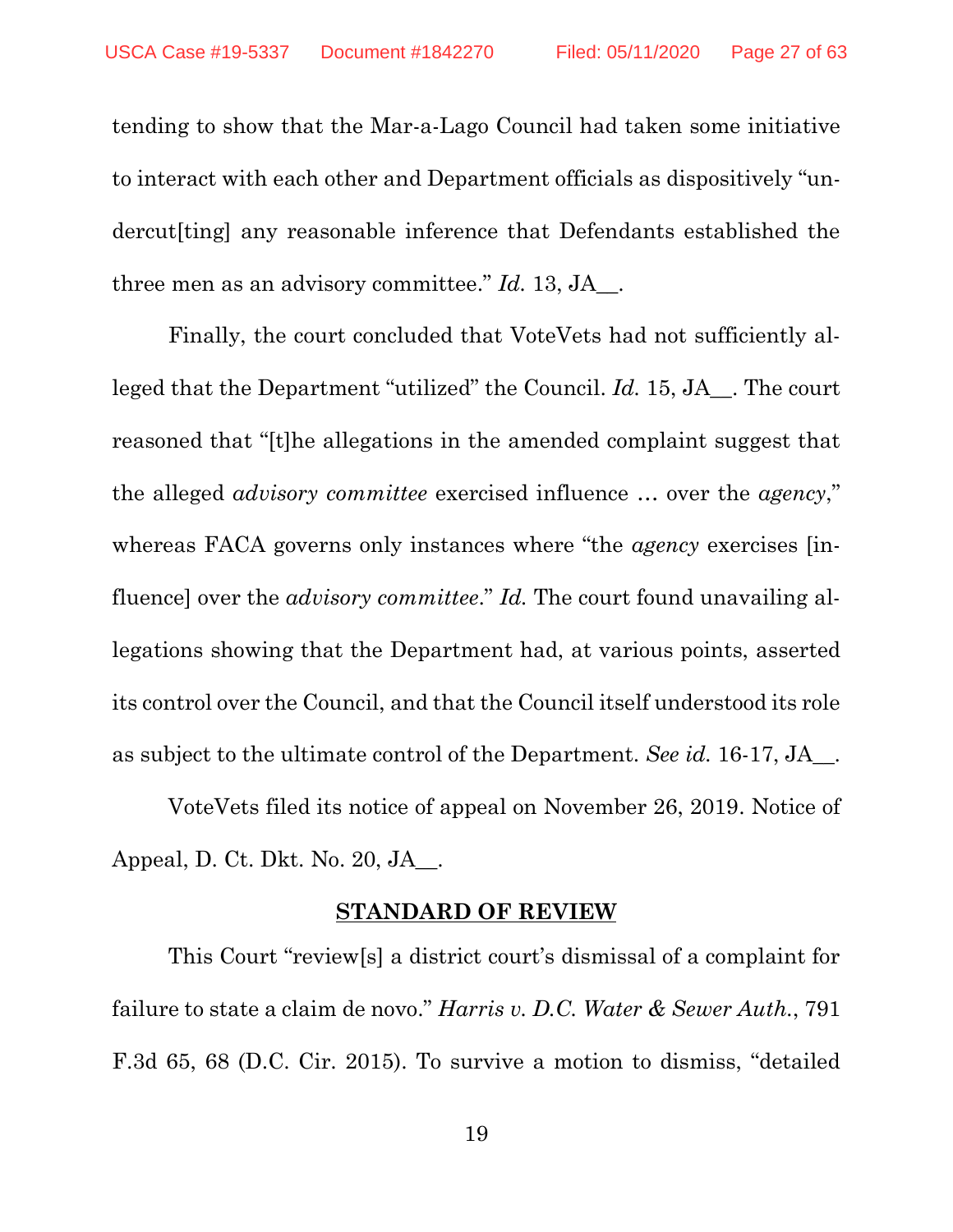<span id="page-27-1"></span>factual allegations" are not required. *Banneker Ventures, LLC v. Graham*, 798 F.3d 1119, 1129 (D.C. Cir. 2015) (quoting *Ashcroft v. Iqbal*, 556 U.S. 662, 678 (2009)). Rather, "a complaint must contain sufficient factual matter, accepted as true, to 'state a claim to relief that is plausible on its face.'" *Ashcroft*, 556 U.S. at 678 (quoting *Bell Atl. Corp. v. Twombly*, 550 U.S. 544, 570 (2007)). "A claim has facial plausibility when the plaintiff pleads factual content that allows the court to draw the reasonable inference that the defendant is liable for the misconduct alleged." *Id.* "Plausibility requires 'more than a sheer possibility that a defendant has acted unlawfully,' but it is not a 'probability requirement.'" *Banneker Ventures*, 798 F.3d at 1129 (quoting *Twombly*, 550 U.S. at 556). And this Court must "accept as true all material allegations of the complaint, drawing all reasonable inferences from those allegations in [VoteVets'] favor." *Philipp v. Fed. Rep. of Germany*, 894 F.3d 406, 409 (D.C. Cir. 2018).

#### <span id="page-27-2"></span>**SUMMARY OF ARGUMENT**

<span id="page-27-0"></span>VoteVets plausibly alleged that the Mar-a-Lago Council operated as a *de facto* advisory committee. Specifically, VoteVets alleged in detail facts showing that the Council was an "advisory committee," Am. Compl.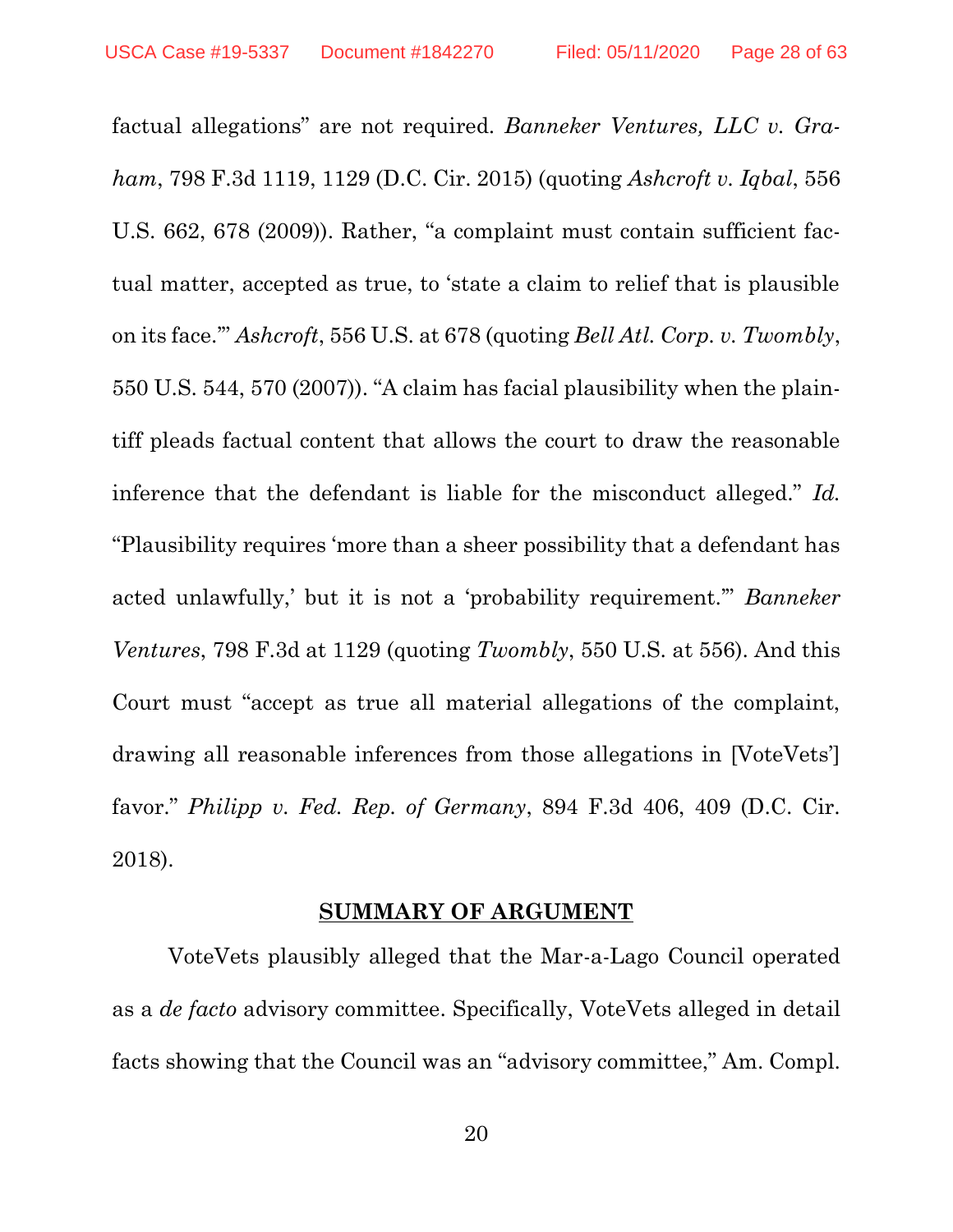¶¶ 29, 36(b-c), 39-40, JA\_\_, that had been "established," *id.* ¶¶ 28-29, 36(a-c), JA\_\_, or "utilized," *id.* ¶¶ 32, 40, 46-61, 66-68, 74(o), JA\_\_, by the Department, and thus should have been operated in accordance with FACA's requirements. *See* 5 U.S.C. App. 2 § 3(2).

<span id="page-28-2"></span>In holding to the contrary, the district court failed to take VoteVets' allegations as true and draw all reasonable inferences in its favor—as it should have done, *Philipp*, 894 F.3d at 409—and erred as a matter of law.

<span id="page-28-1"></span>*First*, the court incorrectly concluded that the Council was not subject to FACA because it did not have the requisite formal structure necessary to render it an "advisory committee" within the meaning of FACA. Mem. Op. 11-12 (citing *AAPS*, 997 F.2d at 914), JA\_\_. In so doing, the court discounted detailed allegations set forth in the Amended Complaint, with extensive references to emails, the members' own statements, and other materials, showing that the Council had an "organized structure, a fixed membership, and a specific purpose"—elements that, this Court has explained, define an "advisory committee" under FACA. *AAPS*, 997 F.2d at 914.

<span id="page-28-0"></span>*Second*, the court determined that the Council had not been "established" by the federal government because VoteVets had not alleged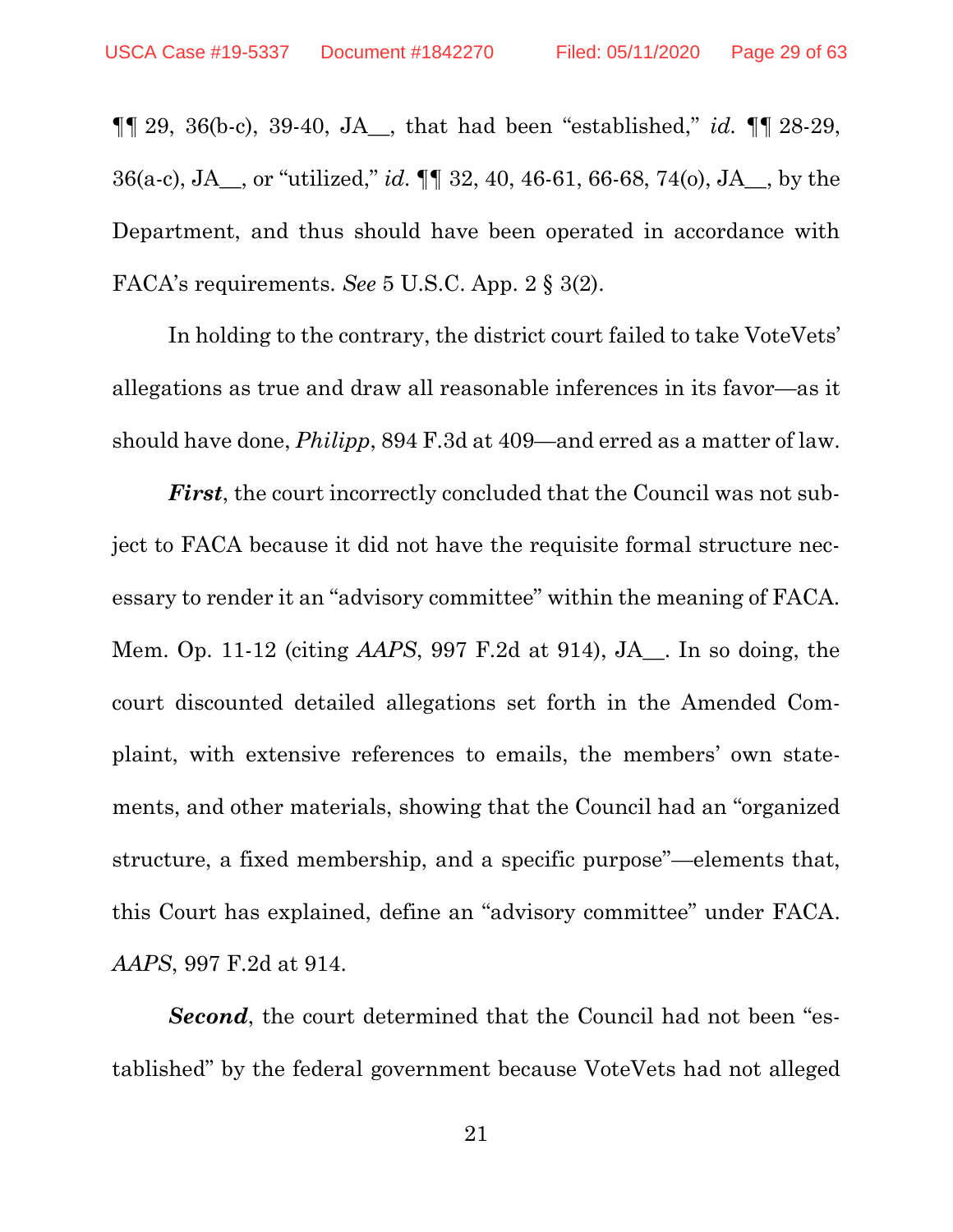that the government engaged in any sort of formal announcement of the Council—such as announcing the Council via an "initiation letter." Mem. Op. 11-12, JA $\blacksquare$ . But this Court has never suggested that the government can "establish" an advisory committee only if it does so with such formality. To the contrary, this Court has instructed that an advisory committee is "established" by the federal government if the government proposed the committee, selected its members, and set its agenda. *Food Chem. News v. Young*, 900 F.2d 328, 333 (D.C. Cir. 1990); *Byrd*, 174 F.3d at 249. VoteVets' allegations, which should have been taken as true, show just that. *See infra* 34-35.

<span id="page-29-2"></span><span id="page-29-1"></span><span id="page-29-0"></span>*Third*, although "establishment" of the Council is enough for FACA to apply, the district court also erred in determining that the Department had not "utilized" the Council. The court explained that "[t]he allegations in the amended complaint suggest that the alleged *advisory committee* exercised influence … over the *agency*," whereas under FACA "it is the amount of influence that the *agency* exercises over the *advisory committee* that matters." Mem. Op. 15, JA\_\_. That conclusion flouts one of FACA's central purposes—to prevent advisers from amassing too much influence. *See* S. Rep. No. 92-1098, at 13-14 (1972) (Congress was aware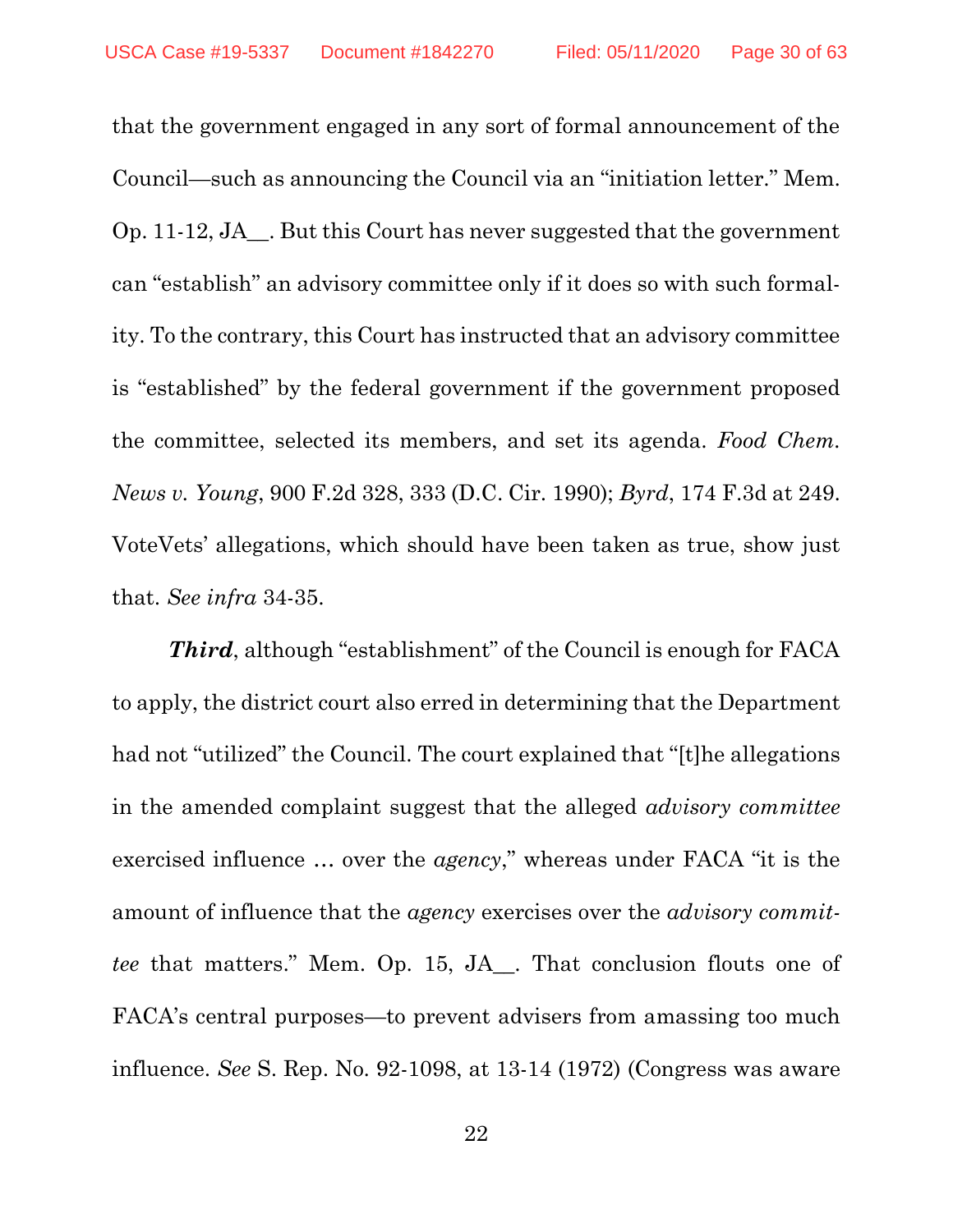<span id="page-30-2"></span>in passing FACA that "an invitation to advise can by subtle steps confer the power to regulate and legislate"). It also ignores the wealth of factual allegations in the Amended Complaint showing that the Council was "closely tied" to the Department and that it was, at the very least, "amenable" to the Department's management or control. *See Public Citizen*, 491 U.S. at 457-58, 461; *Food Chem. News*, 900 F.2d at 333. And it likewise disregards the Joint Statement of the Council members themselves, incorporated into the Amended Complaint, Am. Compl. 40-41, JA\_\_, that they "provided [their] advice and suggestions so that members of the Administration could consider them as they wished to make their own decisions on actions to be taken." *Id.* ¶ 74(o), JA\_\_.

For these reasons, this Court should reverse and remand.

#### <span id="page-30-4"></span><span id="page-30-3"></span><span id="page-30-1"></span>**ARGUMENT**

<span id="page-30-0"></span>FACA extends to any "advisory committee" that is either "established" or "utilized" by the federal government. 5 U.S.C. App. 2 § 3(2). A group of advisers comes within the definition of an "advisory committee" under FACA if it has "an organized structure, a fixed membership, and a specific purpose." *AAPS*, 997 F.2d at 914. And such an "advisory committee" is "established" by the federal government if it is "government-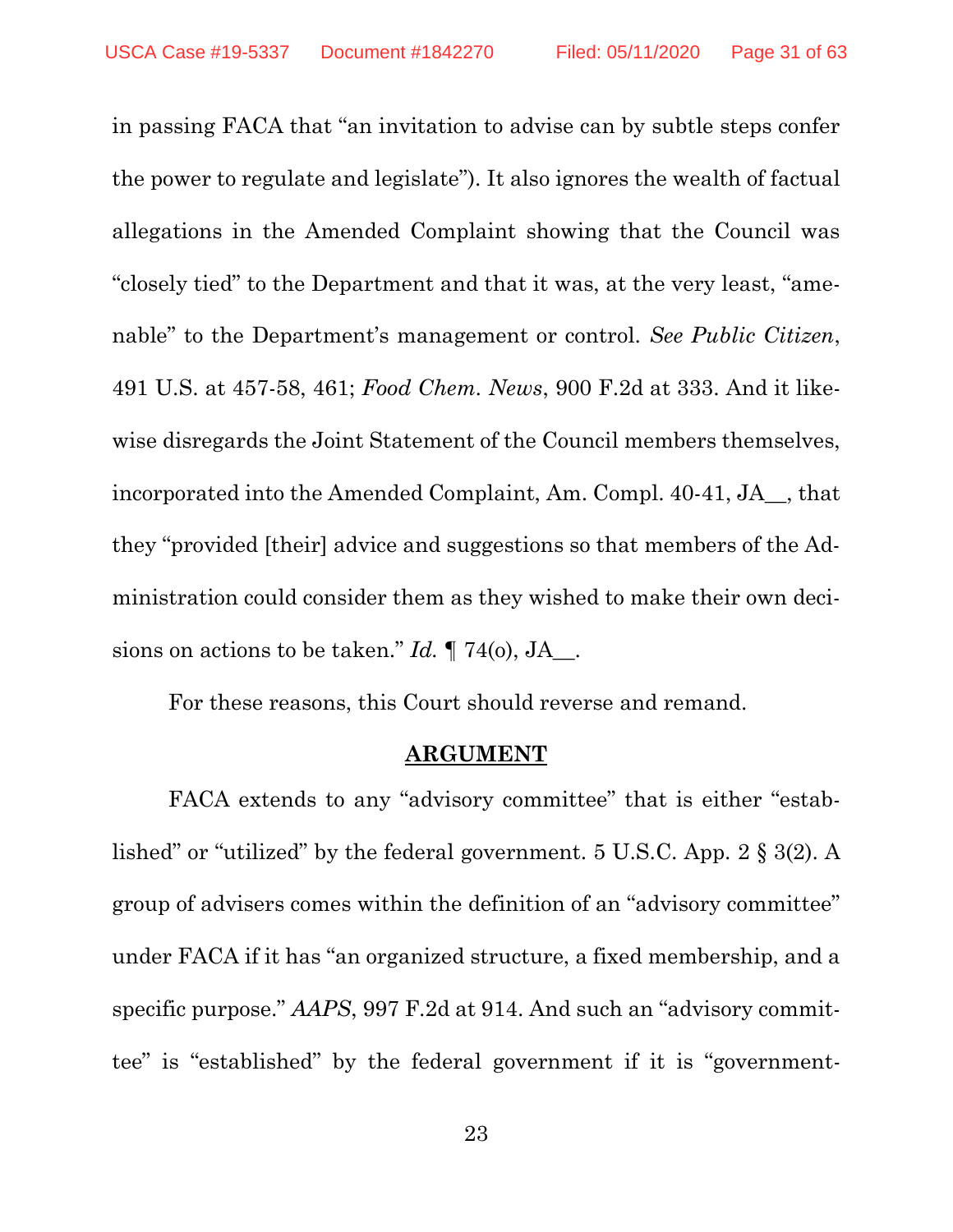<span id="page-31-2"></span>formed," and "utilized" if it is "so 'closely tied' to an agency as to be amenable to 'strict management by agency officials.'" *Food Chem. News*, 900 F.2d at 332-33 (quoting *Public Citizen*, 491 U.S. at 457-58).

VoteVets alleged that the White House, in consultation with the Department, created the Council, staffed it with Mr. Perlmutter, Dr. Moskowitz, and Mr. Sherman, tasked it with advising the Department on veterans policy, and that, in fact, the Council did provide such advice. These allegations, which should have been taken as true, make it at least plausible that the Mar-a-Lago Council (1) was an "advisory committee" within the meaning of FACA, and (2) was either "established" or "utilized" by the federal government. Nothing more was required to survive a motion to dismiss, and this Court should reverse.

# <span id="page-31-0"></span>**I. VoteVets plausibly alleged that the Mar-a-Lago Council was an advisory committee under FACA.**

<span id="page-31-1"></span>VoteVets sufficiently alleged that the Mar-a-Lago Council was an "advisory committee," within the meaning of FACA—*i.e.*, that it had "an organized structure, a fixed membership, and a specific purpose." *AAPS*, 997 F.2d at 914.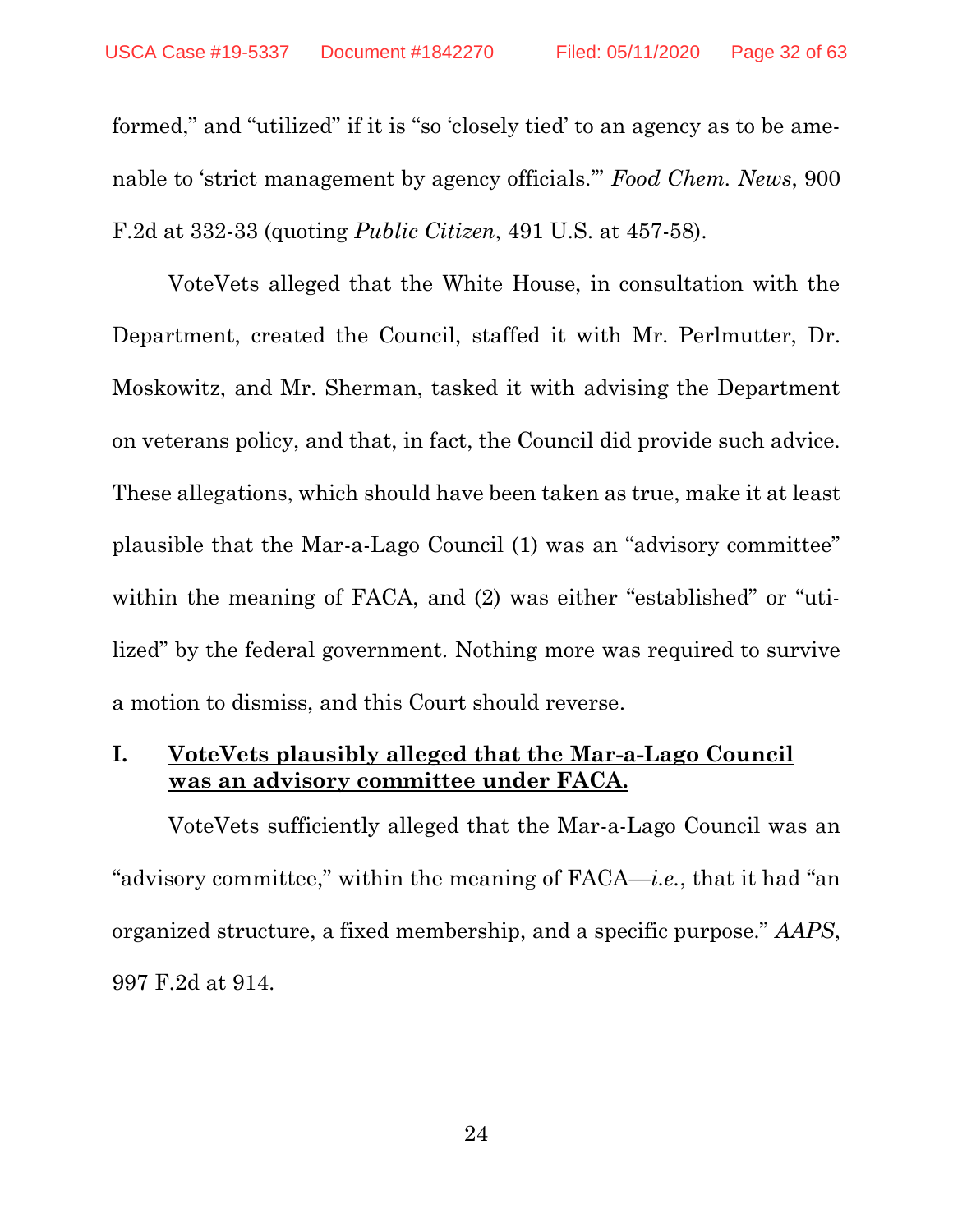#### <span id="page-32-0"></span>**FACA incorporated a broad definition of an "advisory**  A. **committee."**

<span id="page-32-3"></span><span id="page-32-1"></span>The definition of an "advisory committee" under FACA is "rather sweeping." *Id.* at 903. An "advisory committee" includes a "committee, board, commission, council, conference, panel, task force, or other similar group." 5 U.S.C. App 2 § 3(2). And although the executive branch has "a good deal of control over whether a group constitutes a FACA advisory committee," *AAPS*, 997 F.2d at 914, that control is not limitless, and an agency's failure to label a group an "advisory committee" is not dispositive of whether that group meets the statutory test. *See id.* at 915 (noting that an outside group providing joint advice "would seem covered by the statute regardless of other fortuities such as whether the members are called 'consultants'"); *see also Nw. Forest Res. Council v. Espy*, 846 F. Supp. 1009, 1012 (D.D.C. 1994) ("[C]alling [an advisory committee] a 'team' does not alter its nature.").<sup>3</sup>

<span id="page-32-2"></span>Accordingly, courts are often called upon to determine whether a group of private citizens organized or consulted by the executive branch

<sup>3</sup> In fact, Congress passed FACA because it did not view the executive branch's efforts at self-regulating its use of advisory committees to be adequate. *See* H.R. Rep. No. 92-1017 (1972), at 3496-97 (describing the executive branch's attempts to regulate advisory committees).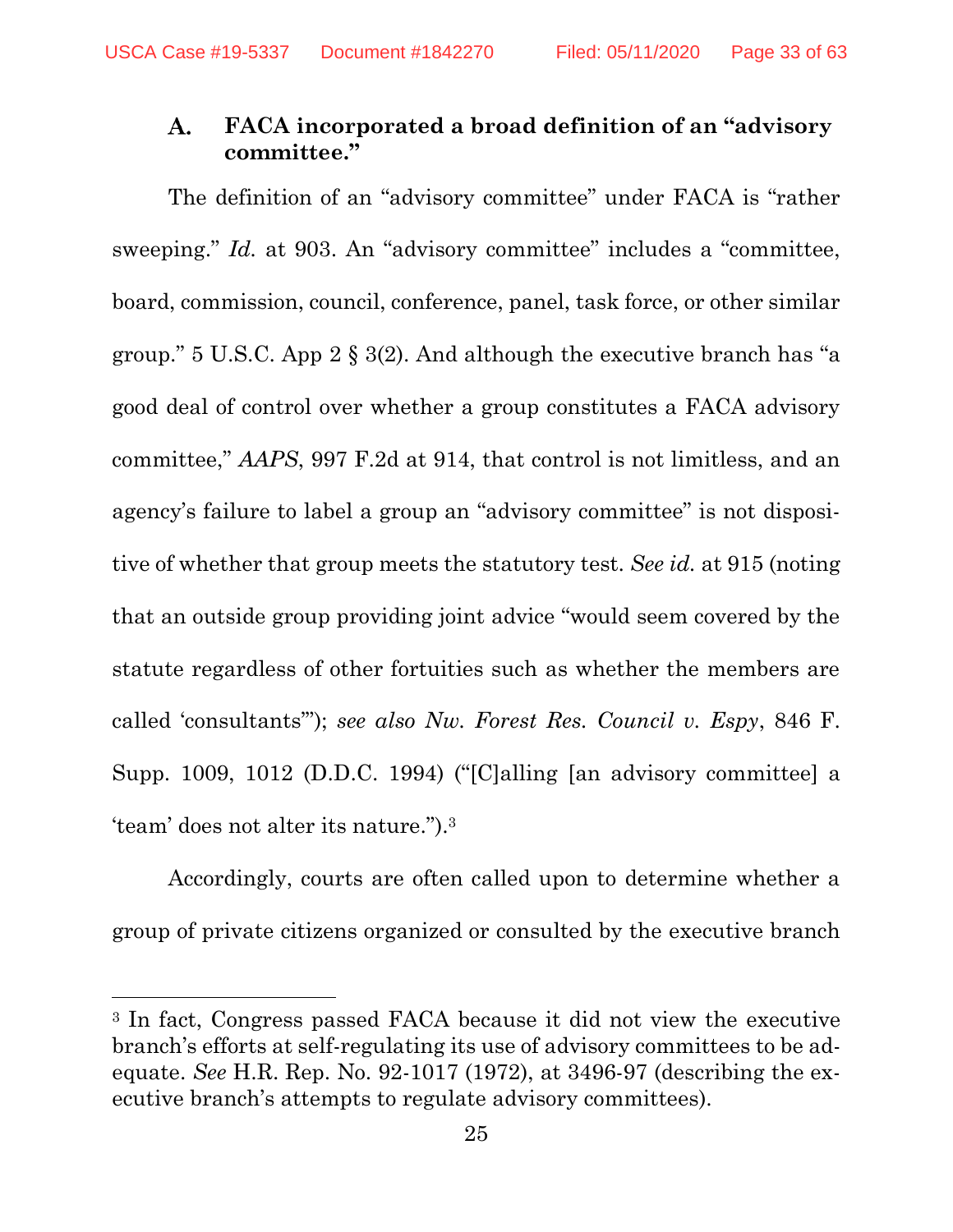<span id="page-33-3"></span><span id="page-33-2"></span><span id="page-33-1"></span><span id="page-33-0"></span>for the purpose of rendering advice comes within the purview of FACA. *See, e.g.*, *Public Citizen*, 491 U.S. 440; *Food Chem. News*, 900 F.2d 328; *AAPS*, 997 F.2d 898; *Freedom Watch, Inc. v. Obama*, 807 F. Supp. 2d 28 (D.D.C. 2011); *Nw. Forest Res. Council*, 846 F. Supp. 1009. In such cases, courts must determine whether the group functions as an advisory committee that should, "in light of [FACA's] purpose to regulate the growth and operation of advisory committees," be subject to FACA's strictures. *See AAPS*, 997 F.2d at 915.

In making that determination, courts "must bear in mind that a range of variations exist in terms of the purpose, structure, and personnel of the group." *AAPS*, 997 F.3d at 915. As this Court has explained, that "range of variations" is "best characterized as a continuum":

At one end one can visualize a formal group of a limited number of private citizens who are brought together to give publicized advice as a group. That model would seem covered by the statute regardless of other fortuities such as whether the members are called 'consultants.' At the other end of the continuum is an unstructured arrangement in which the government seeks advice from what is only a collection of individuals who do not significantly interact with each other. That model, we think, does not trigger FACA.

Id. And while "form is a factor," it is the "formality and structure of the group"—*i.e.*, the manner in which the group members interact with each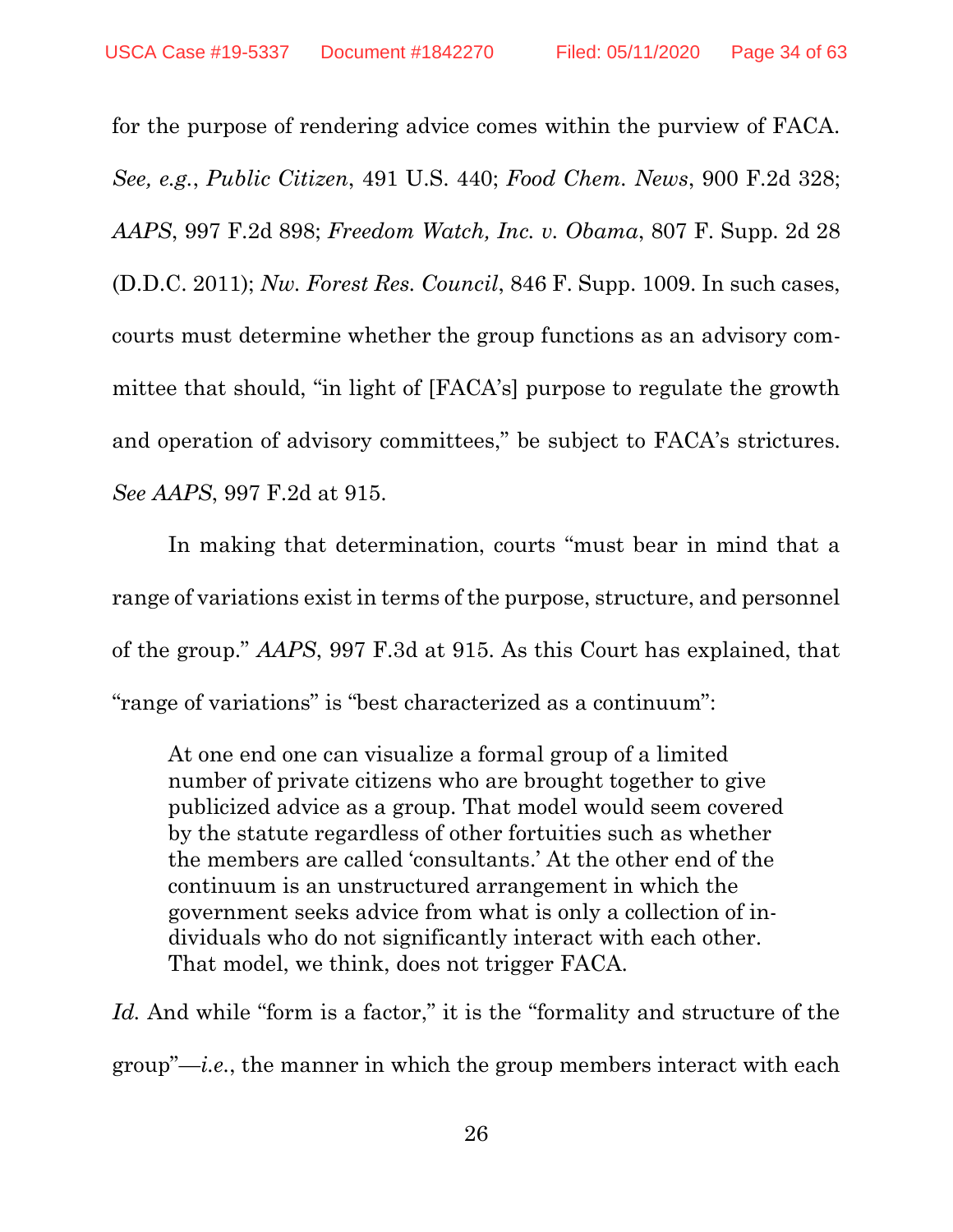<span id="page-34-0"></span>other and the purpose those interactions serve—that is relevant, *see AAPS*, 997 F.2d at 914, not the formality of the group's creation by the federal government, *see Byrd*, 174 F.3d at 245.

<span id="page-34-1"></span>This Court has thus defined "an advisory committee" as a group that "has, in large measure, an organized structure, a fixed membership, and a specific purpose," and "is asked to render advice or recommendations, *as a group*, and not as a collection of individuals." *AAPS*, 997 F.2d at 913. The issue in *AAPS* was whether a "working group," consisting of 340 "virtually anonymous" members, was an "advisory committee" under FACA. *Id.* at 914-15. This Court acknowledged that the group did not appear to "bear the characteristics of the paradigm FACA advisory committee" and seemed "more like a horde than a committee." *Id.* at 914. Still, this Court found the allegations sufficient at the pleading stage, and remanded the case for further proceedings, including "expedited discovery." *Id.* at 916.

<span id="page-34-2"></span>Applying this Court's decision in *AAPS*, another district court in this Circuit likewise concluded that a plaintiff had plausibly alleged a *de facto* FACA claim. *Freedom Watch*, 807 F. Supp. 2d at 35. Specifically, the court found sufficient allegations that "[s]ince taking the oath of office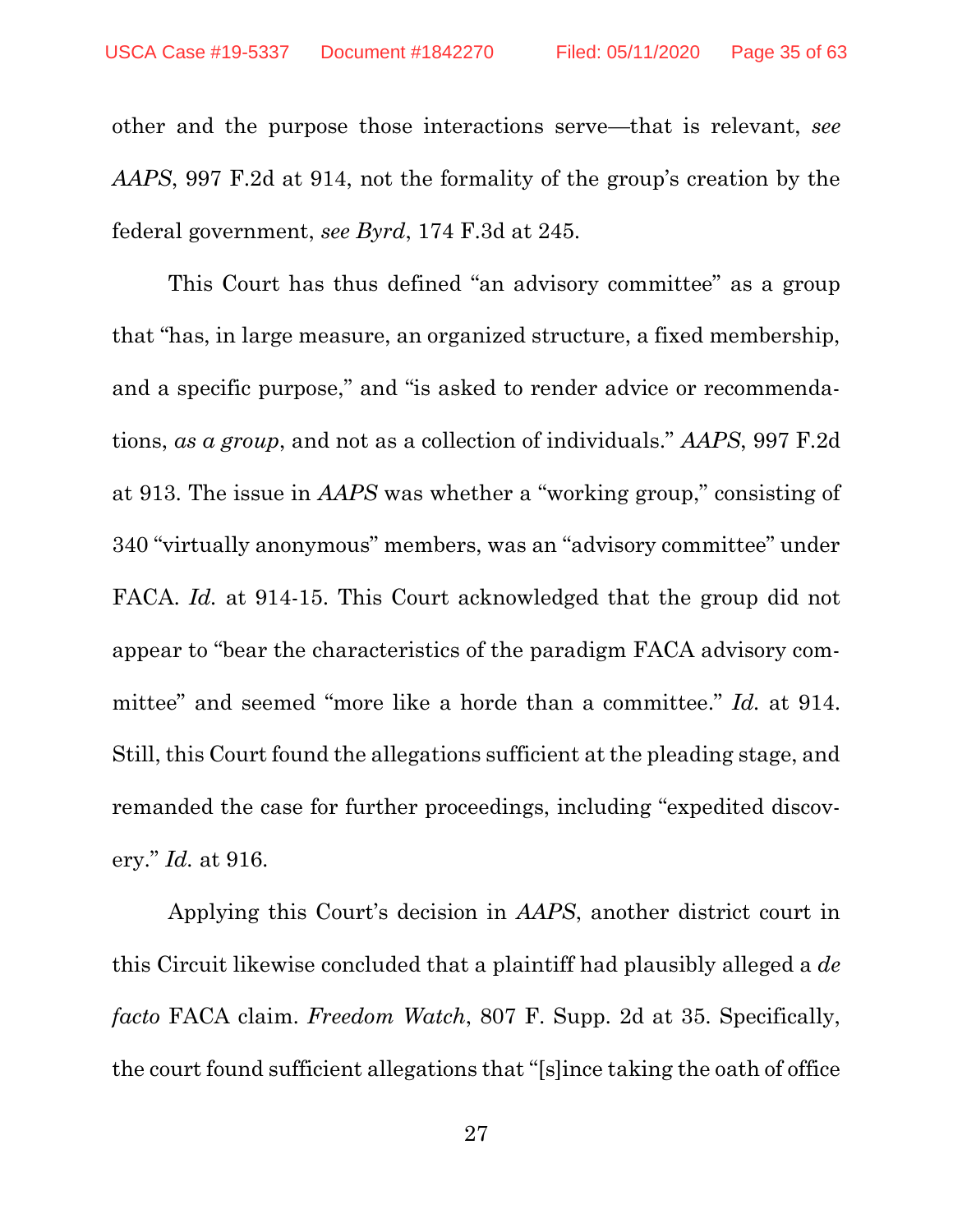<span id="page-35-2"></span>in January 2009, President Obama has established and directed [a committee], with the goal of gathering information and negotiating agreements that will lead to the passage of President Obama's proposed Health Reform legislation" and that "non-federal employees ... regularly attended and fully participated' in committee meetings." Complaint ¶¶ 7- 8, *Freedom Watch, Inc. v. Obama*, Case No. 09-cv-2398 (D.D.C. Dec. 21, 2009); *Freedom Watch*, 807 F. Supp. 2d at 35 (focusing on the allegations contained in ¶¶ 7-8 of the complaint and finding that "Freedom Watch has plausibly alleged the existence of an advisory committee that maybe subject to the requirements of FACA").

#### <span id="page-35-1"></span><span id="page-35-0"></span>В. **VoteVets plausibly alleged that the Mar-a-Lago Council was an "advisory committee."**

As set forth below, the facts alleged in the Amended Complaint are far more detailed than those presented in either *AAPS* or *Freedom Watch*, and they demonstrate the applicability of FACA to the Council.

As VoteVets alleged, the Council had "an organized structure" and "fixed membership." *See* Am. Compl. ¶ 75, JA\_\_. The Council was chaired by Mr. Perlmutter, *id.*; its members included Dr. Moskowitz and Mr. Sherman, *id.* ¶¶ 29, 75, JA\_\_; and it met periodically by conference call, email, and in-person meetings to update the Secretary, or his immediate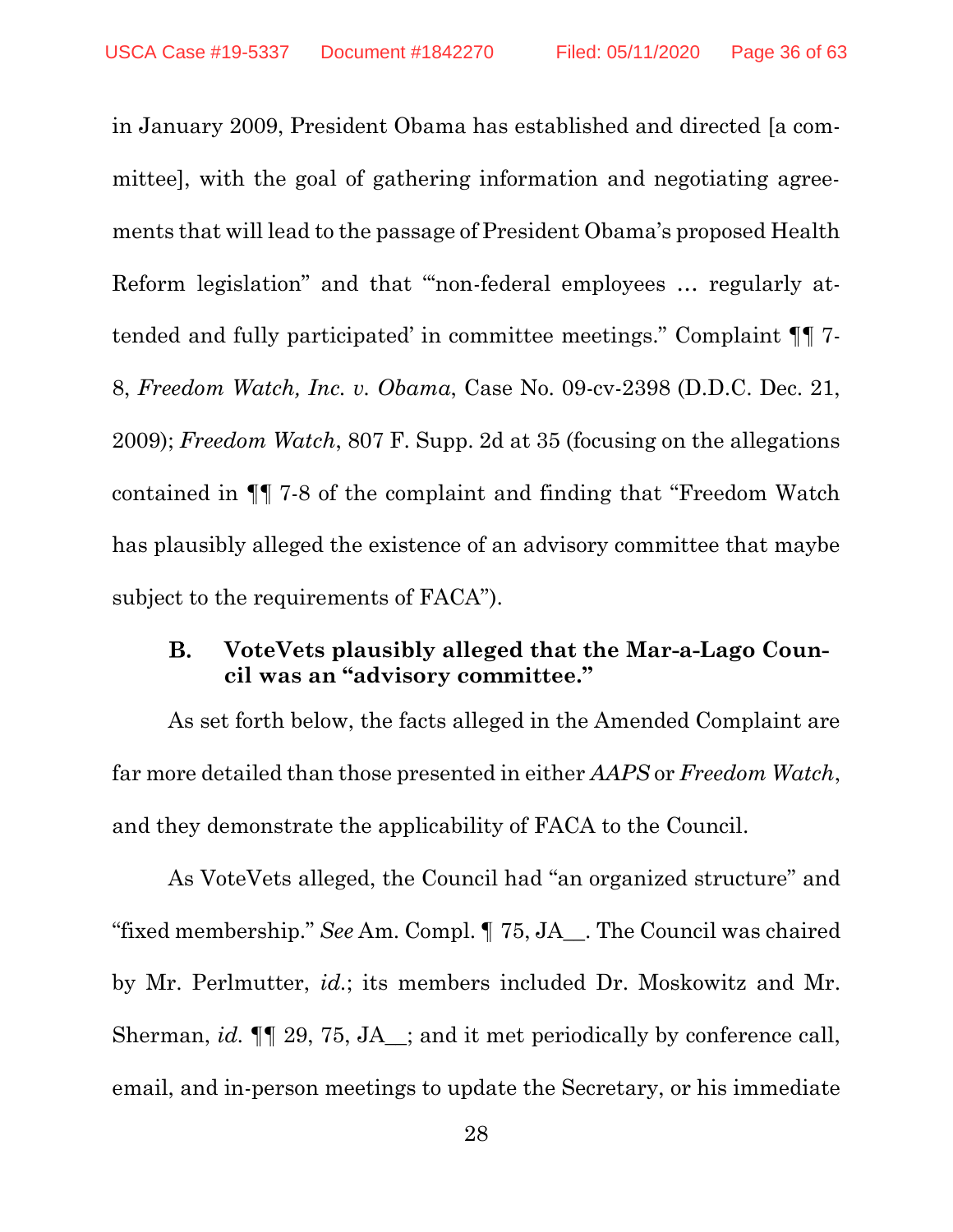advisors, on the Council's progress on various projects and recommendations, *id.* ¶ 36, JA\_\_ (detailing the many meetings of the Council).

Additionally, as VoteVets alleged, the Council had a "specific purpose": namely, to advise the Department on personnel and policy issues related to veterans' health, *id.* ¶¶ 39, 75, JA\_\_, or, as then-President-elect Trump more bluntly expressed it, "to help" the Secretary "straighten out the VA," *id.* ¶ 28, JA\_\_. Indeed, VoteVets alleged facts showing that the Council in fact advised the Department on a number of matters, including personnel decisions, the issue of veteran suicide, the development of a mobile application for accessing medical records, the creation of a medical device registry, the negotiation of a multi-billion dollar contract related to the digitization of the Department's health records, the privatization of the Department's healthcare services, the evaluation of the Department's surgery program, the tracking of human tissue devices, and veterans' mental health. *See supra* 9-11.

VoteVets also plausibly alleged that advice on these matters was not sought from Council members as a collection of individuals. Rather, as VoteVets alleged, both the White House and the Department viewed Mr. Perlmutter, Dr. Moskowitz, and Mr. Sherman as a "team." *See id.*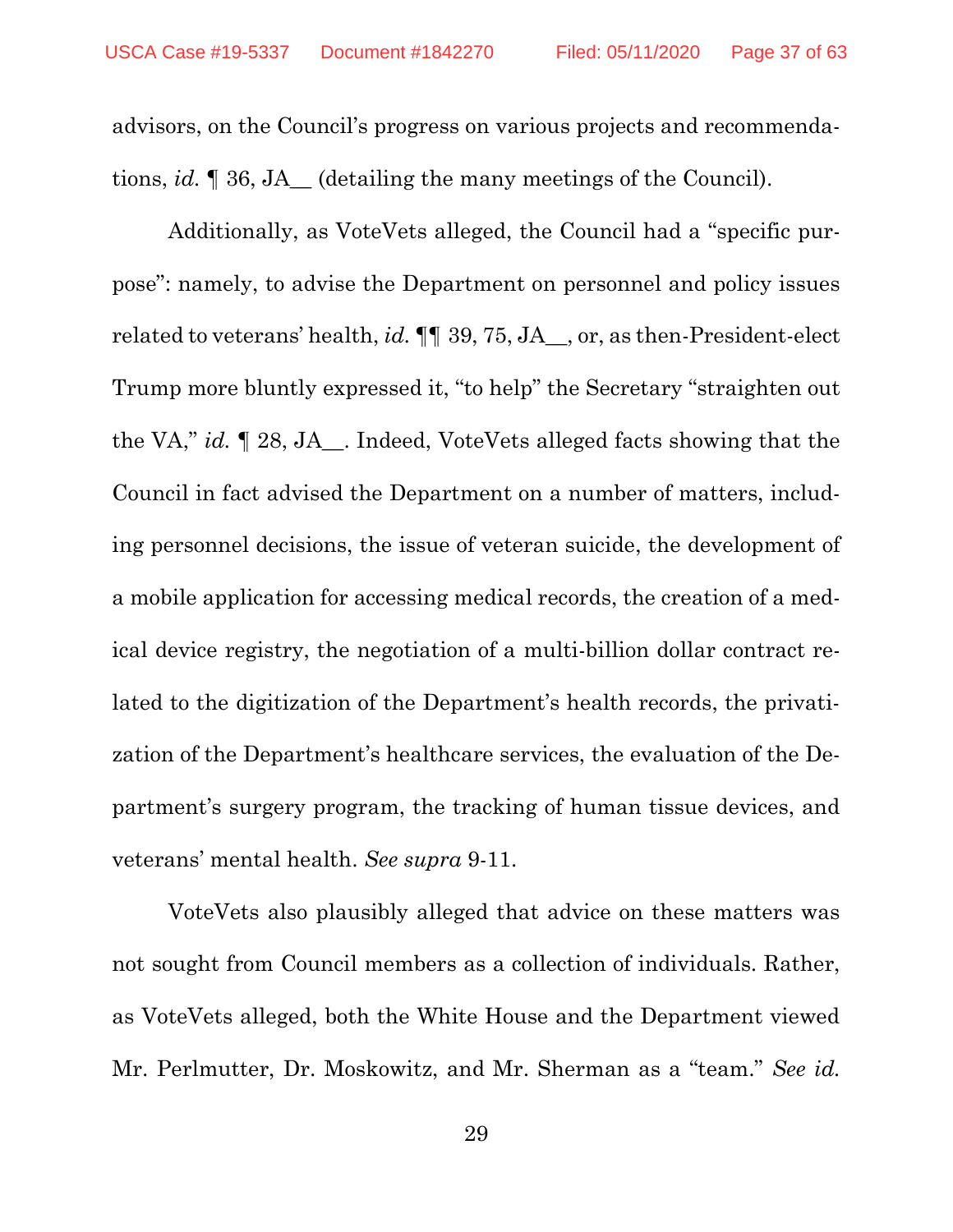¶ 73, JA\_\_ (email from Secretary Shulkin stating his agreement "with Ike and the team"); *id.* ¶ 74(d), JA\_\_ (email from a White House senior advisor on veterans' affairs to the Department instructing the Department to "[u]tilize outside team (Ike)").

That is, as VoteVets alleged, also in keeping with how the Council viewed itself. *See id.* ¶ 74(b), JA\_\_ (Dr. Moskowitz referring to the Council as a "group"); *id.* ¶ 70, JA\_\_ (Mr. Sherman referring to the Council as "my gang"); *id.*  $\P$  74(k), JA<sub>—</sub> (email from Dr. Moskowitz to Secretary Wilkie: "I am sure that I speak for the group"); *id.*  $\P$  74(m), JA<sub>—</sub> (email from Mr. Perlmutter to Secretary Wilkie saying he wrote "for all of" the Council). Tellingly, and as VoteVets thoroughly documented, Council members consistently described their activities using collective pronouns—*e.g.*, "we," "our"—and issued a single, *joint* statement describing their common role. *See id.* ¶ 74(o), JA\_\_ ("[w]e offered our counsel … to assist the President, Secretary and VA leadership"; "we offered our help and advice on a voluntary basis"; "we have shared our views and perspectives on a number of occasions with VA leadership"; "[w]e provided our advice and suggestions so that members of the Administration could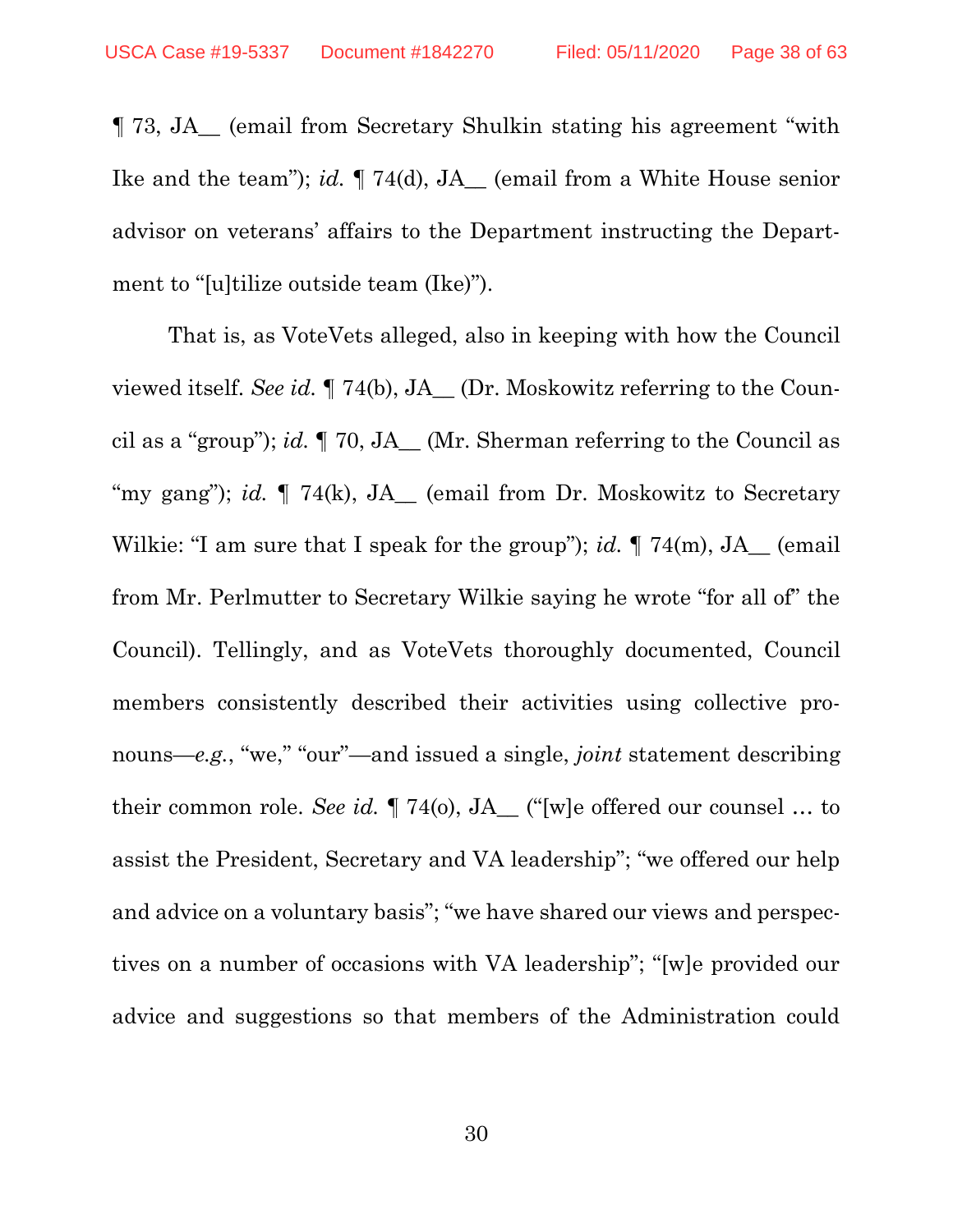consider them as they wished"); *id.* ¶ 74(c), JA\_\_ ("we are making very good progress"; "we are still very far away from achieving our goals").

The group dynamic was reflected not only in the language Council members used to describe their work, but also in how they, in fact, worked together. For example, on occasions when only one member of the Council was present for a meeting with a VA official, that member took pains to ensure their fellow members were aware of developments in their work with the VA. *See, e.g.*, *id.* ¶ 74(a), JA\_\_ (promise by Dr. Moskowitz to "update [Mr. Sherman] after the call"); *id.* ¶ 74(g), JA\_\_ (promise by Dr. Moskowitz to "discuss with everyone"). Moreover, the group edited the Cerner non-disclosure agreement to ensure that they could discuss the issue amongst themselves. *Id.* **[1]** 67, 74(j), JA...

In light of these allegations, which must be taken as true, VoteVets met its burden at the motion to dismiss stage to make out a plausible case that the Mar-a-Lago Council was an "advisory committee" within the meaning of FACA. *AAPS*, 997 F.2d at 914-15.

<span id="page-38-0"></span>In deciding to the contrary, the district court reasoned that "President-elect Trump's off-the-cuff comments … do not suggest that the 'group' referenced would have the structure required to be an advisory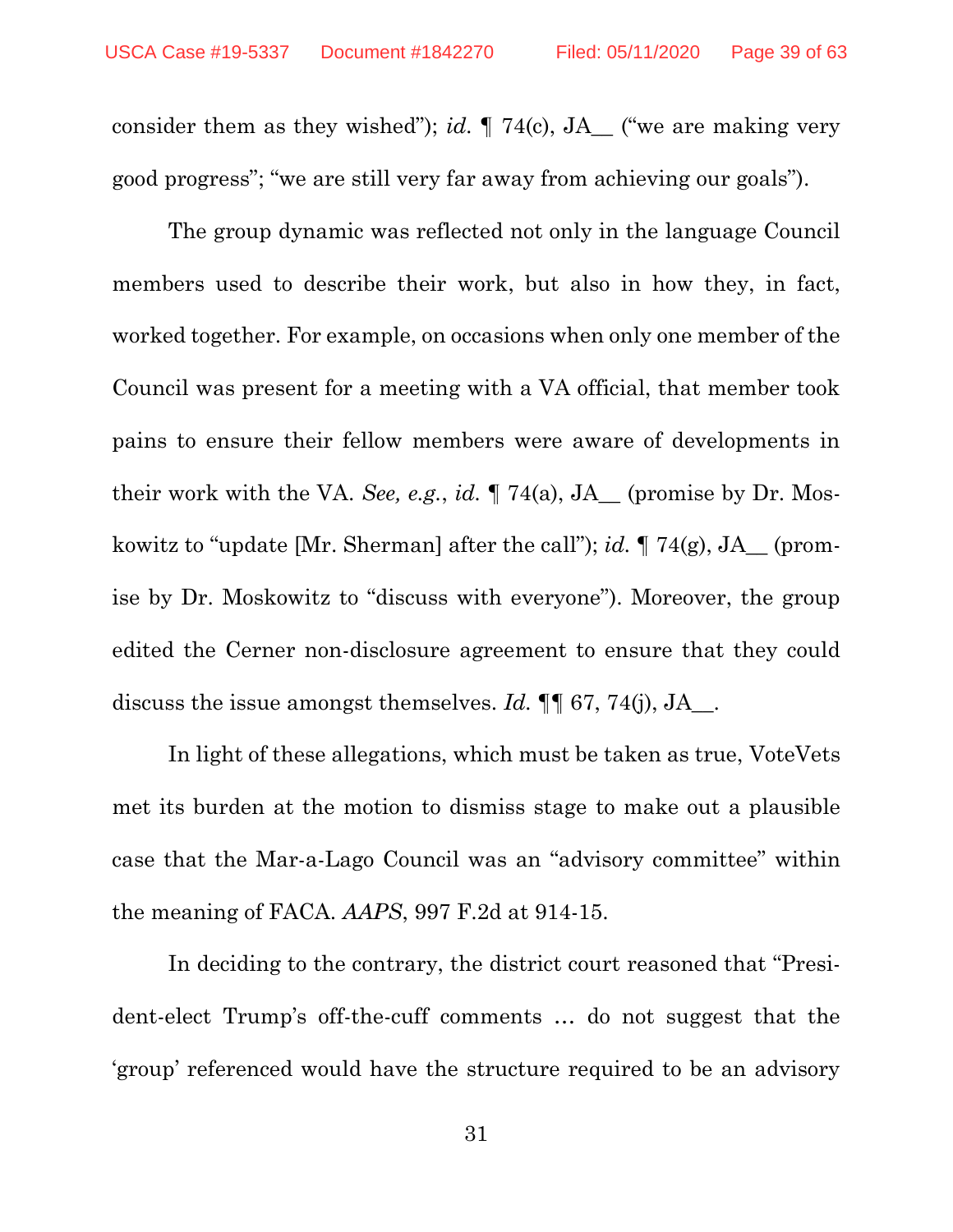committee under FACA." Mem. Op. 11-12 (citing *AAPS*, 997 F.2d at 914), JA . But VoteVets did not rely solely on those comments to establish that the Council's structure satisfied FACA's requirements.

Rather, as described immediately above, VoteVets alleged in detail that the group had "an organized structure"—that it was headed up by Mr. Perlmutter and met periodically to update the Secretary and his advisers on the group's progress. Am. Compl. ¶¶ 28, 36, JA\_\_. Those allegations, coupled with the similarly detailed allegations, likewise discussed above, showing that the group had a "fixed membership," "specific purpose," and provided "group advice," make it at least plausible that it was an "advisory committee" under FACA.

<span id="page-39-1"></span><span id="page-39-0"></span>In any event, a plaintiff need not "plead in the complaint all facts that are needed to prove its claims." *Freedom Watch*, 807 F. Supp. 2d at 35 (rejecting government's argument that the case should be dismissed because the plaintiff had not pleaded any facts "describe[ing] the committee's structure"); *see also Nw. Forest Res. Council*, 846 F. Supp. at 1011- 12 (finding that a "team," or "a consultative assembly of knowledgeable persons for a specific purpose," was an "advisory committee" under FACA). Indeed, "a well-pleaded complaint may proceed even if it strikes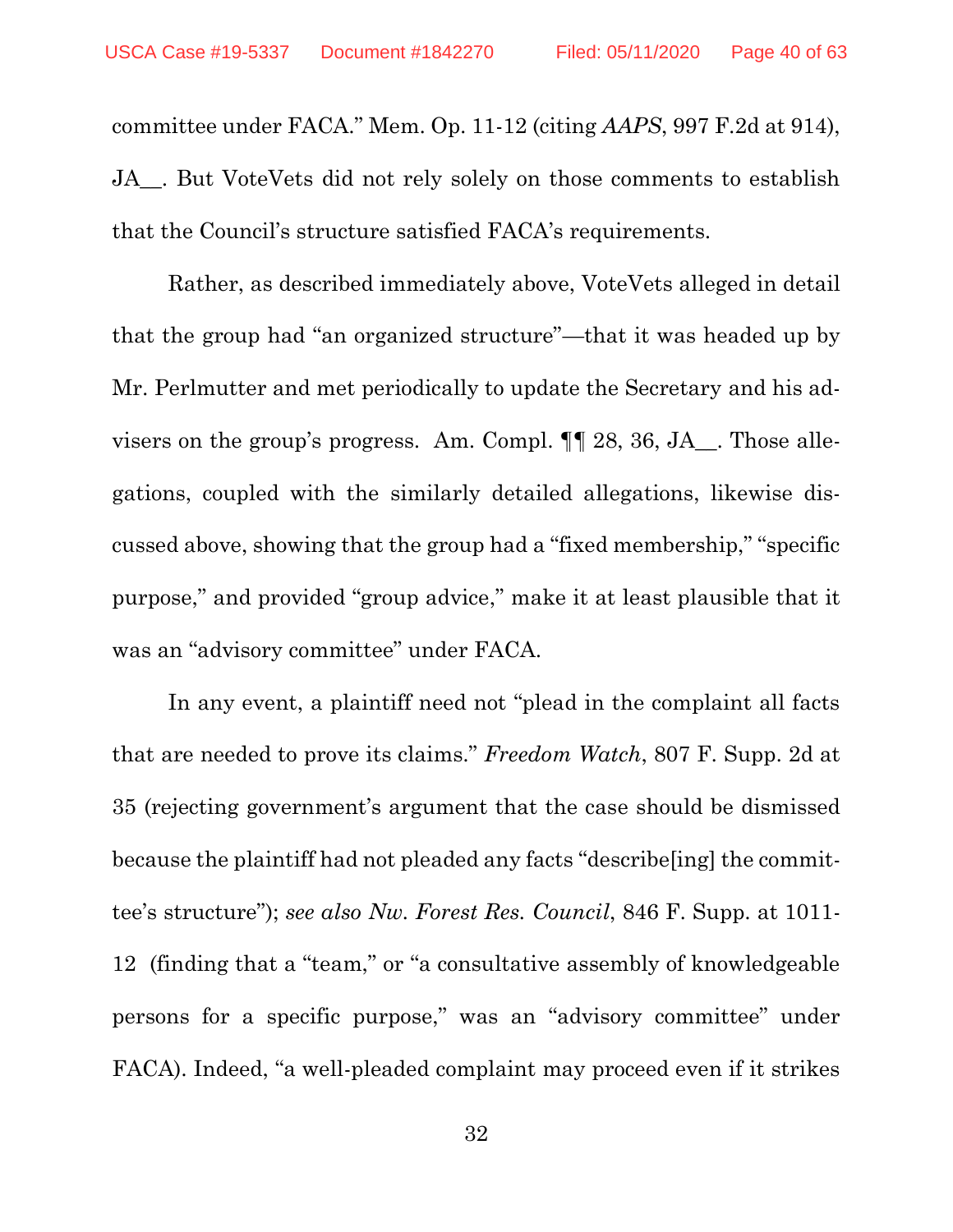a savvy judge that actual proof of … facts [supporting relief] is improbable." *Twombly*, 550 U.S. at 556.

# <span id="page-40-0"></span>**II. VoteVets plausibly alleged that the Department "established" or "utilized" the Mar-a-Lago Council.**

VoteVets also sufficiently alleged that the Department "established," or, in the alternative, "utilized," the Council. The district court erred by applying an overly narrow interpretation of the statutory terms "established" and "utilized," and by failing to draw reasonable inferences in Plaintiff's favor.

#### <span id="page-40-3"></span><span id="page-40-1"></span>A. **VoteVets plausibly alleged that the President and the Department established the Council.**

<span id="page-40-2"></span>The Supreme Court has made clear that the term "established," as used in FACA, is interpreted broadly. *Public Citizen*, 491 U.S. at 462 (Congress focused on groups "established by the Federal Government, in an expanded sense of the word 'established'"); *id.* at 463 (FACA applies to "advisory groups 'established,' on a broad understanding of that word, by the Federal Government"). As this Court has explained, an advisory committee is "established" by the federal government if it is "[g]overnment-formed." *Food Chem. News*, 900 F.2d at 332 (quoting *Public Citizen*, 491 U.S. at 457); *see also* 13 West's Encyclopedia of American Law,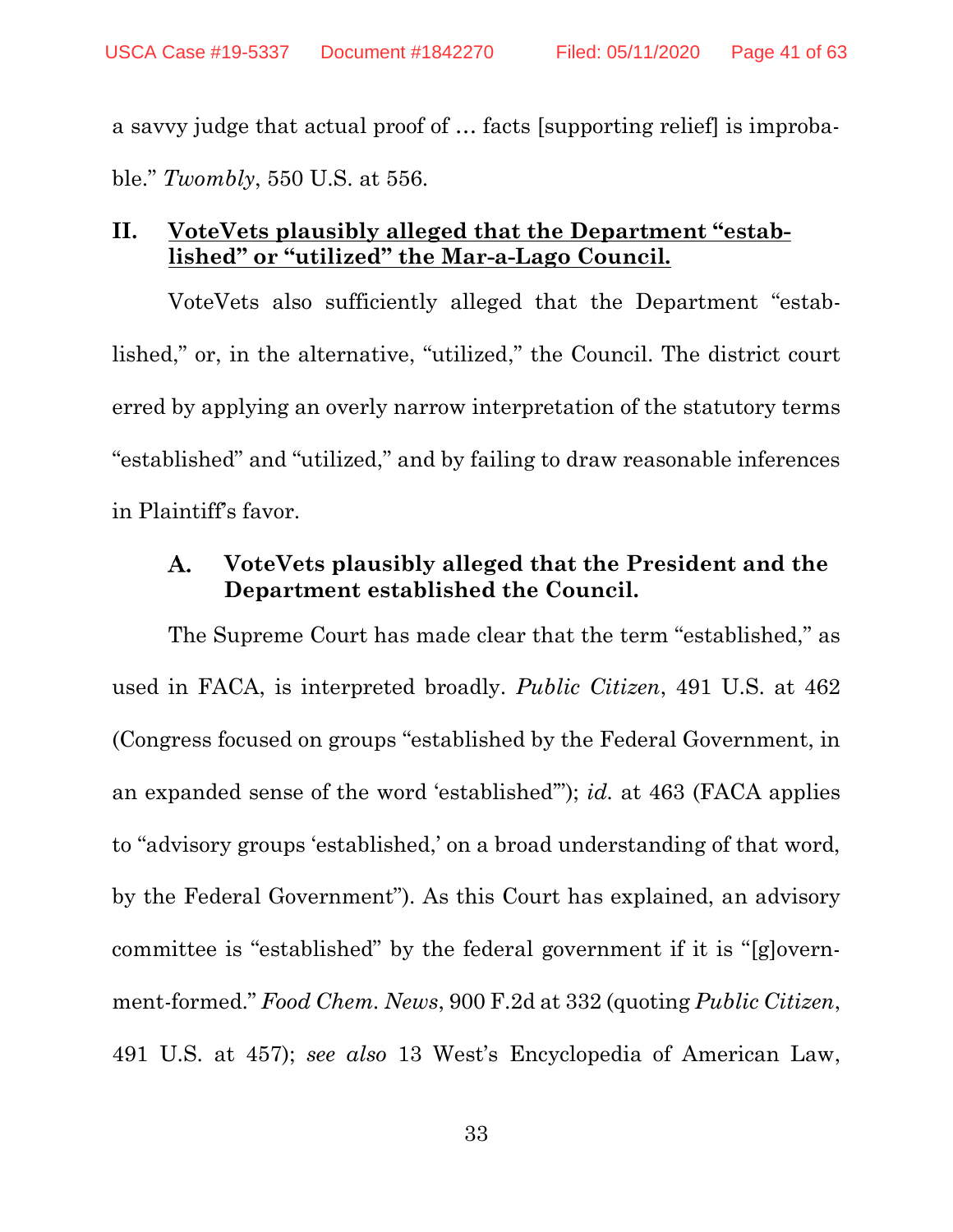*Dictionary and Indexes* 82 (2d ed. 2005) (defining the word "establish" as "[t]o make or form" or "[t]o create, to ratify, or confirm").

VoteVets alleged facts showing as much. President-elect Trump met with Mr. Perlmutter, Dr. Moskowitz, and Mr. Sherman to discuss veterans policy. Am. Compl. ¶ 36(a), JA\_\_. He thereafter announced that his Administration planned to "set up a group," which would include Mr. Perlmutter, to "help" the Secretary of Veterans Affairs "straighten out the VA." *Id.* ¶¶ 28-29, 36(b), JA\_\_. Shortly thereafter, Mr. Perlmutter, Dr. Moskowitz, and Mr. Sherman began meeting with, and advising, the Secretary and Department leadership on a variety of veterans-related issues, subject to input by the Department about its agenda, schedule, and work. *See, e.g., id.* ¶ 49, JA\_\_ (VA official describing to Dr. Moskowitz and Mr. Sherman the issues the VA wanted the mobile app project to address); *id.* ¶ 67, JA\_\_ (Council members asked to sign non-disclosure agreements so that they could, at the request of VA officials, review the Cerner contract); *id.* ¶ 71, JA\_\_ (Secretary Shulkin requesting the Council weigh in on a proposal for the VA to develop "systems for tracking and tracing all devices, including human tissue devices"); *id.* ¶¶ 47-48, JA\_\_ (VA project lead for mobile app project suggesting meetings to discuss the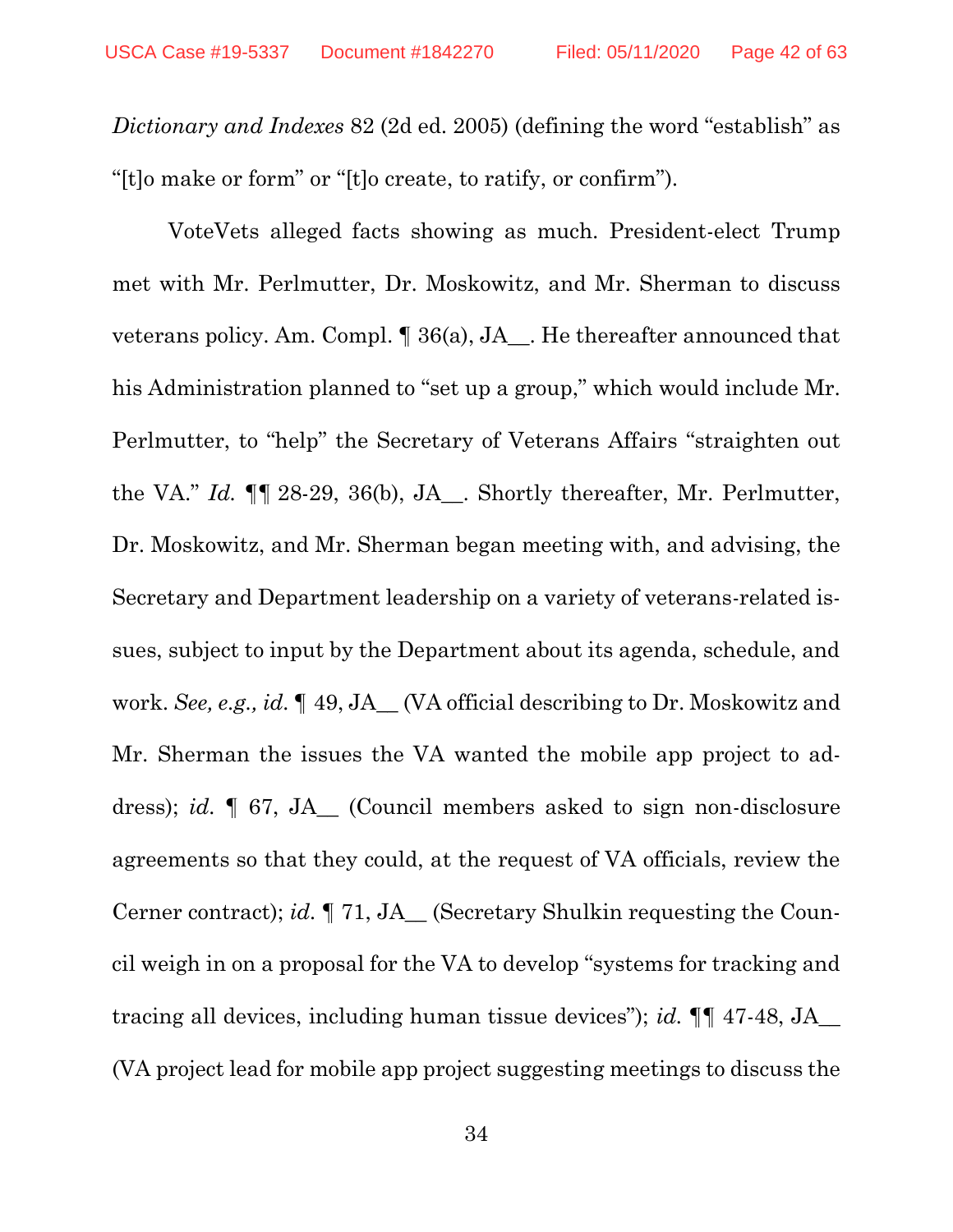project and to bring Mar-a-Lago Council up to speed on prior VA work with Apple); *id.* [53, JA\_ (VA official providing feedback to Council on mobile app recommendations); *id.*  $\parallel$  56, JA (communicating to the Council that the designated VA project lead had "the overall responsibility to manage and *provide oversight*" for the mobile app project (emphasis added)).

The reasonable inference to be drawn from these facts is that the Administration had, as President Trump promised, "formed" the Council and appointed Mr. Perlmutter, Dr. Moskowitz, and Mr. Sherman to serve. 4

The district court's conclusion to the contrary was in error, and its reasoning flawed.

*First*, the court concluded that VoteVets had not plausibly alleged that the White House and the Department "established" the group because (1) the President's remarks stated an intention to create a group

<sup>4</sup> The Department below argued that if President Trump was alleged to have established the Council, then VoteVets had not sued the proper party. Defs.' Mot. 17, JA\_\_. Not so. FACA easily allows the President to establish a committee for use by an agency. Thus, even if the President, not the Department, established the Council, it was the Department's duty in working with the Council to ensure it complied with FACA.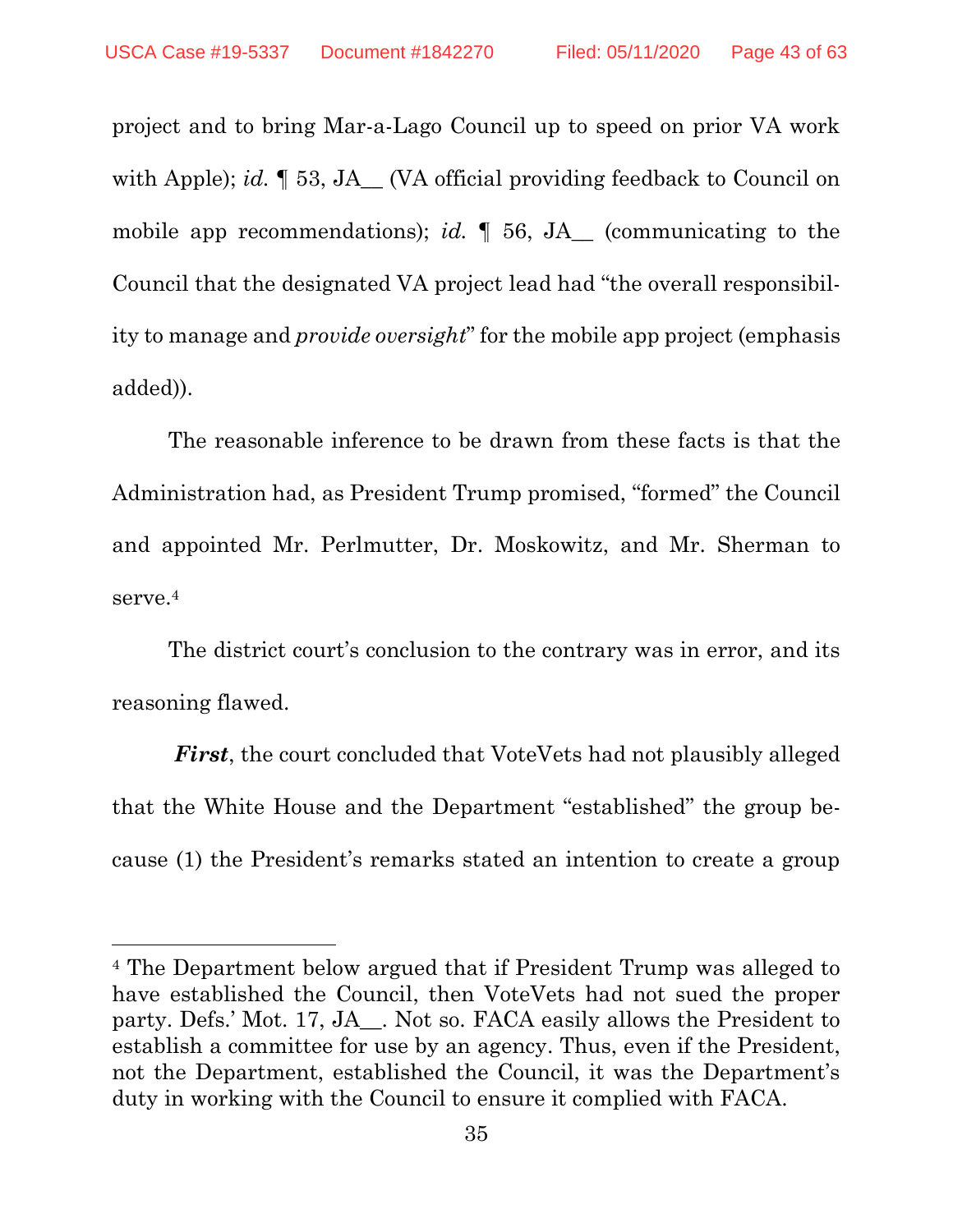"in the future, as opposed to at that time," and (2) because President Trump announced that group would include "an undetermined number of hospitals and doctors, including Dr. Toby Cosgrove"—whom VoteVets did not allege served as members of the Council. Mem. Op. 11, JA\_.

But the President's statement, combined with the facts alleged in the Amended Complaint showing that this group subsequently began meeting with the Department numerous times and advising on multiple issues, make it plausible to conclude that, shortly after the President announced his intention to set up a group, such a group was established. That is particularly true, given that the President had previously met with all three of the members of the Council to discuss veterans policy, Am. Compl.  $\lceil 36(a), JA_{\ldots} \rceil$ , and had announced that the group would include, at least, Mr. Perlmutter, *id.* ¶¶ 29, 36(b), JA\_\_. *Cf. Nw. Forest Res. Council*, 846 F. Supp. at 1010, 1012 (finding that an agency had "established" an advisory committee shortly after the President publicly announced his plan to create a committee).

<span id="page-43-0"></span>The fact that VoteVets did not allege that the Council included all the individuals originally identified by President Trump as likely to advise his administration on veterans issues, Mem. Op. 11, JA\_\_, does not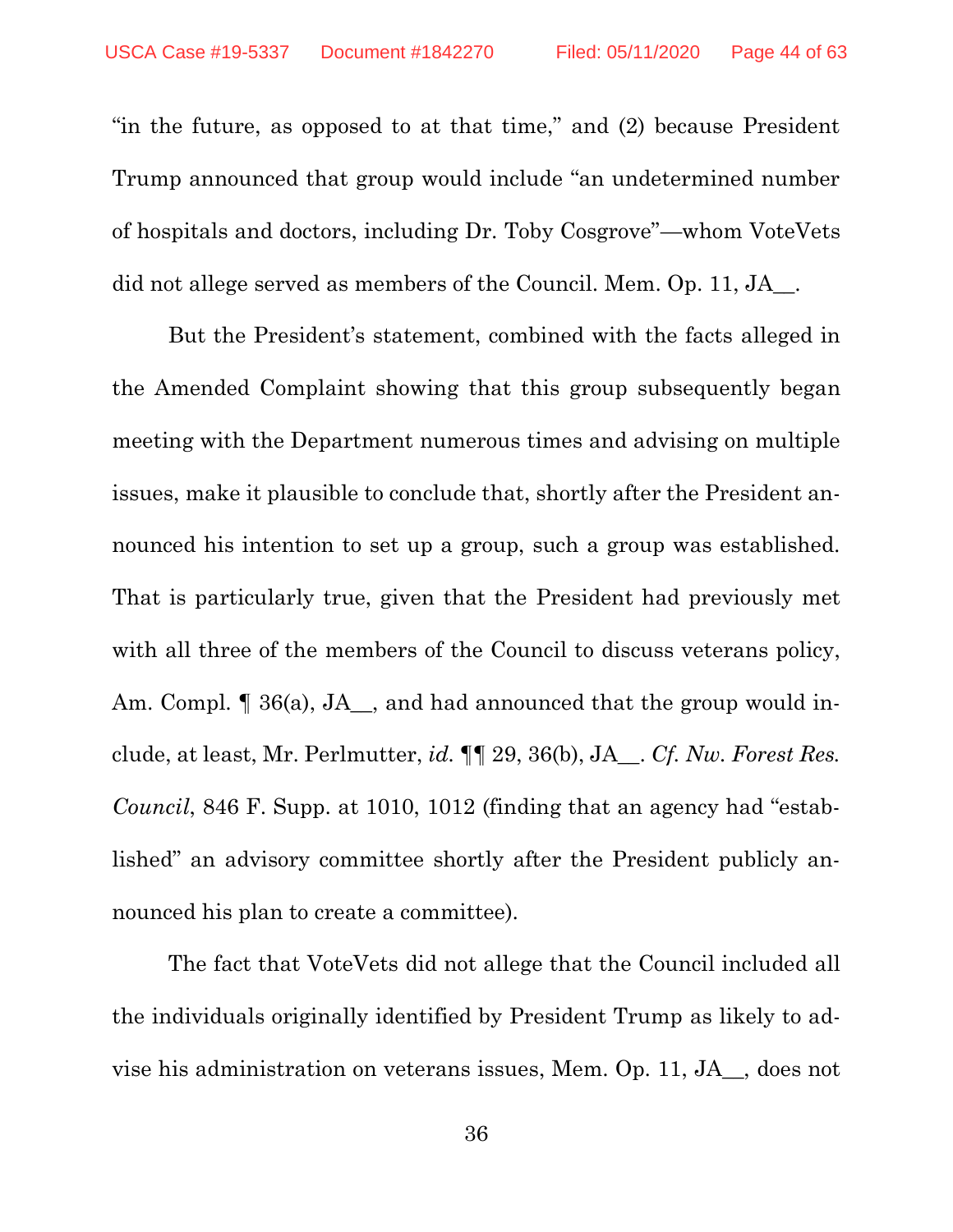<span id="page-44-0"></span>defeat the plausibility of its allegations such that dismissal would be justified. *See Banneker Ventures*, 798 F.3d at 1129 ("plausibility" is not a "probability requirement"). The key facts, which are alleged in detail and largely supported with documentation in the Amended Complaint, remain: President Trump announced that his Administration would create a "group," in which Mr. Perlmutter would participate, to advise the Secretary of Veterans Affairs on veterans policy and thereafter, Mr. Perlmutter teamed up with Dr. Moskowitz and Mr. Sherman, to offer collective advice to the Secretary of Veterans Affairs on veterans policy. It is, at a bare minimum, plausible that this was the "group" President Trump had in mind, and that he and the Department took affirmative steps to create it. The district court erred in determining otherwise. *See id.* ("A complaint survives a motion to dismiss even if there are two alternative explanations, one advanced by the defendant and the other advanced by the plaintiff, both of which are plausible." (citation omitted)).

*Second*, the district court incorrectly asserted that VoteVets alleged only that "the establishment of the Council was *confirmed* countless times," Mem. Op. 12, JA\_\_, but not that it was "established" by the Department. Of course, it is common sense that an advisory committee that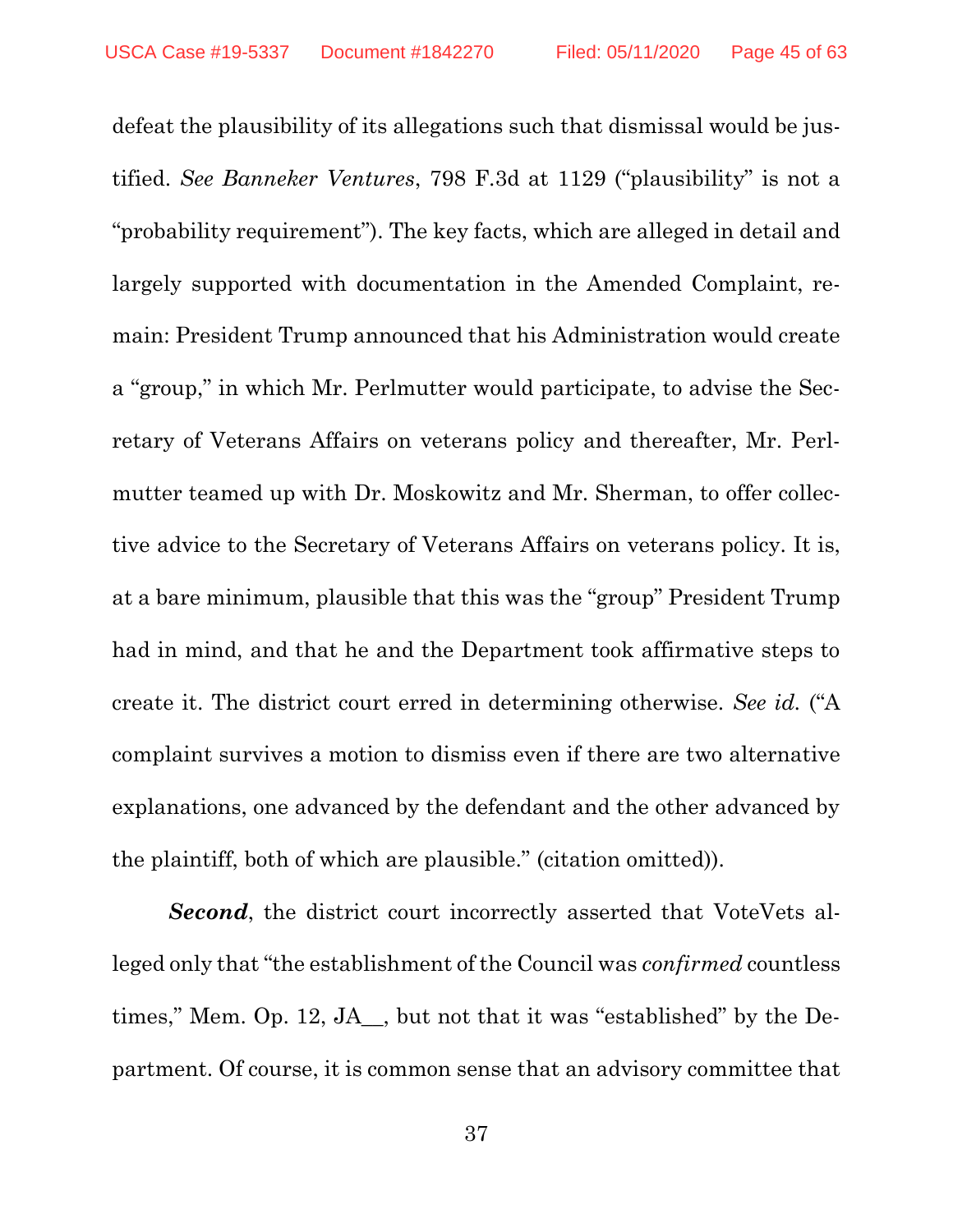was "confirmed countless times" must also, at some prior point, have been "established." Thus, contrary to the district court's apparent understanding, the confirmations are highly relevant because they are strong *evidence* that the government has previously established such a group.

In any event, VoteVets pleaded, in addition, that the Council "was created" to advise the Department, that the Department had, in fact, "established" the Council, and that the Department's establishment of the Council was marked by a meeting between the Council members and Secretary Shulkin. *See* Am. Compl. ¶¶ 28, 36(c), 81, JA\_\_.

*Third*, the district court improperly concluded that the federal government had not "established" the Council because "the three men—not President Trump or the Department—were the ones who took the initiatives to organize themselves." Mem. Op. 13, JA\_\_. But even if the Council members, as the district court put it, "offered to assist the Department," that does not undercut VoteVets' allegations that it was ultimately the President, in consultation with Department officials, that *selected* the Council members and granted them the access necessary to render their advice. *See* Am. Compl. ¶ 41, JA\_\_ (describing the prevailing understanding within the Department that the Mar-a-Lago Council "ha[s] someone's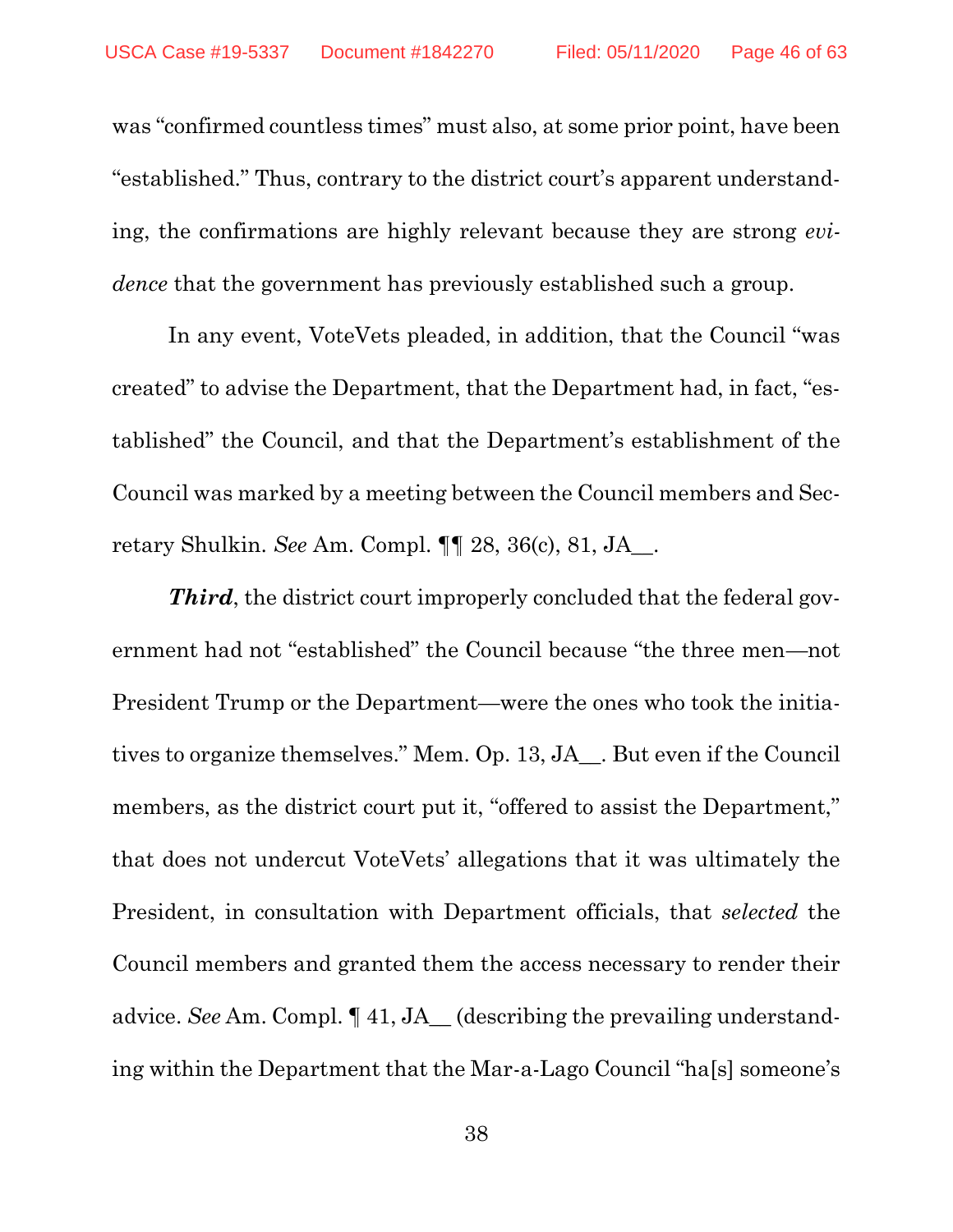ear. Power and influence are power and influence"). Even if those facts could also be read to provide an "alternative explanation[]," that is not a basis to reject VoteVets' Complaint at the motion to dismiss stage. *See Banneker Ventures*, 798 F.3d at 1129.

<span id="page-46-1"></span>*Fourth,* the district court erred by adopting an overly narrow understanding of the statutory term "established." As the court explained, "President-elect Trump's off-the-cuff comments at a press conference hardly reflect the kind of formal, affirmative steps required to establish an advisory committee." Mem. Op. 11-12, JA\_\_.

<span id="page-46-0"></span>But that conclusion conflicts with Congress's direction in passing FACA that "the word[] 'established'" be interpreted "*in [its] most liberal sense*, so that when an officer brings together a group *by formal or informal means*, … to obtain advice and information, such group is covered by the provisions of this bill." S. Rep. No. 92-1098, at 8 (1972) (emphasis added). Indeed, if the district court's opinion were to stand, FACA would become "easy to avoid." *AAPS*, 997 F.2d at 915. The executive branch could, in secret and without announcement or formal process, convene a group of private citizens to render advice—all without having to subject the group to FACA's strictures and thus in contradiction of the Act's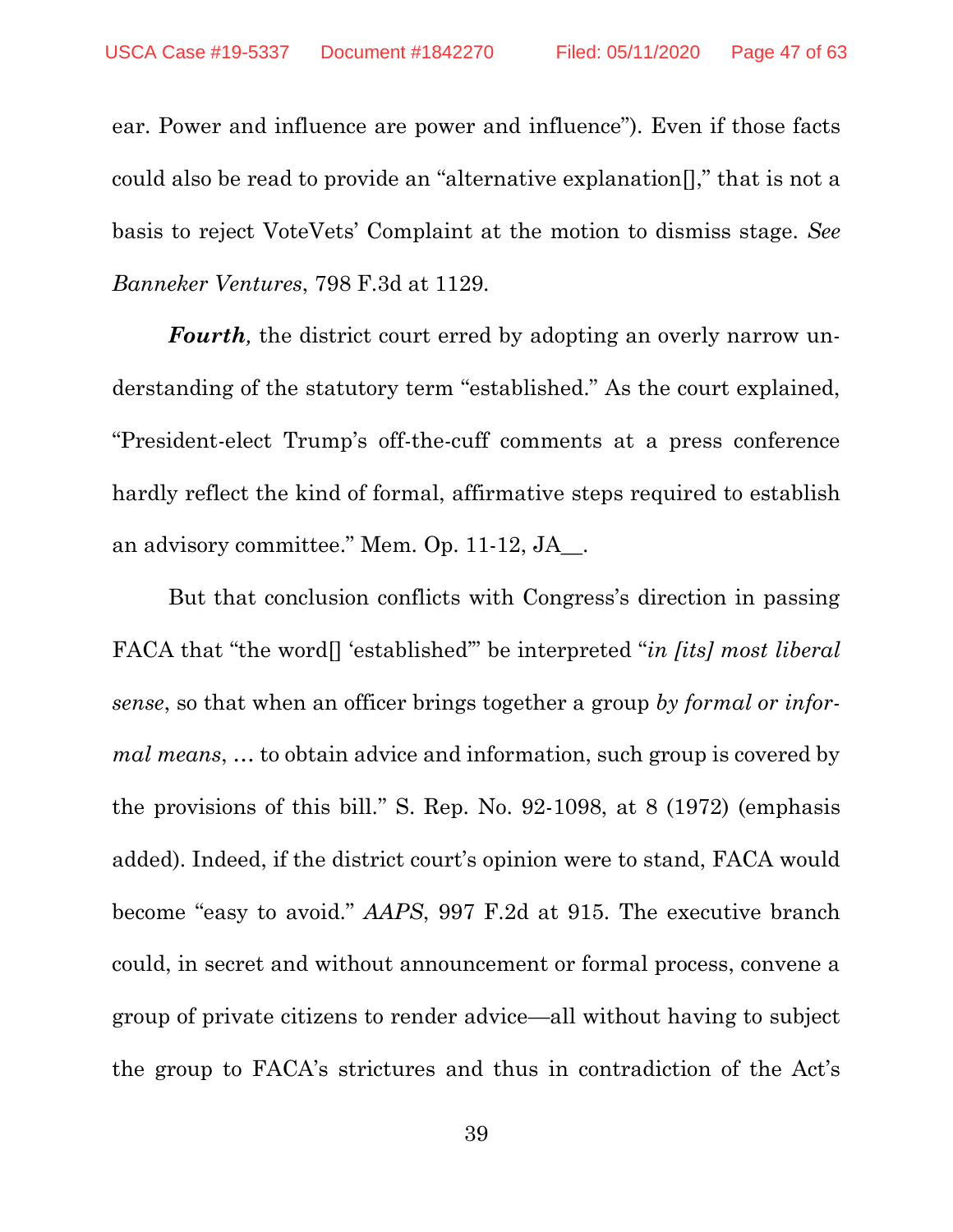manifest purpose. *See* S. Rep. No. 92-1098, at 6 (1972) (FACA was passed to ameliorate the "danger that subjective influences not in the public interest could be exerted on the Federal decisionmakers" when advisory committees "operate in a closed environment").

Accordingly, this Court has never focused on the formalities of a group's creation in deciding whether it was "established" by the federal government. Instead, the question has always been whether the government *in fact* formed the committee.

<span id="page-47-1"></span><span id="page-47-0"></span>For example, in *Food Chemical News v. Young*, this Court determined that the government had not "established" the "panel" because a private entity had "proposed the panel," "alone selected its members," and "set the panel's agenda, scheduled its meetings, and would have reviewed the panel's work." 900 F.2d at 333. Similarly, in *Byrd v. EPA*, this Court determined that, even though the agency had contracted for the creation of a peer review panel, it had not "established" the panel within the meaning of FACA because it did not select its members. 174 F.3d at 239. This Court explained that, although the contract had granted EPA "significant *potential* authority in the panel selection process, EPA never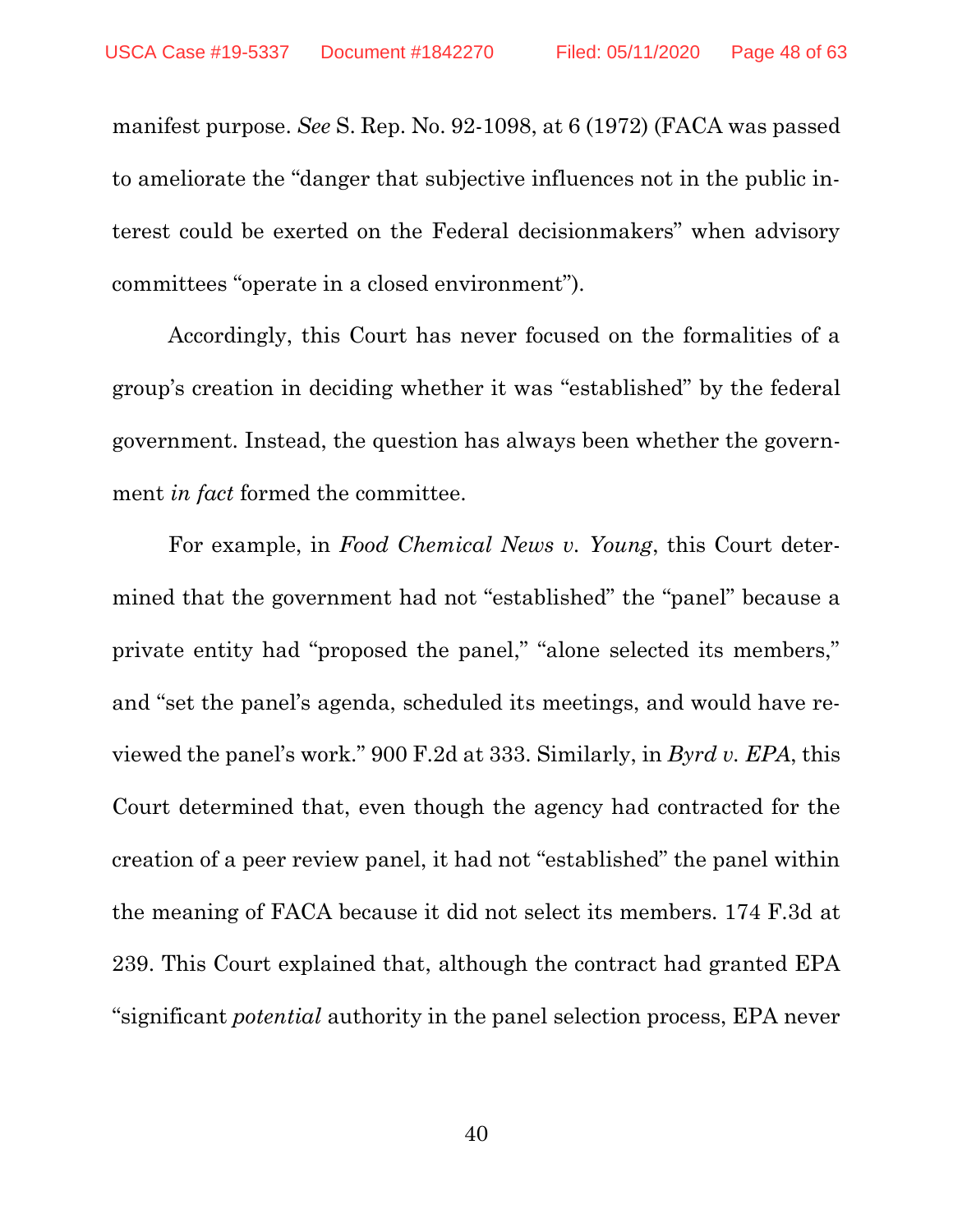<span id="page-48-0"></span>fully exercised it." *Id.* at 247 ("The result in this case might have been different if EPA had exercised its authority.").<sup>5</sup>

In dismissing VoteVets' claim, the district court relied on *Center for Biological Diversity v. Tidwell*, where another district found that an agency that had announced the creation of a committee via an "initiation letter" had "established" a *de facto* advisory committee. Mem. Op. 12, JA\_\_ (citing 239 F. Supp. 3d at 218, 228). But the court in that case did not even mention the letter in its analysis, let alone suggest that such a letter—or its equivalent—was *necessary* to its conclusion that plaintiff had plausibly alleged a *de facto* FACA claim. *See generally Ctr. for Biological Diversity*, 239 F. Supp. 3d at 228 (finding that the agency had "convened" the group).

Nor would that case give the district court reason to disregard the analysis adopted by this Court in *Byrd* and *Food Chemical News*. Applying that analysis here, the allegations in VoteVets' Amended Complaint—that the President and Department conceived of the need for the

<sup>5</sup> Both *Byrd* and *Food Chemical* were decided on motions for summary judgment, not, as here, on motions to dismiss under Rule 12(b)(6).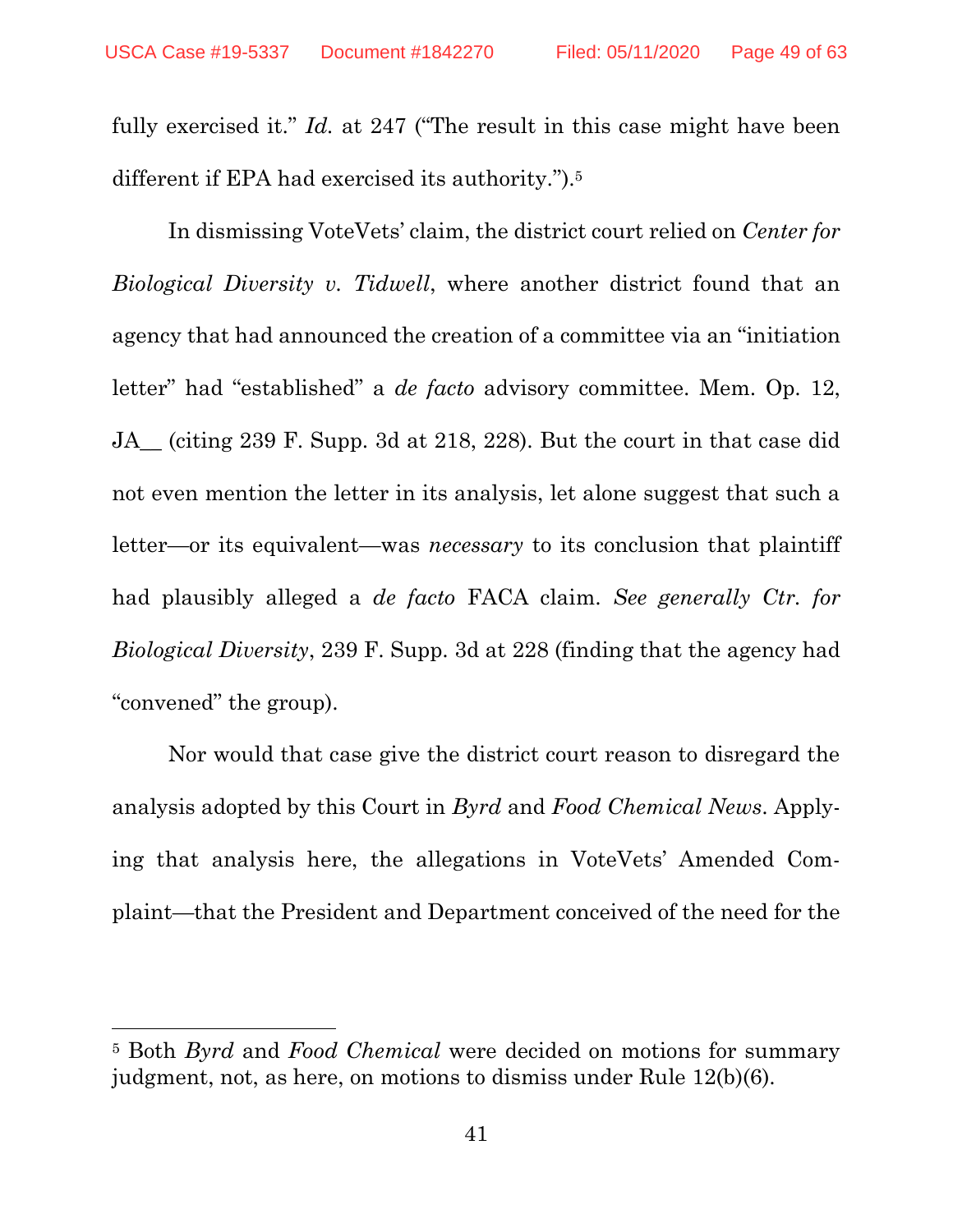Council, selected its members, and set its agenda, *see supra* 6-9, 34-35 make it at least plausible that the Department established the Council. 6

#### <span id="page-49-2"></span><span id="page-49-0"></span>**B. VoteVets plausibly alleged that the Department "utilized" the Mar-a-Lago Council.**

VoteVets also plausibly alleged that the Department "utilized" the Council, *see* Am. Compl. ¶ 81, JA\_\_. For this independent reason, Vote-Vets has sufficiently stated a *de facto* FACA claim. *See* 5 U.S.C. App. 2 § 3(2) (FACA applies where a committee is "established *or* utilized" (emphasis added)).

<span id="page-49-1"></span>The Supreme Court has held that Congress did not intend the statutory term "utilize" in FACA to be given a "straightforward meaning," such that any advisory committee that the executive branch "makes use of" would be covered by the Act. *Public Citizen*, 491 U.S. at 452. Instead, the Court held that "utilize" is a gloss on the term "established," and means that FACA applies to advisory committees formed "'for' public agencies as well as 'by' such agencies themselves." *Id.* at 462. Although

<sup>6</sup> None of this means that it is necessarily the case that the White House and the Department did not use formal measures when forming the Council. Such steps may well have been taken, but they would, of course, be unknown to VoteVets precisely because the Council was operated in violation of FACA's openness requirements.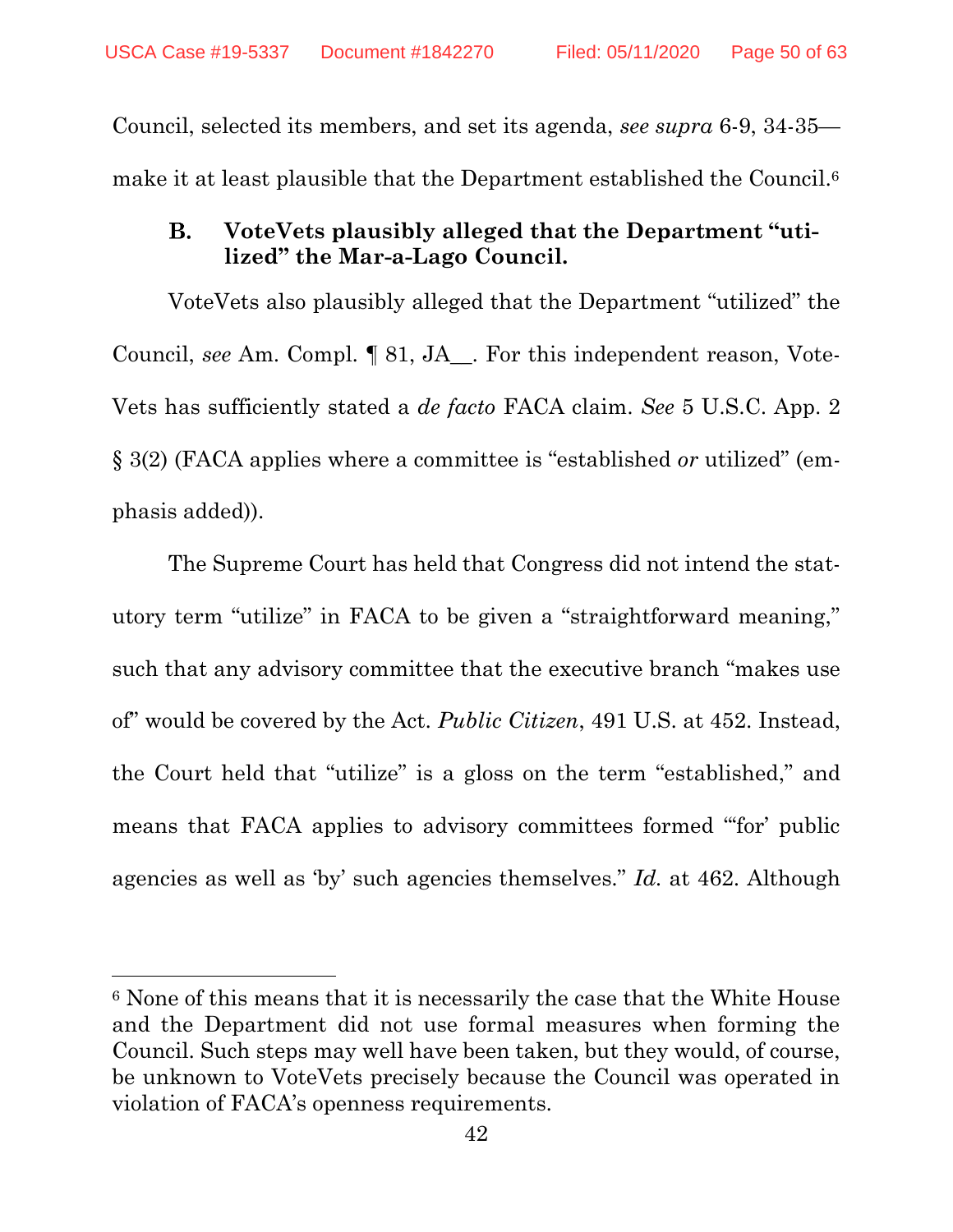<span id="page-50-2"></span>the Court's "ultimate interpretation" was "never clearly stated," *id.* at 482 (Kennedy, J., concurring in the judgment), this Court has read *Public Citizen* to mean that a committee is "utilized" by the executive branch if it is "organized by a nongovernmental entity but nonetheless so 'closely tied' to an agency as to be amenable to 'strict management by agency officials.'" *Food Chem. News*, 900 F.2d at 333 (quoting *Public Citizen*, 491 U.S. at 457-58).<sup>7</sup>

<span id="page-50-1"></span>There can be little question that the Mar-a-Lago Council was "closely tied" to the Department. As VoteVets alleged, the Council "[s]poke with VA officials daily." Am. Compl. ¶ 40, JA\_\_; *see also id.* ¶ 36, JA\_\_ (summarizing the known meetings between the Council and the Department); *id.*  $\P\P$  46-60, JA (detailing emails and meetings between the Council and the Department concerning the development of a mobile app); *id.* ¶ 61, JA\_\_ (Council members joined Department officials on more than a dozen weekly conference calls to discuss organizing a summit around a medical device registry); *id.* ¶ 68, JA\_\_ (email stating that

<span id="page-50-0"></span><sup>7</sup> VoteVets disagrees that *Public Citizen* should be read so narrowly, but recognizes that this Court is bound by decisions of prior panels. *See Byrd*, 174 F.3d at 245.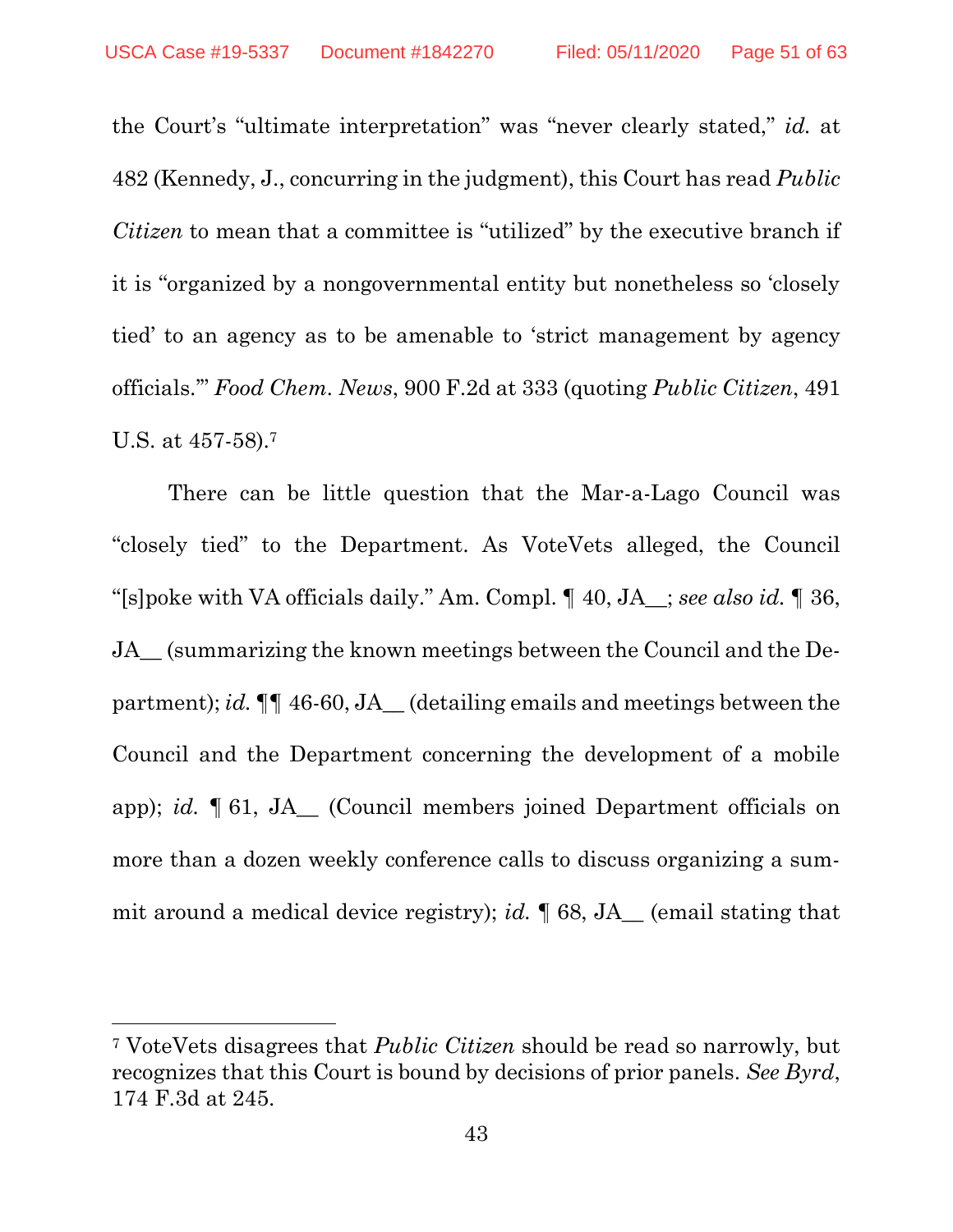the Council had "been talking to [Secretary] Shulkin for many months about" privatizing certain VA services).

VoteVets also alleged facts plausibly showing that the Council was "amenable to strict management by" the Department. As the Amended Complaint alleged, the Department's position was that "the Mar-a-Lago Council served at [its] direction." *Id.* ¶ 56, JA\_\_; a fact the Council likewise understood. *See id.*  $\P$  32, JA<sub>\_</sub> (describing their role to "assist" the Department); *id.* ¶ 74(o), JA\_\_ (the Council did not "direct government officials to take any actions," nor did it "possess any authority over agency decisions …. That was not our role, *and we were at all times very well aware of that*." *Id.* (emphasis added)). In addition, Council members had to direct their recommendations "through the [Department's] designated project leads," *id.* ¶ 56, JA\_\_, and comply with restrictions the Department imposed on their ability to discuss their work for the Department, *id.* ¶¶ 66-67, JA\_\_.

In holding that VoteVets had not sufficiently alleged that the Department "utilized" the Council, the district court not only improperly discounted these allegations, but it also agreed with the Department's remarkable position that the Council held *too much influence* over the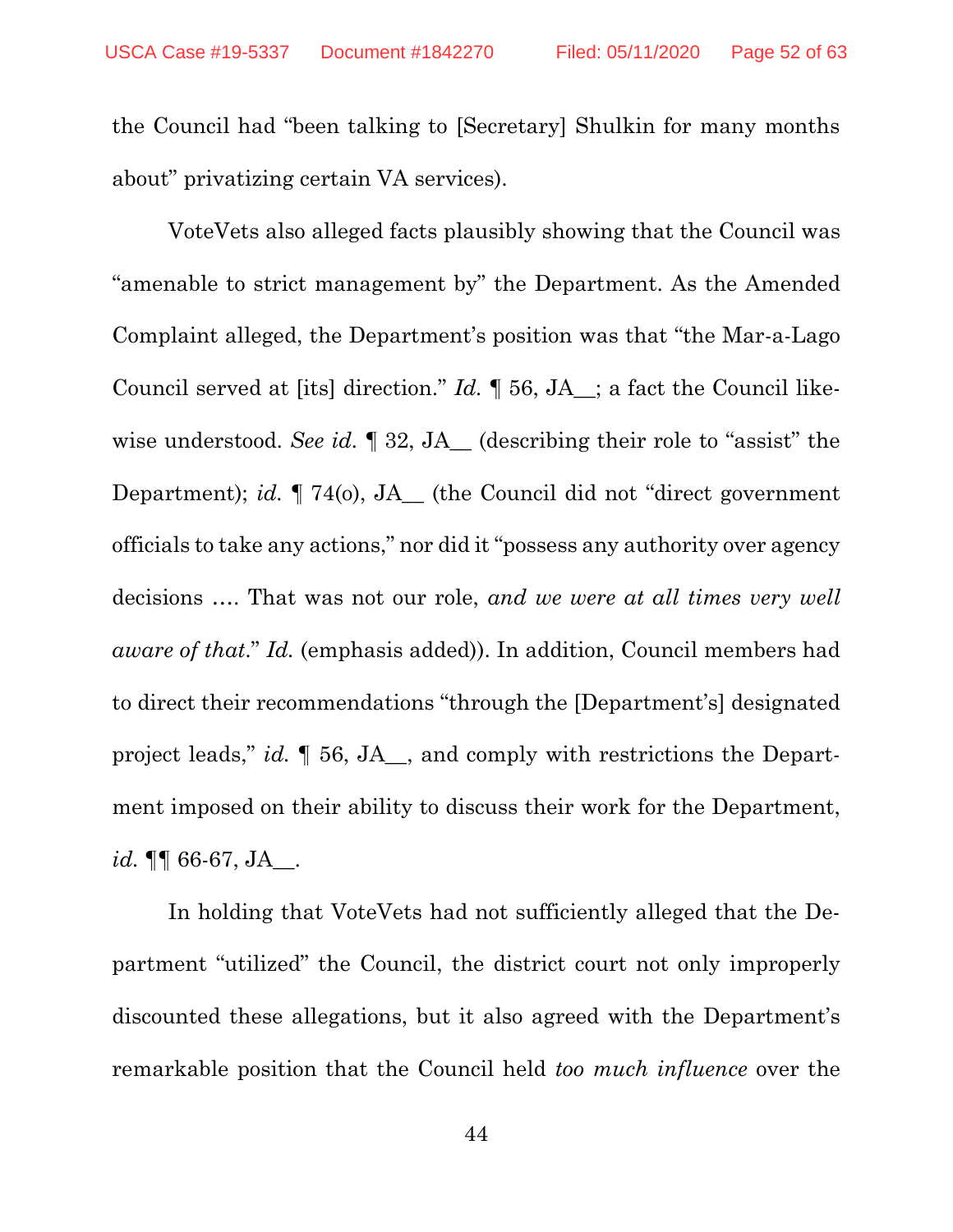Department to be properly characterized as "utilized" by it. *Compare*  Mem. Op. 15, JA\_\_ (holding that "VoteVets has not plausibly asserted that the three men were 'utilized' by the Department" because "[t]he allegations in the amended complaint suggest that the alleged *advisory* committee exercised influence … over the agency") *with* Defs.' Mot. 24- 25, JA\_\_ (arguing that VoteVets failed to allege "that the Department managed or controlled the Three Individuals" because "the Three Individuals asserted influence *over the Department*").

<span id="page-52-1"></span><span id="page-52-0"></span>That conclusion—offered without any legal support—turns FACA on its head. Congress passed the Act *precisely because of* its concern that "an invitation to advise can by subtle steps confer the power to regulate and legislate." S. Rep. No. 92-1098, at 13-14 (1972); *see also AAPS*, 997 F.2d at 913 (reasoning that the less an agency controls an advisory committee, the more a court should scrutinize it). Under the district court's view, however, advisory committees that threaten to cross that line might not be covered by FACA. Such a contorted reading of the statute should not be allowed to stand.

It was wholly improper at the motion to dismiss stage for the district court to discount VoteVets' allegations that the Council, *in its own*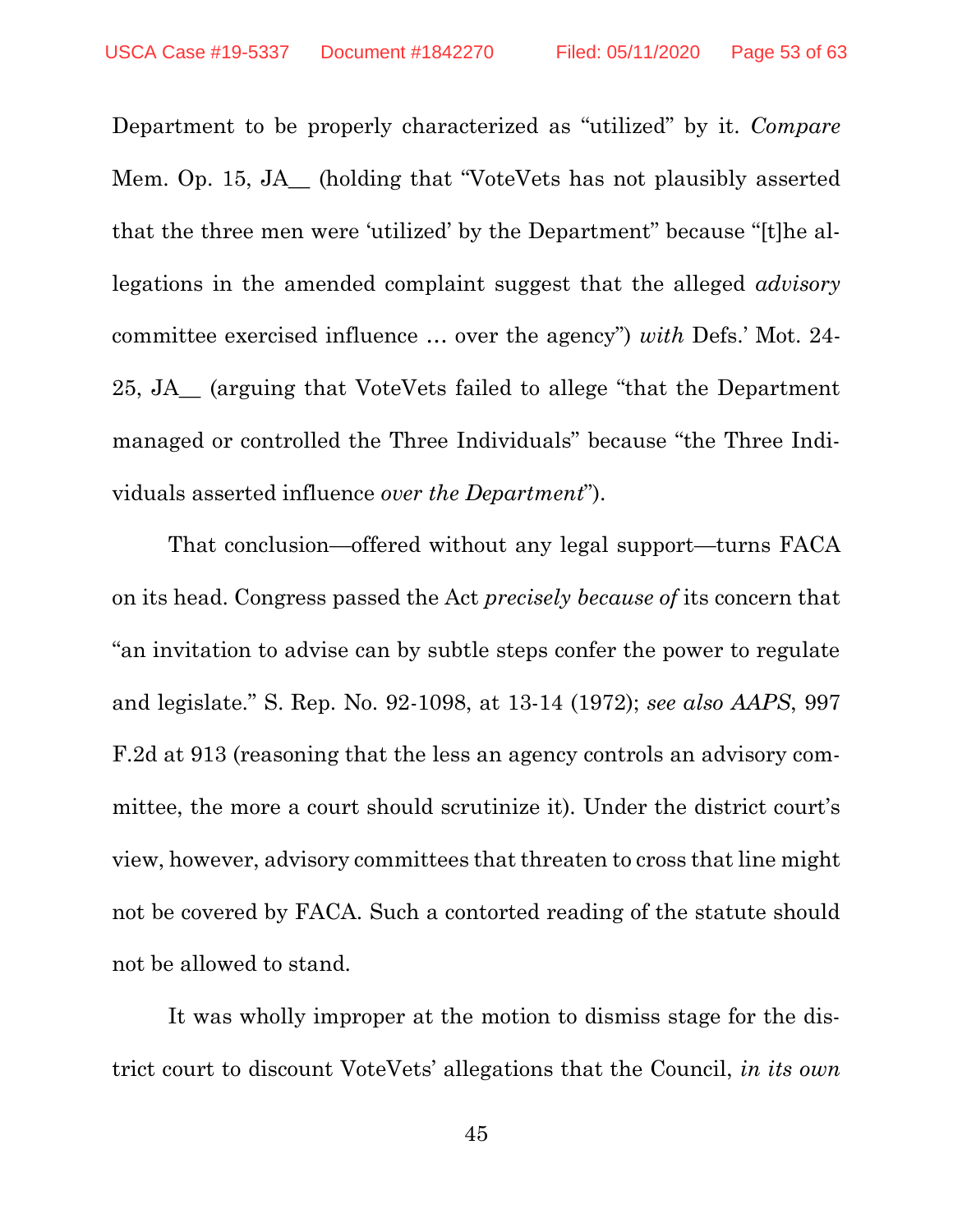<span id="page-53-1"></span>*words*, merely "assist[ed]" the Department. Am. Compl. ¶ 74(o), JA\_\_; *see Banneker Ventures*, 798 F.3d at 1129. But even if the Council *did*, in fact, exert significant influence within the Department, that does not change the fact that its operations were "so closely tied" with the Department as to make it "*amenable*" to management by Department officials, *see Amenable*, Meriam-Webster Dictionary, https://www.merriam-webster.com/ dictionary/amenable (defining "amenable" to mean "liable to be brought to account" or "capable of submission")—whether or not Department officials succeeded in actually exercising such management.

In sum, the allegations that VoteVets set forth make it at least plausible that the Council operated under "something along the lines of actual management or control" by the Department, *Wash. Legal Found. v. U.S. Sent'g Comm'n*, 17 F.3d 1446, 1450 (D.C. Cir. 1994), and thus was "utilized" by the Department. At the motion to dismiss stage, nothing more was required.

#### <span id="page-53-2"></span>**CONCLUSION**

<span id="page-53-0"></span>For the reasons discussed above, this Court should reverse the district court's dismissal of VoteVets' Amended Complaint for failure to state a claim.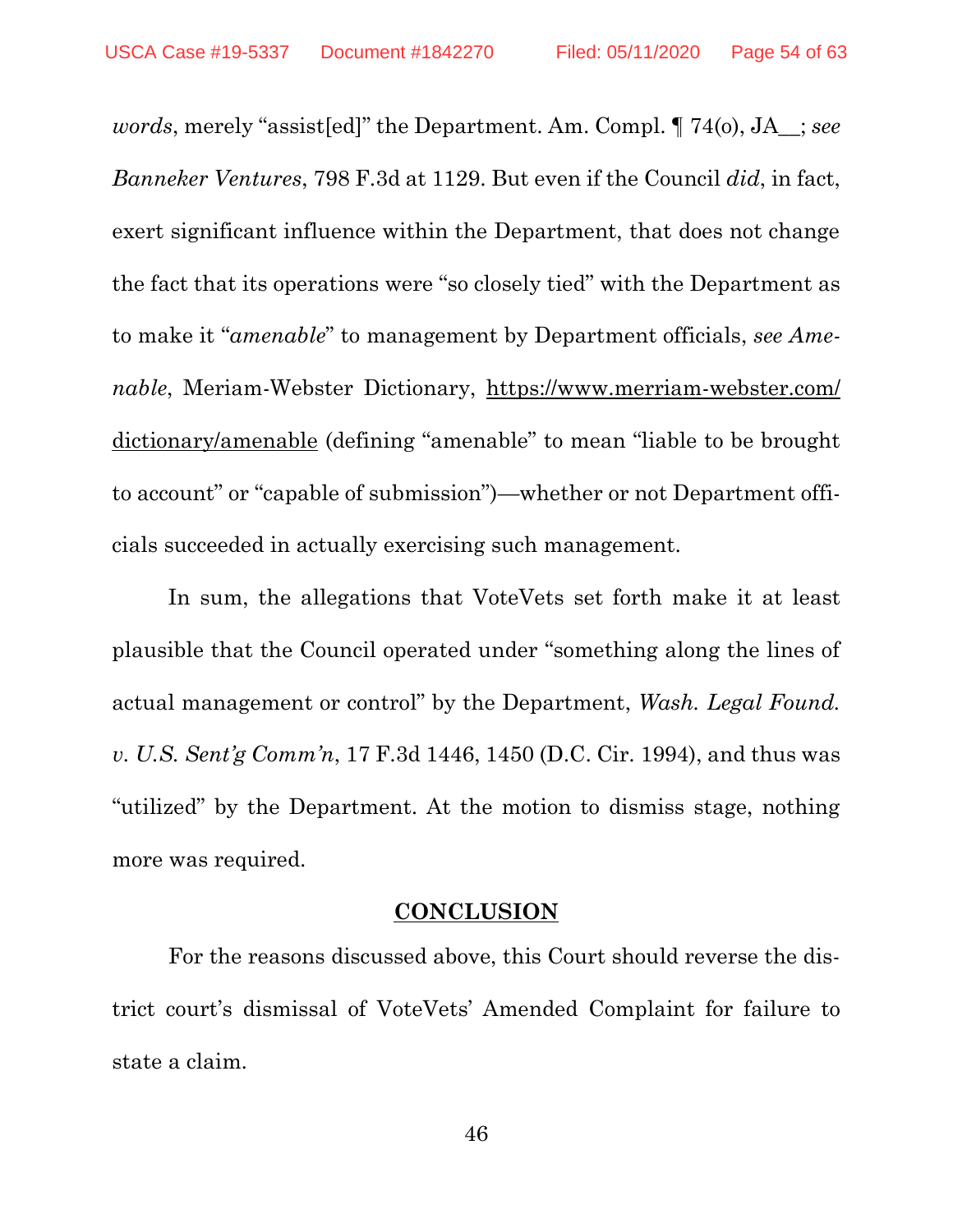Dated: May 11, 2020 Respectfully submitted,

## */s/ Karianne M. Jones*

Karianne Jones (D.C. Cir. Bar No. 60857) Benjamin Seel (D.C. Cir. Bar No. 62153) Sean A. Lev (D.C. Cir. Bar No. 449936) DEMOCRACY FORWARD FOUNDATION 1333 H St. NW Washington, DC 20005 (202) 448-9090 [kjones@democracyforward.org](mailto:kjones@democracyforward.org) bseel@democracyforward.org slev@democracyforward.org

*Counsel for Plaintiff-Appellant*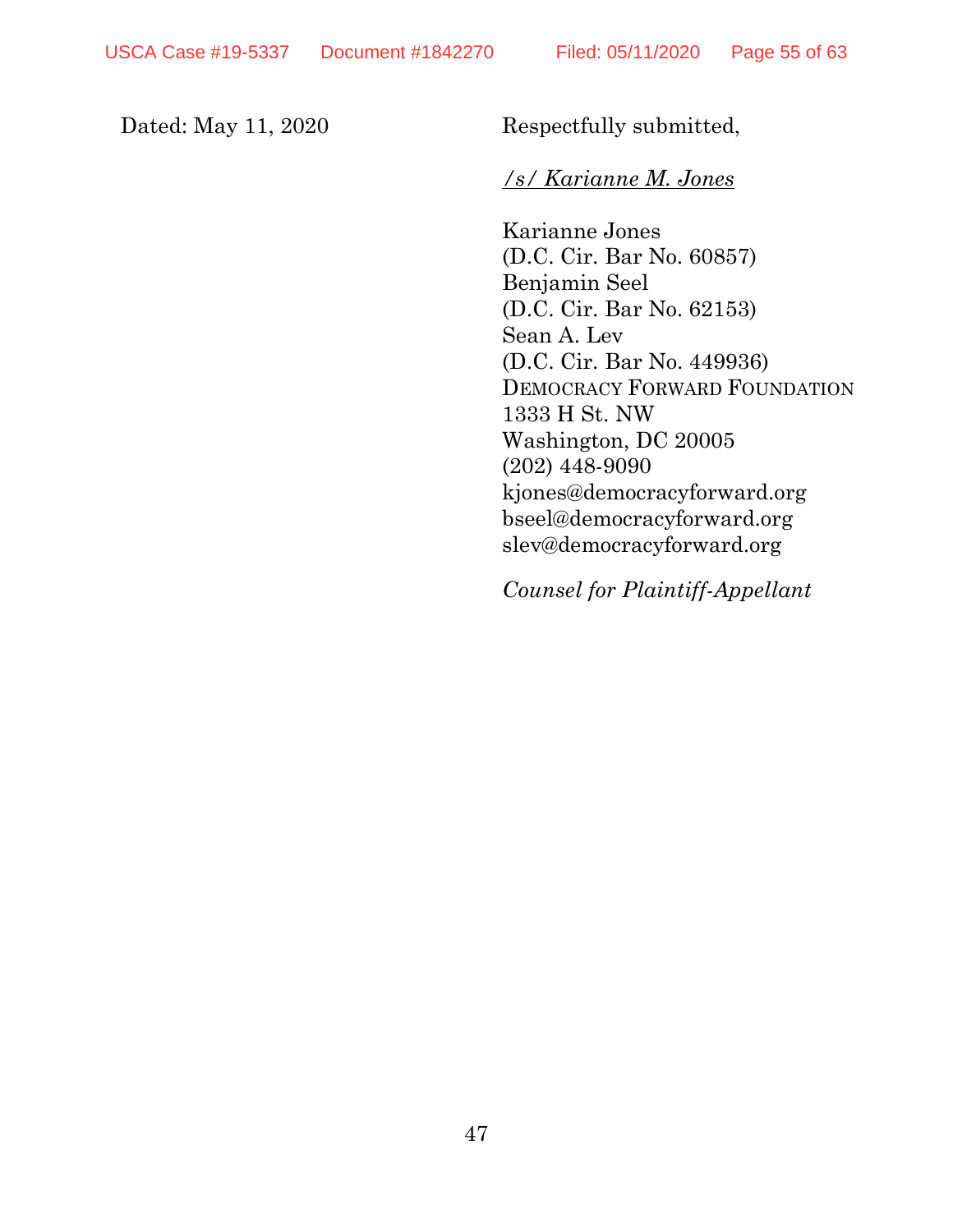# **CERTIFICATE OF COMPLIANCE**

Pursuant to Federal Rule of Appellate Procedure ("FRAP") 32(g), the undersigned counsel for Plaintiff-Appellant certifies that this brief:

(i) complies with the type-volume limitation of FRAP  $32(a)(7)(B)$  because it contains 9,262 words, including footnotes and excluding the parts of the brief exempted by FRAP 32(f) and Circuit Rule  $32(e)(1)$ ; and

(ii) complies with the typeface requirements of FRAP  $32(a)(5)$ and the type style requirements of FRAP 32(a)(6) because it has been prepared using Microsoft Office Word 2016 and is set in Century Schoolbook font in a size equivalent to 14 points or larger.

Dated: May 11, 2020 */s/ Karianne M. Jones .* Karianne M. Jones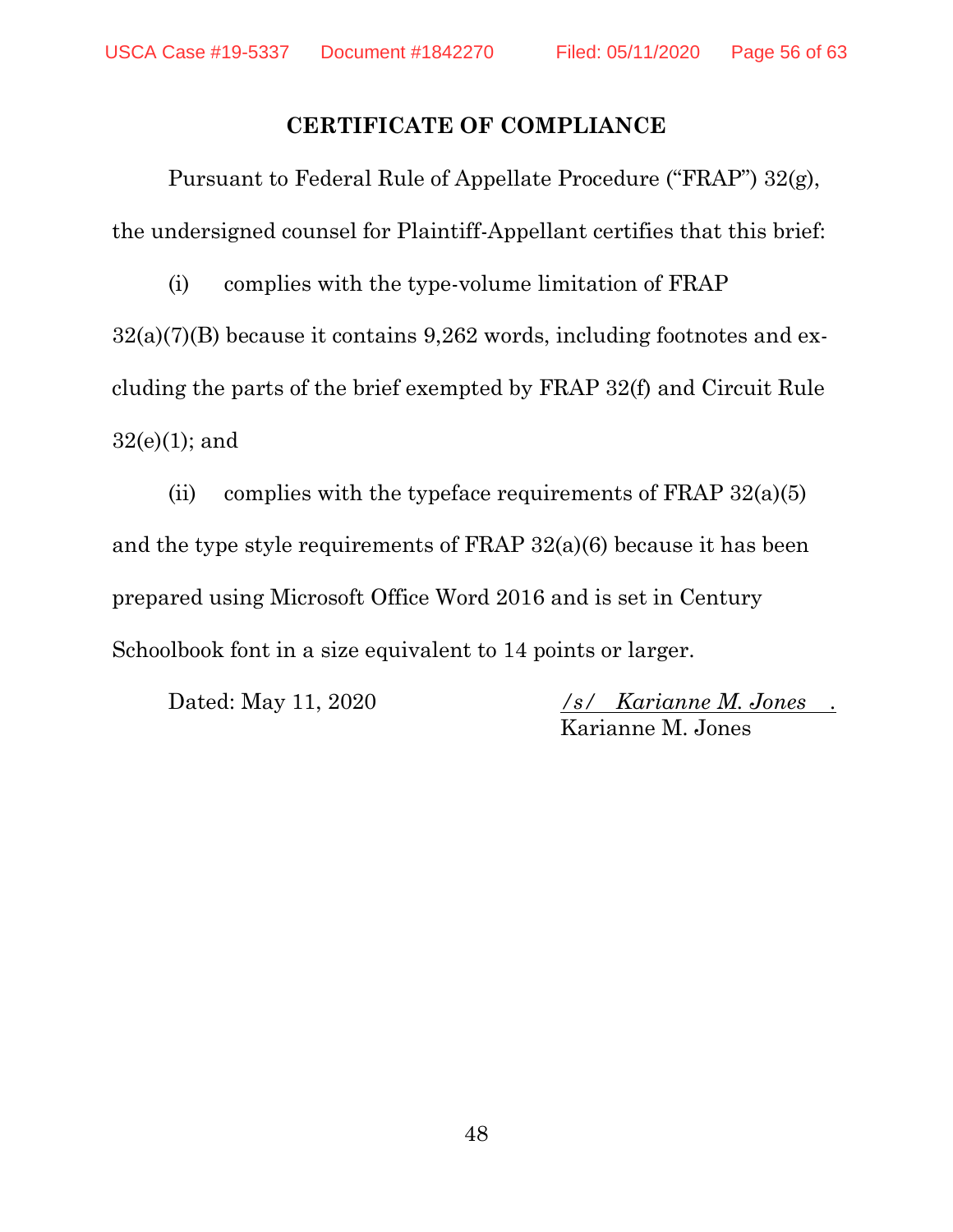# **ADDENDUM**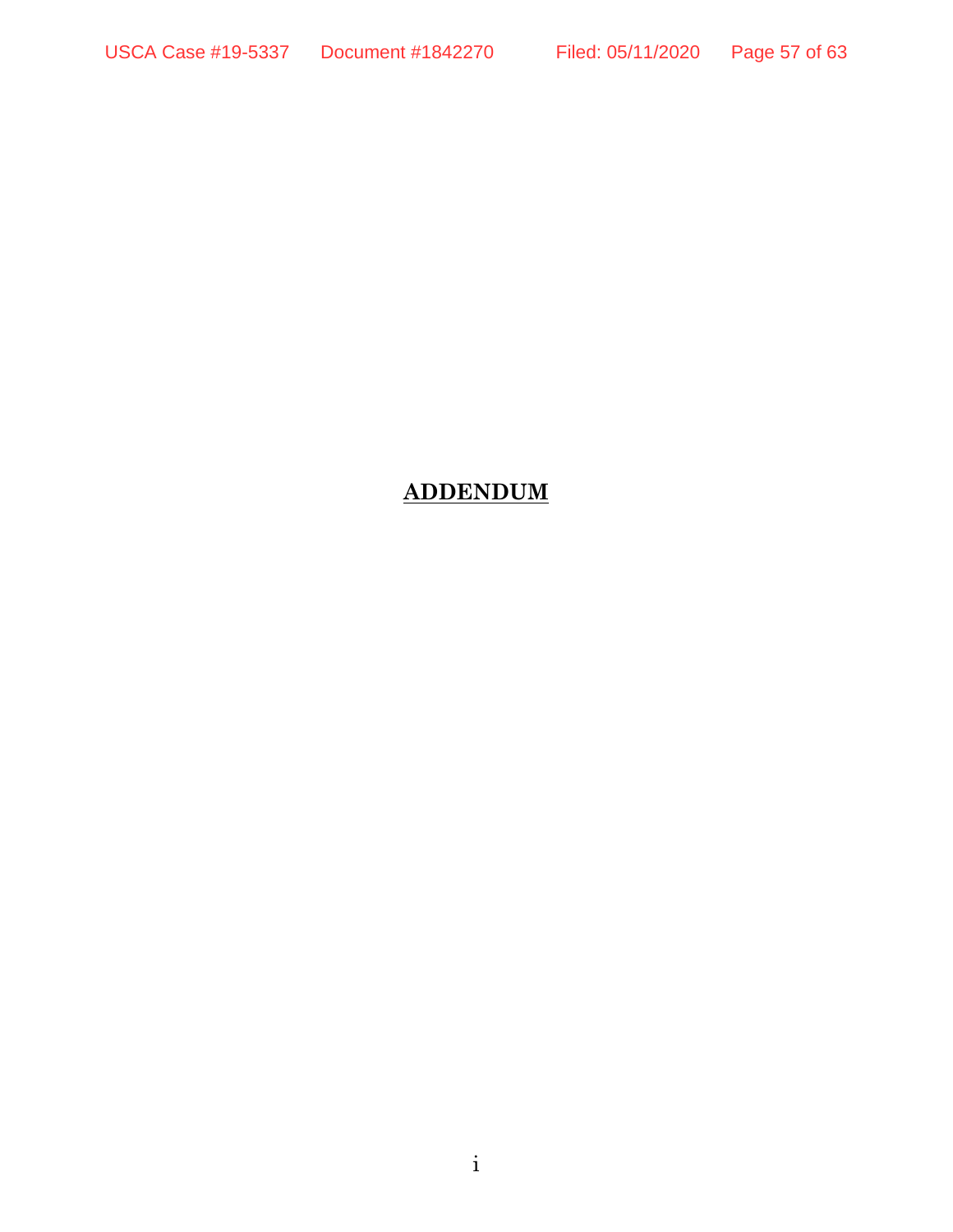# **ADDENDUM TABLE OF CONTENTS**

Pertinent Statutory provisions

The Federal Advisory Committee Act, 5 U.S.C. App. 2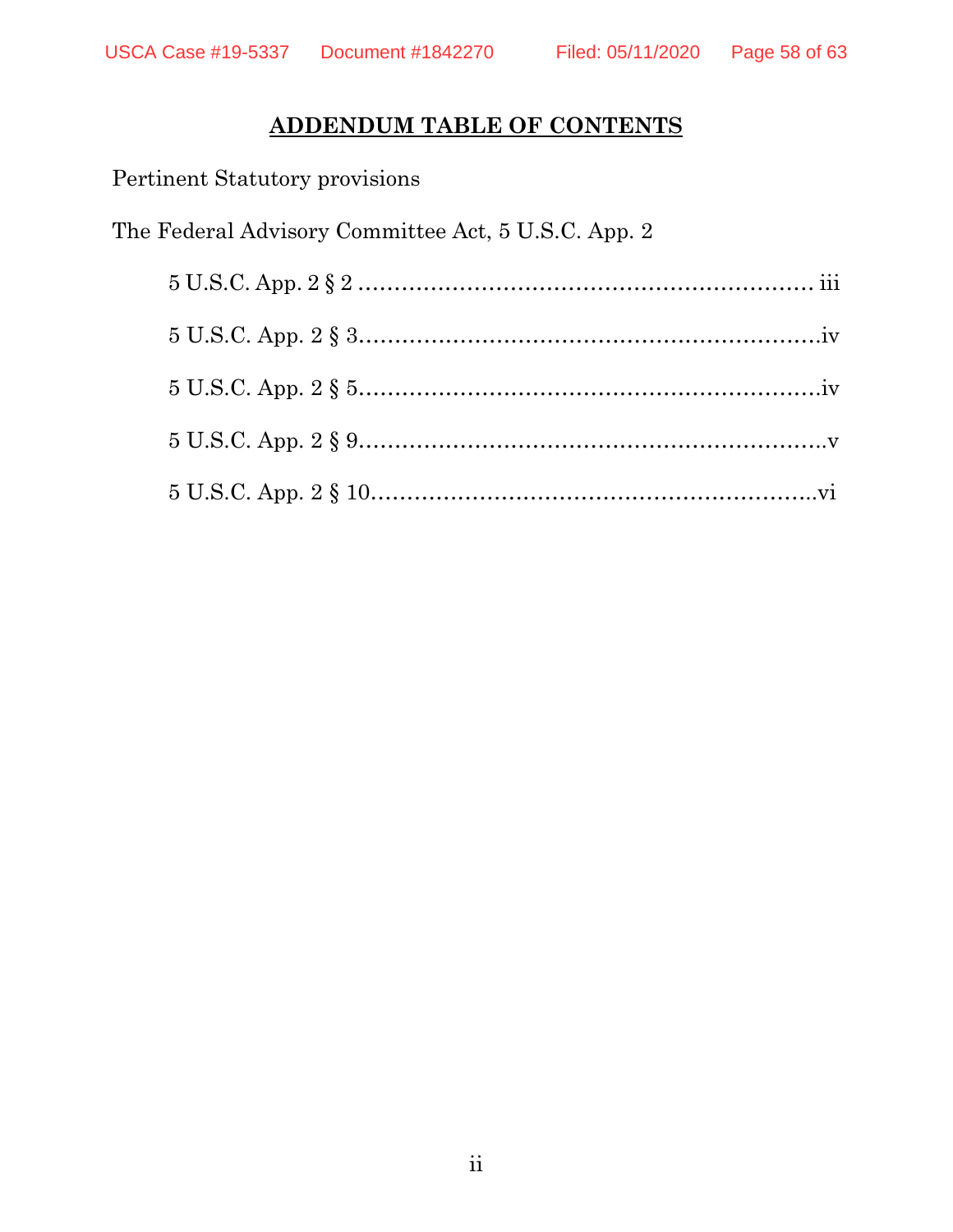# **PERTINENT STATUTORY PROVISIONS**

# **The Federal Advisory Committee Act, 5 U.S.C. App. 2**

# **§ 2. Findings and purpose**

(a) The Congress finds that there are numerous committees, boards, commissions, councils, and similar groups which have been established to advise officers and agencies in the executive branch of the Federal Government and that they are frequently a useful and beneficial means of furnishing expert advice, ideas, and diverse opinions to the Federal Government.

(b) The Congress further finds and declares that--

(1) the need for many existing advisory committees has not been adequately reviewed;

(2) new advisory committees should be established only when they are determined to be essential and their number should be kept to the minimum necessary;

(3) advisory committees should be terminated when they are no longer carrying out the purposes for which they were established;

(4) standards and uniform procedures should govern the establishment, operation, administration, and duration of advisory committees;

(5) the Congress and the public should be kept informed with respect to the number, purpose, membership, activities, and cost of advisory committees; and

(6) the function of advisory committees should be advisory only, and that all matters under their consideration should be determined, in accordance with law, by the official, agency, or officer involved.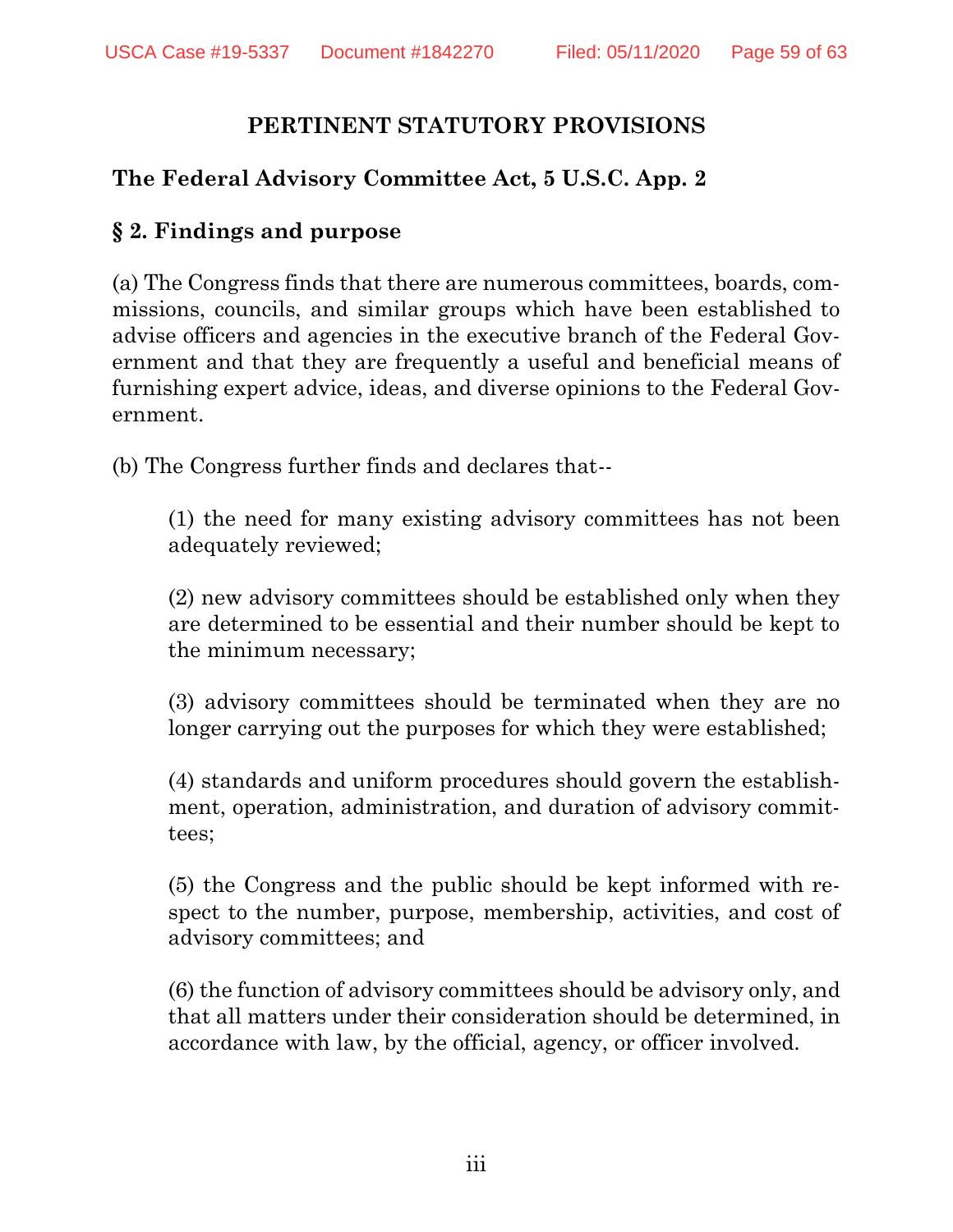# **§ 3. Definitions**

For the purpose of this Act—

\* \* \*

(2) The term "advisory committee" means any committee, board, commission, council, conference, panel, task force, or other similar group, or any subcommittee or other subgroup thereof (hereafter in this paragraph referred to as "committee"), which is—

(A) established by statute or reorganization plan, or

(B) established or utilized by the President, or

(C) established or utilized by one or more agencies, in the interest of obtaining advice or recommendations for the President or one or more agencies or officers of the Federal Government, except that such term excludes (i) any committee that is composed wholly of full-time, or permanent part-time, officers or employees of the Federal Government, and (ii) any committee that is created by the National Academy of Sciences or the National Academy of Public Administration.

(3) The term "agency" has the same meaning as in section 551(1) of title 5, United States Code.

(4) The term "Presidential advisory committee" means an advisory committee which advises the President.

# **§ 5. Responsibilities of Congressional committees; review; guidelines**

**\* \* \***

**(b)** In considering legislation establishing, or authorizing the establishment of any advisory committee, each standing committee of the Senate and of the House of Representatives shall determine, and report such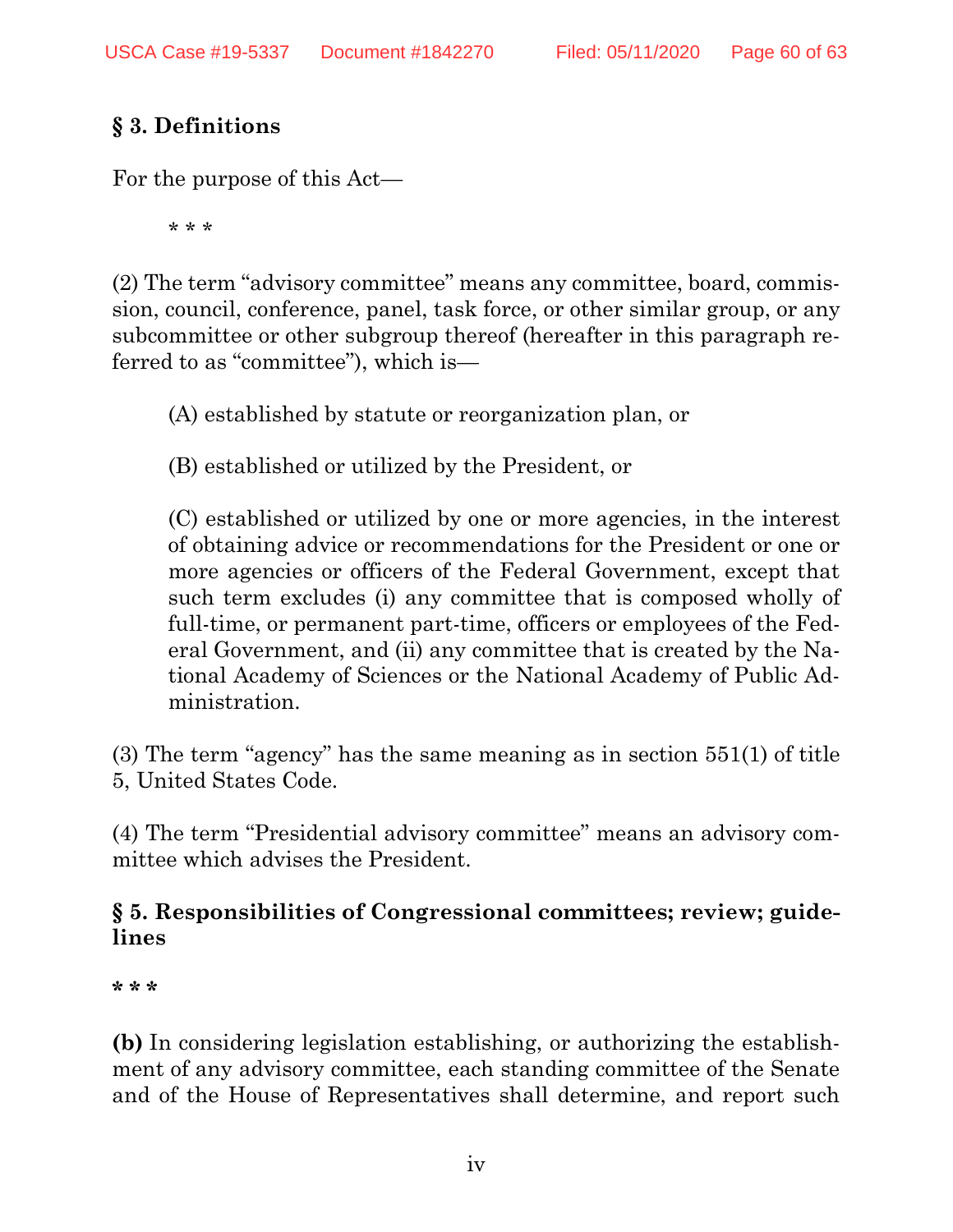determination to the Senate or to the House of Representatives, as the case may be, whether the functions of the proposed advisory committee are being or could be performed by one or more agencies or by an advisory committee already in existence, or by enlarging the mandate of an existing advisory committee. Any such legislation shall—

**\* \* \***

**(2)** require the membership of the advisory committee to be fairly balanced in terms of the points of view represented and the functions to be performed by the advisory committee;

**(3)** contain appropriate provisions to assure that the advice and recommendations of the advisory committee will not be inappropriately influenced by the appointing authority or by any special interest, but will instead be the result of the advisory committee's independent judgment;

**\* \* \***

**(c)** To the extent they are applicable, the guidelines set out in subsection (b) of this section shall be followed by the President, agency heads, or other Federal officials in creating an advisory committee.

# **§ 9. Establishment and purpose of advisory committees; publication in Federal Register; charter: filing, contents, copy.**

**\* \* \***

**(c)** No advisory committee shall meet or take any action until an advisory committee charter has been filed with (1) the Administrator, in the case of Presidential advisory committees, or (2) with the head of the agency to whom any advisory committee reports and with the standing committees of the Senate and of the House of Representatives having legislative jurisdiction of such agency. Such charter shall contain the following information:

**(A)** the committee's official designation;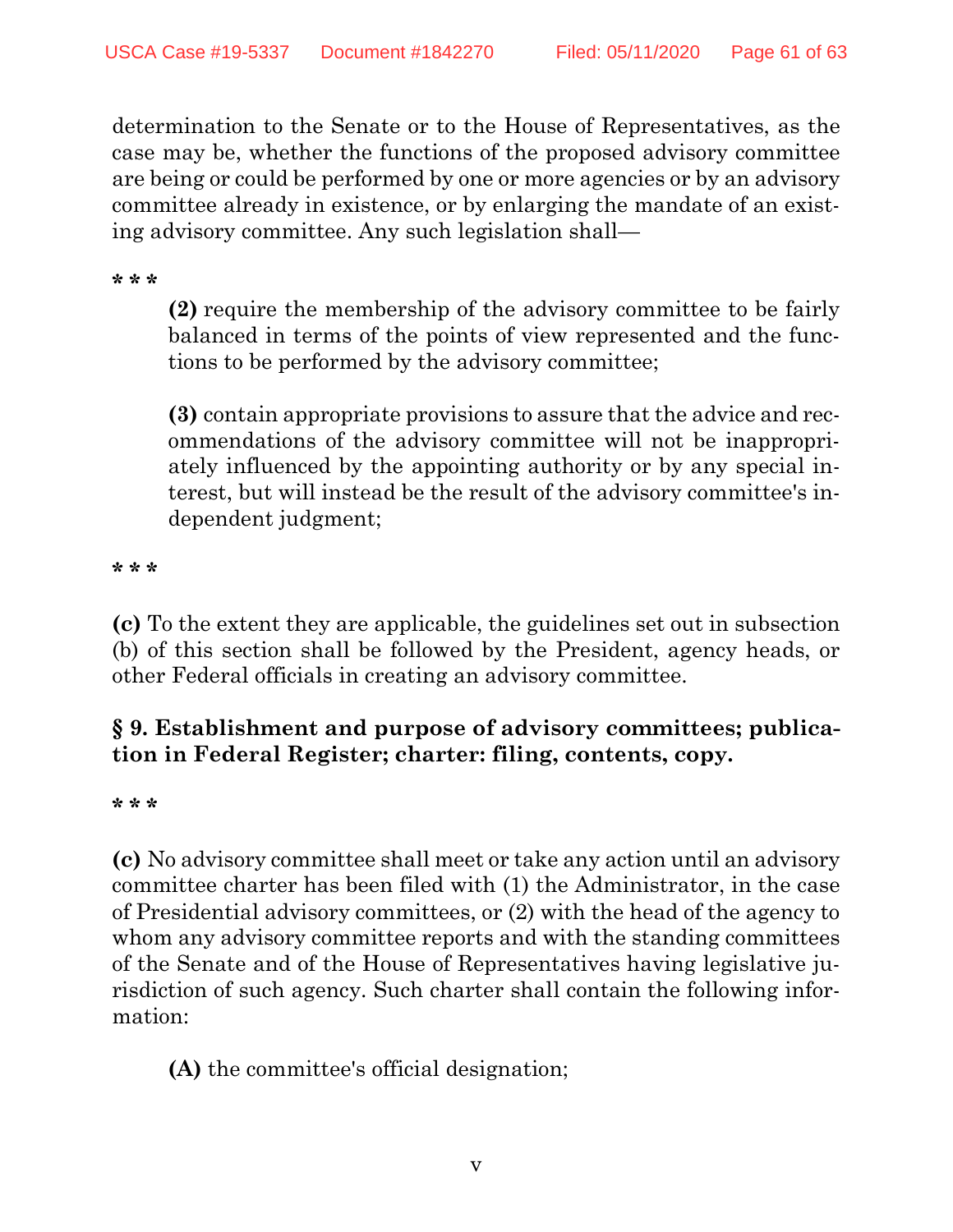**(B)** the committee's objectives and the scope of its activity;

**(C)** the period of time necessary for the committee to carry out its purposes;

**(D)** the agency or official to whom the committee reports;

**(E)** the agency responsible for providing the necessary support for the committee;

**(F)** a description of the duties for which the committee is responsible, and, if such duties are not solely advisory, a specification of the authority for such functions;

**(G)** the estimated annual operating costs in dollars and man-years for such committee;

**(H)** the estimated number and frequency of committee meetings;

**(I)** the committee's termination date, if less than two years from the date of the committee's establishment; and

**(J)** the date the charter is filed.

A copy of any such charter shall also be furnished to the Library of Congress.

# **§ 10. Advisory committee procedures; meetings; notice, publication in Federal Register; regulations; minutes; certification; annual report; Federal officer or employee, attendance.**

**\* \* \***

**(b)** Subject to section 552 of title 5, United States Code, the records, reports, transcripts, minutes, appendixes, working papers, drafts, studies, agenda, or other documents which were made available to or prepared for or by each advisory committee shall be available for public inspection and copying at a single location in the offices of the advisory committee